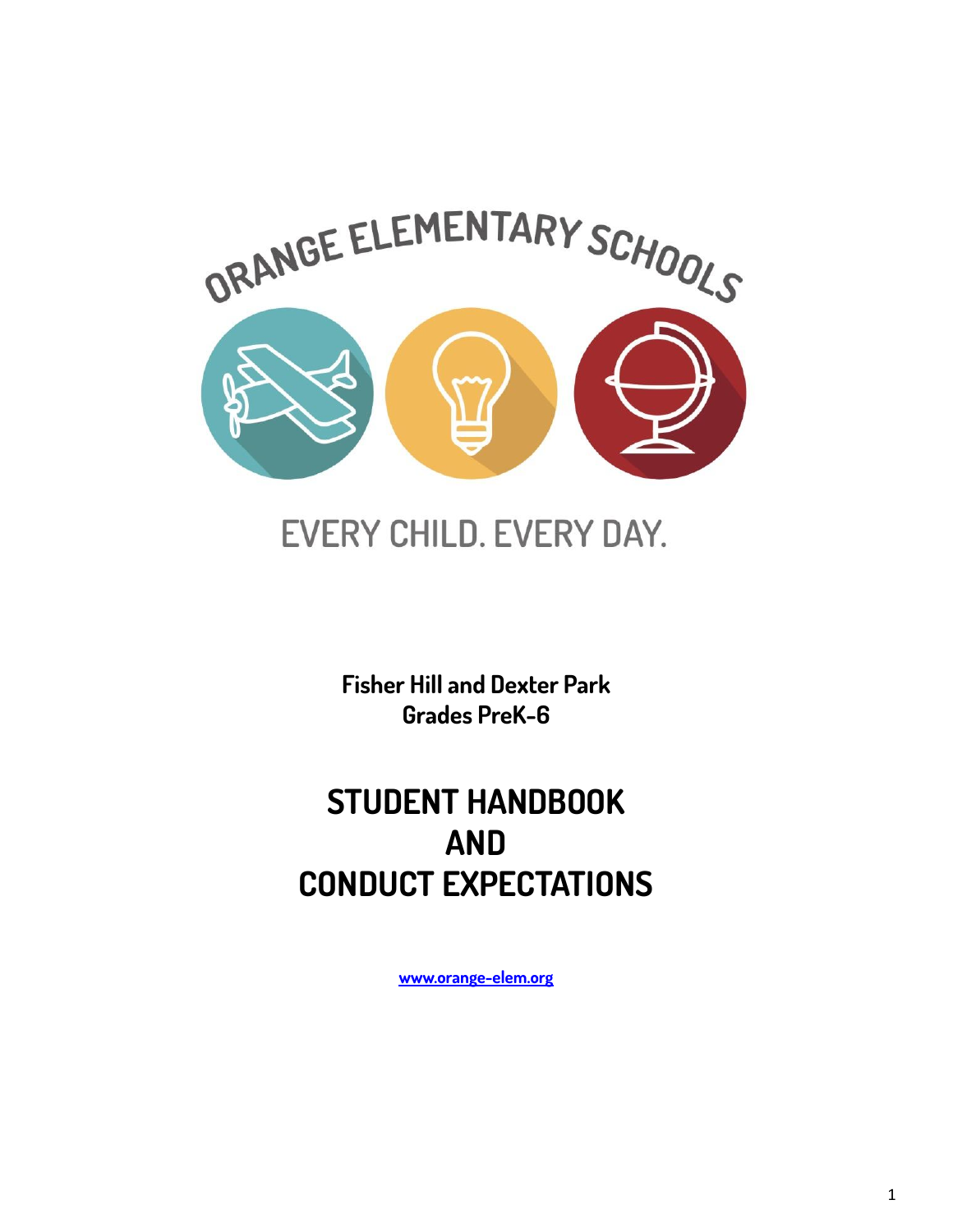## **ORANGE PUBLIC ELEMENTARY SCHOOLS**

| <b>School Committee Members</b>                                           | <b>Telephone Number</b> | <b>Term Expires</b> |
|---------------------------------------------------------------------------|-------------------------|---------------------|
| Stephanie Conrod                                                          | 978-544-2084            | 2024                |
| Dianne Salcedo                                                            | 978-575-0131            | 2023                |
| Elizabeth Cross                                                           |                         | 2022                |
| Danielle Anderson                                                         | 413-824-2240            | 2024                |
| <b>Superintendent of Schools</b>                                          |                         |                     |
| Dr. Elizabeth Zielinski                                                   | 978-544-2920 (office)   |                     |
| <b>Principal/Deans</b>                                                    |                         |                     |
| Fisher Hill School                                                        | 978-544-0018            |                     |
| Mr. Christopher Dodge, Principal<br>Ms. Kathryn Richard, Dean of Students |                         |                     |
| The Dexter Park School                                                    | 978-544-6080            |                     |
| Mr. Christopher Dodge, Principal                                          |                         |                     |
| Mrs. Alycia Murphy, Dean of Students                                      |                         |                     |
| <b>Director of Pupil Services</b>                                         |                         |                     |
| David Messing                                                             | 978-544-6980            |                     |
| <b>Director of Finance and Facilities</b>                                 |                         |                     |
| Michelle Tontodonato                                                      | 978-544-2920            |                     |
| Director of Curriculum                                                    |                         |                     |
| Marie A. Cole                                                             | 978-544-2542            |                     |
|                                                                           |                         |                     |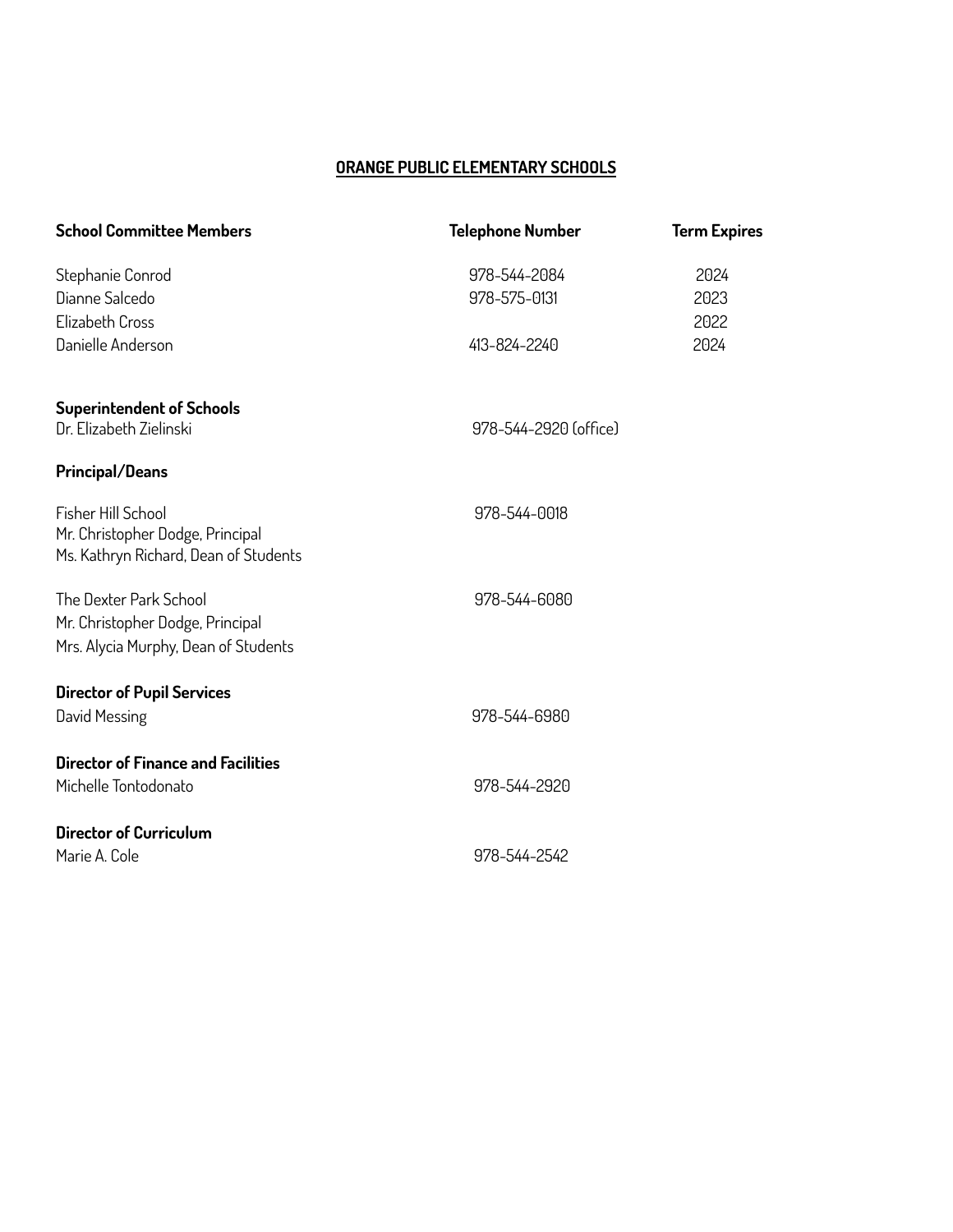### **Literature Distribution**

Literature distribution for independent outside organizations is distinct from sponsorship**.** Because of the Boy Scouts restrictive admission policy, 603 C.M.R. 26.06(1) precludes a public school from sponsoring the Boy Scouts as an extra-curricular activity for students. For purposes of its regulation, the department of Education interprets "sponsoring" to mean endorsing, supervising or participating in the organization of the activity. Literature distribution is part of the limited forum that our district provides. The Orange School committee is not sponsoring or endorsing the outside organizations whose literature the school makes available to students.

## **ON BEING A PARENT / GUARDIAN OF A STUDENT**

As the introduction to this Handbook indicates, the primary educators of children are parents, and the schools are established, by the community, to provide special resources and assistance in that special task. It makes a difference if the student understands that his / her parents support the schools as an extension of their own efforts to provide for their growth toward intellectual and social maturity.

It makes a difference to students when their parents get to know their teachers and the specialists and administrators of the school. Opportunities are provided for parents (and even grandparents) to come to the school for special events, for group conferences about what the students are learning in such subjects as reading, math and science, and for individual conversations about students' progress. In addition, parents are encouraged to contact a teacher at any time that questions arise or problems seem to be developing. Studies indicate that it is of particular importance that fathers, or father figures, take an active interest in their children's school experience.

It makes a difference when parents ask their children about the day's experience in school, about what assignments they may have to work on that evening, and what special events are coming in the near future. It is very important that parents read to their children or listen to their children read. Sometimes our children can become our teachers by sharing what they are learning in school.

Occasionally, a student may report that he/she has been mistreated by another student or by a teacher or administrator. It is, of course, important for the parent to take a complaint seriously, but it is equally important that the parent contact the school for whatever additional information may be available. A cooperative approach to problem solving is a gift to everyone involved.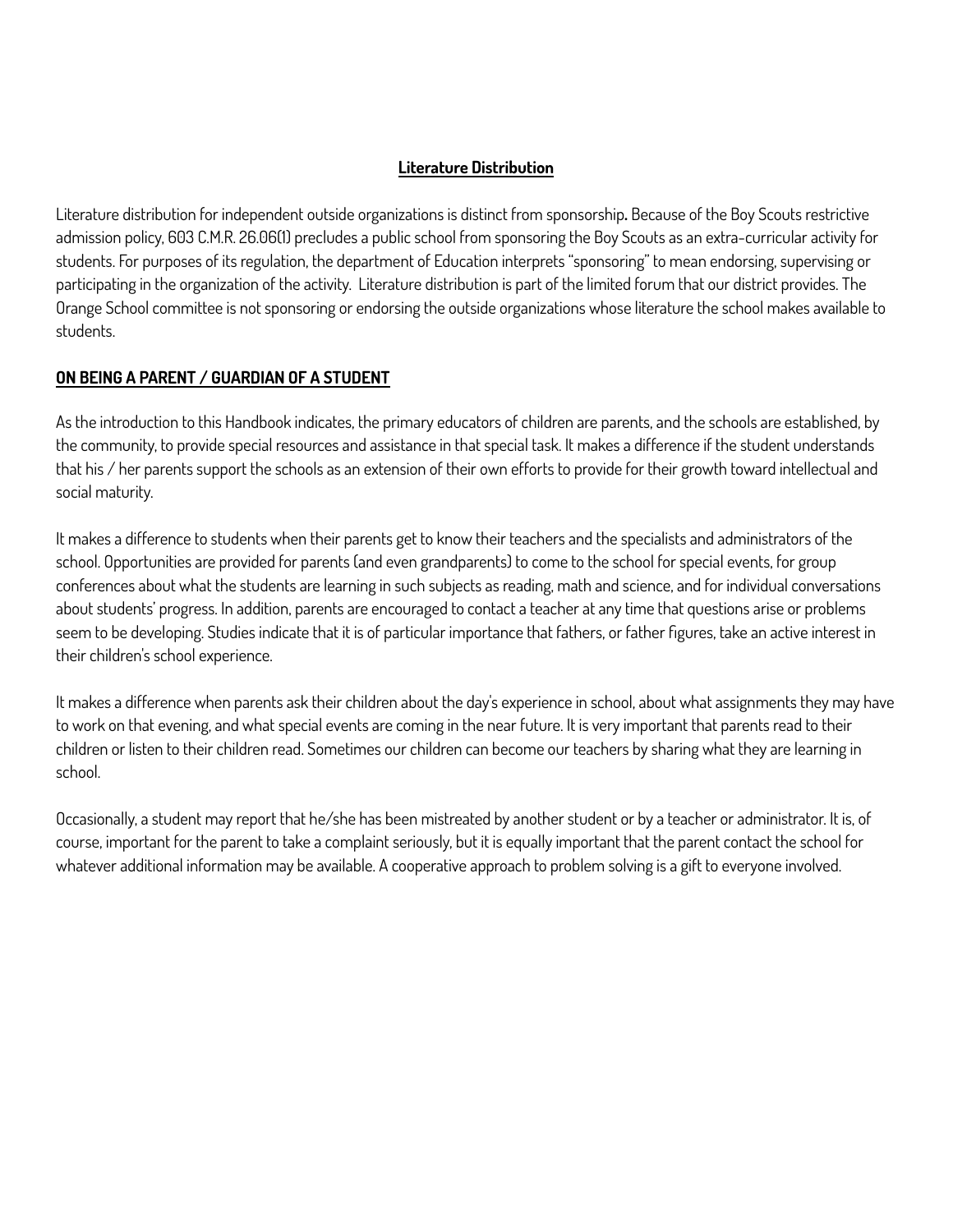#### **Orange Elementary, Petersham Center School and R.C. Mahar Regional**

## **WHAT IS THE CODE OF STUDENT CONDUCT AND WHY DO WE NEED IT?**

THE CODE OF CONDUCT for Orange Elementary, Petersham Center School and Ralph C. Mahar Regional Schools is based upon the laws, rules, regulations, and policies that seek to allow access to education for all while protecting the due process rights of the individual. Discipline, as defined by the Code, must have the qualities of understanding, fairness, flexibility and consistency. It is the responsibility of the school personnel, students, parents/guardians, and the community to contribute to a school atmosphere which promotes a safe, healthy, and supportive whole-school environment that is conducive to learning. Preventive and positive discipline is a shared responsibility for students, administrators, teachers, parents/guardians, and the community. The Code of Conduct is intended to be instructive, not punitive and is based on the principles of preventative and positive discipline (i.e. interventions, skill building and consequences) and will be aimed at addressing the causes of misbehavior, resolving conflicts, meeting students' needs, and keeping students in school. In addition, the Code is intended to create clear expectations and graduated levels of support and intervention for all students with consequences for misbehavior that are individualized, consistent, reasonable, fair, age appropriate and that match the severity of the student's misbehavior. Our schools within the Consolidated Districts recognize the importance of individual student growth and development within a safe environment that supports and encourages learning. To help maintain that environment, the Code of Student Conduct will:

❏ Identify a multi-tiered system of support to insure safe and supportive whole school environments and individualized student interventions prior to exclusionary practices

- ❏ Describe the conduct that is disruptive and/or is a violation of the Code of Conduct
- ❏ Standardize procedures that the school will use in responding to conduct problems
- ❏ Define Due Process
- ❏ Specify the rights and responsibilities of students, parents and staff
- ❏ Suggest reintegration strategies for disciplined students

Each disciplinary case will be decided according to the facts accompanying it. Efforts will be made to discipline students while maintaining them in regular school programs. Our schools encourage parent(s) and guardian(s) to be involved in the disciplinary process. Due process will be followed for all disciplinary actions. In accordance with the United States Constitution and applicable federal and state laws and regulations, no student shall be suspended, excluded, or otherwise disciplined on account of race, color, national origin, ethnicity, religion, sex, sexual orientation, gender identity, disability, age, genetics, or active military status.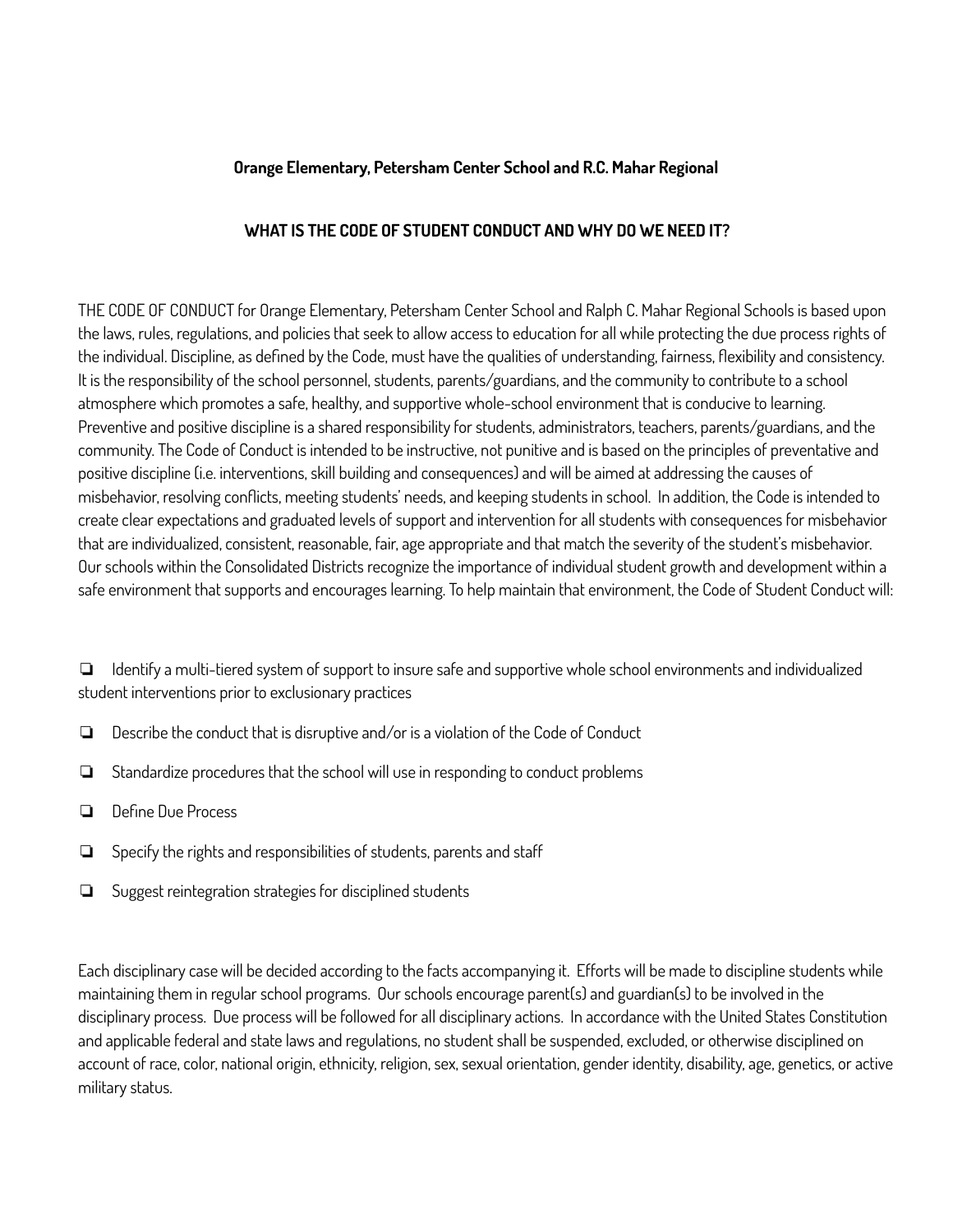The Code of Student Conduct is in force during regular school hours, portal to portal. This includes when students are being transported on a school bus to and from school, as well as such times and places as school sponsored events, field trips, athletic functions, and other activities where school administrators have jurisdiction over students.

Additionally, it is important to understand that Massachusetts law provides a principal with authority to suspend a student for conduct that occurs away from school if the student is charged with a felony or is the subject of a felony delinquency complaint and the principal determines that the student's continued presence in school would have a substantial detrimental effect on the general welfare of the school. This law also provides a principal with authority to expel a student who has been convicted, adjudicated, admitted to guilt with respect to a felony or felony delinquency, if the principal determines that the student's continued presence in school would have a substantial detrimental effect on the general welfare of the school.

## WHAT PREVENTIVE MEASURES ARE EMPHASIZED IN THE CODE OF CONDUCT?

The mission of our schools is to support academic achievement and to develop self-discipline. Therefore, the measures emphasized in the Code of Conduct are incremental with the goal of using the least extreme measure that can resolve the discipline problem. In the past, disruptive students and the teachers involved in the incident were not given the opportunity to interact prior to a student's return to the classroom; in fact, teachers often did not know when a student would return from a suspension.

This code includes a multi-tiered system of interventions (Appendix A) aimed at preventing behavioral problems as well as bridging and reintegration strategies to decrease the reoccurrence of the offending behavior. Schools and parents/guardians may offer other bridging strategies that teach appropriate behavior. Teachers and administrators will continue to use and develop a variety of informal disciplinary and guidance strategies in teaching new behaviors before, during, and after disciplinary measures.

School administrators should conduct a thorough investigation into school related discipline matters, including student interviews, prior to recommending disciplinary action.

## **DEFINITIONS**

Behavior Intervention Plan: An individualized student plan that describes problematic behavior and provides a prescriptive menu of incentives and consequences based on the function of the behaviors to replace the problematic behavior with appropriate behavior.

Safe and Supportive School Environments: Includes Positive Behavioral Interventions and Supports (PBIS), Responsive Classroom and Developmental Design.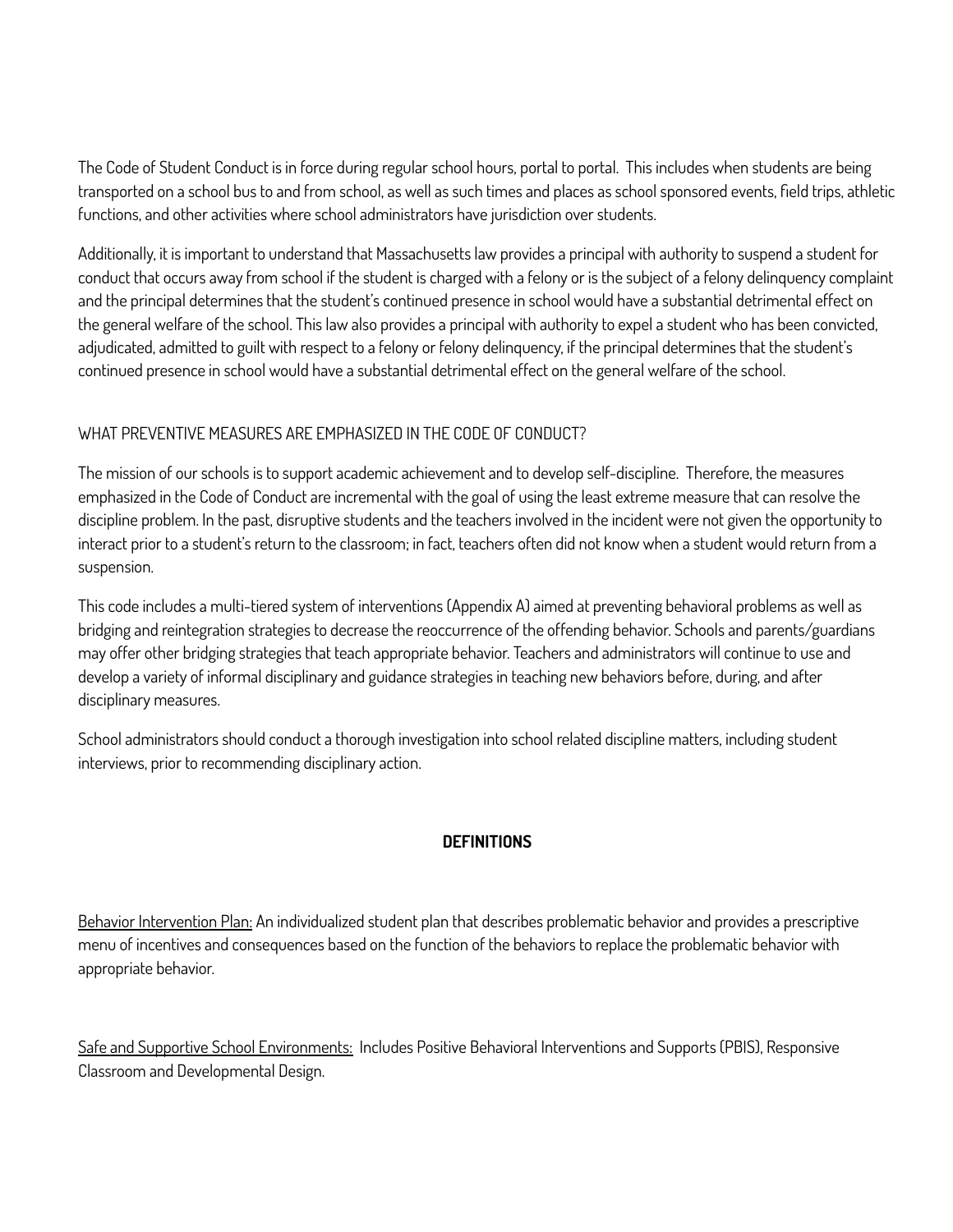Student Interventions: Disciplinary responses to violations in the Code of Conduct that do not involve removal from class or suspensions, such as mediation, conflict resolution, restorative justice, behavioral contracts and positive behavioral interventions and supports.

Principal: The instructional leader or headmaster of a public school, or his or her designee, for purposes of school disciplinary matters.

Parent: A student's father, mother, or legal guardian, or person or agency legally authorized to act on behalf of the student in place of or in conjunction with the father, mother, or legal guardian.

Superintendent: The chief executive officer employed by a school committee or board of trustees to administer a school system, charter school, or virtual school pursuant to G.L. c. 71, §§59, 59A, 89, or 94, or his or her designee appointed for purposes of conducting a student disciplinary hearing.

Temporary Removal from Class: Removal of the student from his/her assigned classroom to a comparable educational program within the school building for up to one (1) school day. Beyond one (1) school day, removal constitutes an in-house suspension.

In-House Suspension: Removal of the student from the regular classroom activities, but not the school premises. In school suspensions of ten (10) or fewer days consecutively or cumulatively is not considered a "short-term suspension." In house suspensions of more than ten (10) consecutive or cumulative days will be considered a "long-term suspension" for due process purposes. Students must be able to make progress in school including doing work, taking tests/quizzes, receive information about long term assignments and other similar classroom activities during the in-house suspension period.

Short Term Suspension: Removal of a student from the school premises and regular classroom activities for:

Elementary 1-3 school days\*

Secondary 1-4 school days

Short term suspensions resulting in ten (10) or more days of suspension, cumulatively, for multiple disciplinary purposes in any school year will be considered a long term suspension for due process purposes.

\*Written notification to the Superintendent or designee is required prior to an out of school suspension taking place for students PreK- Grade 3 explaining the reasons for the suspension.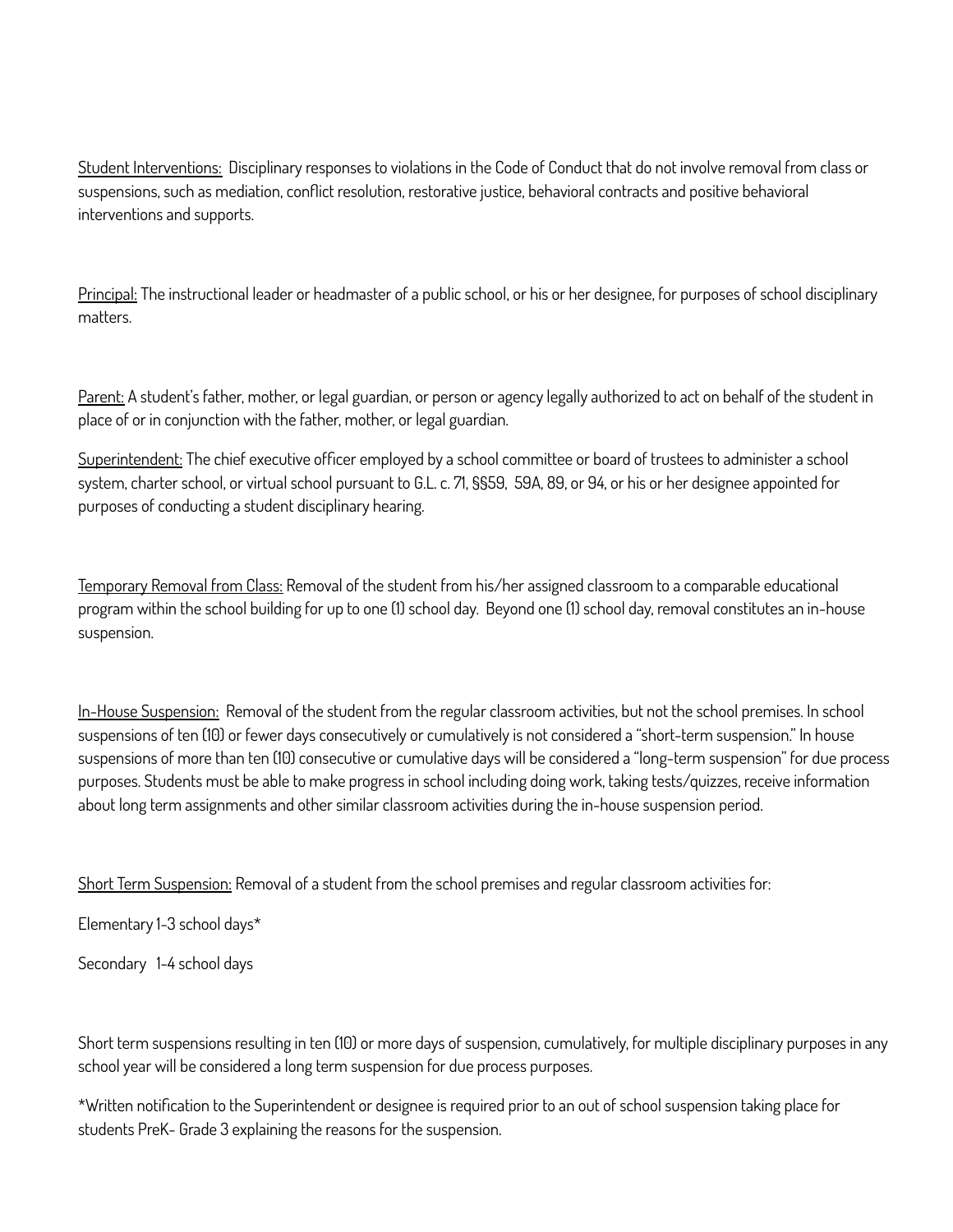Long Term Suspension: Removal of a student from the school premises and/or regular classroom activities for:

Elementary 3-6 school days\*

Secondary 4-9 school days

Long term suspensions may be served in school.

\*Written notification to the Superintendent or designee is required prior to an out of school suspension taking place for students PreK- Grade 3 explaining the reasons for the suspension.

Emergency Suspension: A student may be removed for not more than two (2) school days following a suspendable offense where continued presence in the school building posing a danger to persons or property and materially and substantially disrupts the order of the school and in the principal's judgment there is no alternative to alleviate the danger or disruption. In such cases, the principal must immediately notify the superintendent or designee in writing and describe the danger presented by the student. A principal may not remove a student from school on an emergency basis for a disciplinary offense until adequate provisions have been made for the student's safety and transportation.

Indefinite Suspension: Exclusion from a school for a period of time from ten (10) to ninety (90) school days due to a felony charge and a determination that continued presence will have a substantial detrimental effect on school's general welfare. The suspension shall continue pending adjudication of the case. Educational services must be provided to the student during this disciplinary period.

Expulsion: Removal of the student from the school premises, regular classroom activities and school activities for more than ninety (90) school days or permanently. Educational services must be provided to the student during this disciplinary period.

Alternative School Transfer: (Secondary Only) Decision made by the Superintendent or designee following a district process documenting repeated violations or a single episode of severity causing a threat to the safety of others.

School Wide Educational Service Plan: A document developed by the principal which includes a list of educational services available to students who are suspended from school for more than ten (10) consecutive days. Such a plan will detail the events and activities which represent the student's opportunity to continue to receive educational services and make progress while out on discipline.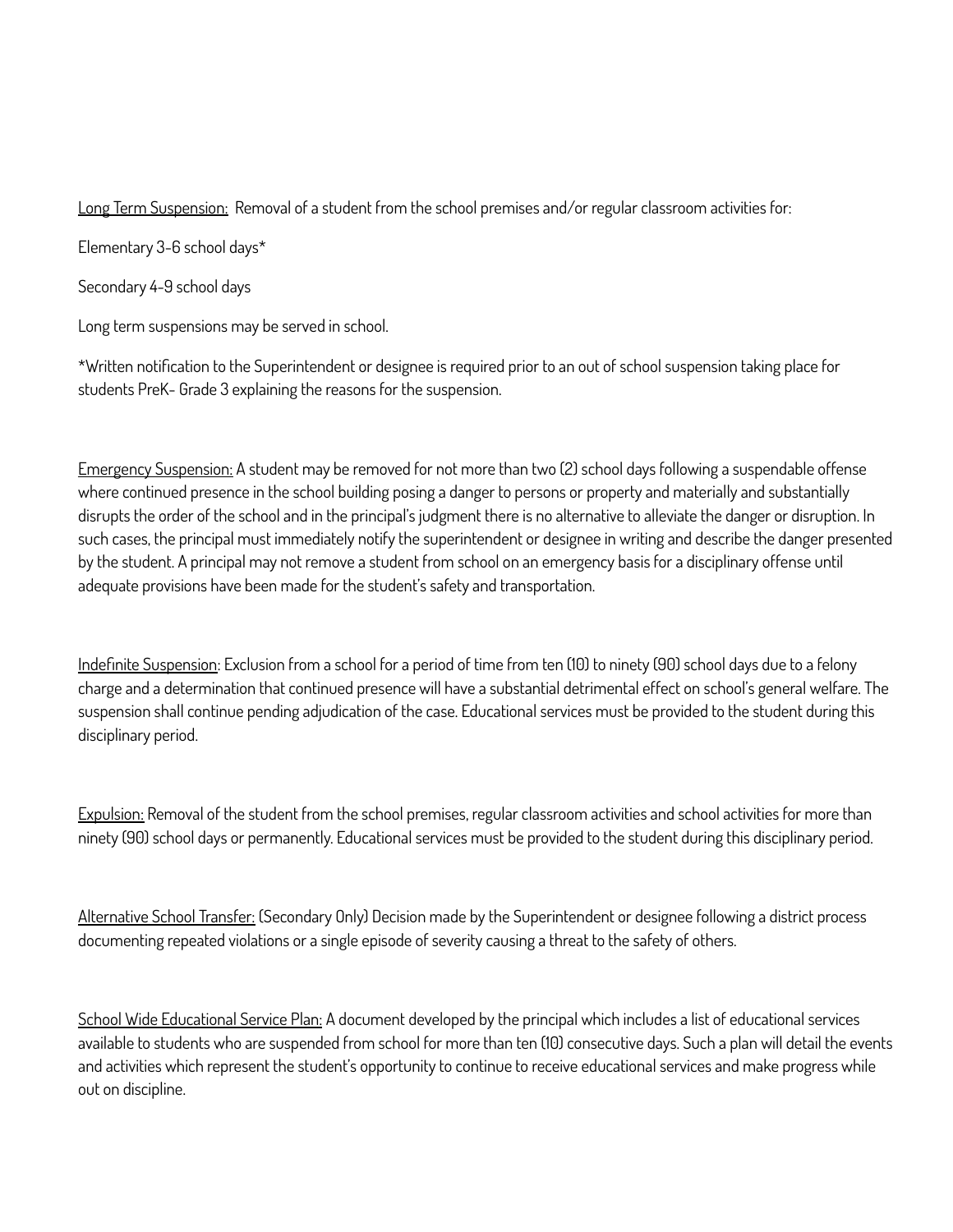## **DUE PROCESS**

#### IN HOUSE SUSPENSION OF TEN (10) OR LESS CONSECUTIVE OR CUMULATIVE DAYS

At a hearing at which an in-house suspension is to be imposed, the principal/designee must:

Advise the student of the disciplinary offense(s) charged and the basis for the charge.

Provide the student with an opportunity to dispute the charge or explain the circumstances.

If charges are substantiated then the student is informed of the length of the in-house suspension.

Make reasonable efforts to notify the parents orally on the same day the decision for an in-house suspension is imposed of the disciplinary offense, the reasons for concluding the student committed the infraction, and the length of the in-school suspension. Invite the parents to a meeting to discuss the student's academic performance and behavior, as well as strategies for student Engagement and responses to the behavior. The meeting shall be scheduled on the date of suspension, if possible, or soon thereafter. Two (2) attempts to contact the parents must be documented under such circumstances.

Following the decision to impose an in-house suspension, the principal/designee must send written notice to the parents and invite the parents to meet if the parents were unavailable for a meeting after oral notice. This notice must be forwarded by hand-delivery, certified mail, first-class mail or email to an address provided by the parents.

During in-house suspensions, the student must be able to make progress in school, is able to do his/her work, take tests, quizzes, receive information about assigned long-term assignments and other similar classroom activities.

## OUT OF SCHOOL SUSPENSIONS (SHORT/LONG TERM)

Prior to the suspension, the principal or designee must:

Provide written notice to the parent in plain language English and home language that states:

(a) All charges;

(b) Basis for the charges

(c) The reason for the potential exclusion; and

(d) Provides an opportunity for a "meeting" or "hearing" with the principal and the date, time and location of the meeting/hearing where parents are given the opportunity to discuss the student's conduct and offer information, including mitigating circumstances.

(e) The right to interpreter services at the meeting, if relevant, and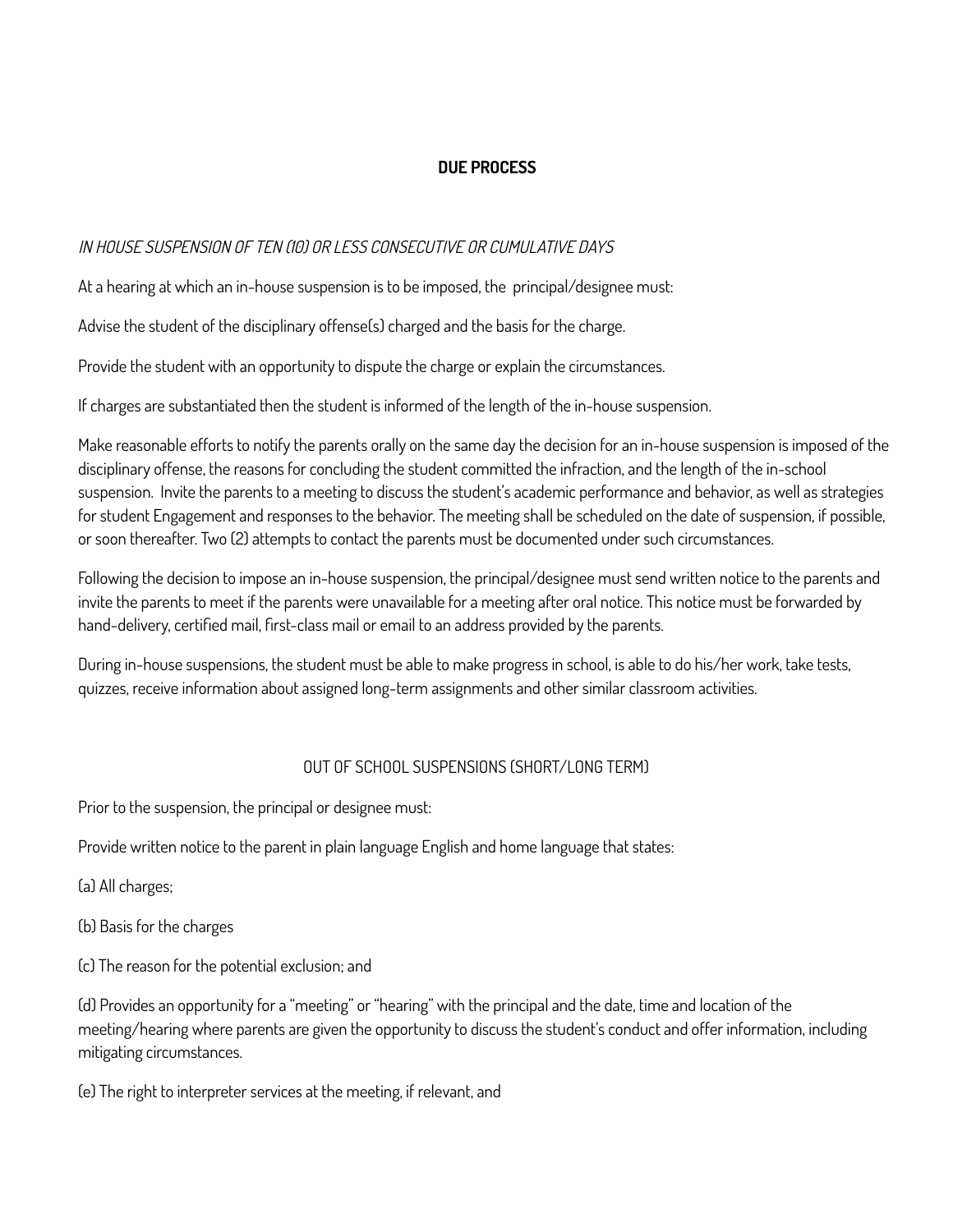(f) If long-term suspension is a possibility, then notice of the right to appeal to the superintendent as an appeal if the principal does suspend the student for longer than ten (10) consecutive days.

(g) If long term suspension is a possibility, notice must also include the following:

Prior to the hearing, the student/parent is afforded the opportunity review the student record and documents on which Principal/designee may rely.

The student has the right to be represented by counsel or a lay person and his/her own expense.

• The student has the right to produce witnesses and to present the student's explanation of the incident. Student witnesses / victims do not have to be summoned if the Principal/designee specifically rules, orally or in writing, at the hearing that identification of the student witness, or the presence of a known witness / victim at the hearing, would endanger his or her physical safety or cause intimidation. All witnesses must be voluntary and accompanied by a guardian if under 18 years of age.

• Student has the right to cross-examine witnesses presented by the school district. All witnesses must be voluntary and accompanied by a guardian if under 18 years of age.

• The student has the right to request that the hearing be recorded and to receive a copy of the audio recording if an audio recording is requested by the principal.

Parental participation and evidence to secure is required –The principal shall make reasonable efforts to notify the parents orally of the opportunity to attend the hearing. The regulations continue that "reasonable efforts" are made with written notice AND two (2) attempts to contact the parents. Written notice includes hand-delivery, certified mail, first class mail or email to an address provided by the parent.

In all cases of out of school suspensions for PreK-Grade 3, the principal/designee must send a copy of the written determination to the Superintendent/Designee explaining the reasons for an out of school suspension BEFORE the suspension takes place.

#### AFTER THE MEETING/HEARING:

Determine whether the student committed the disciplinary offense.

If so, determine after considering mitigating circumstances and alternatives to suspension, the remedy or consequence to be imposed, in place of or in addition to a suspension.

Send the written determination to the student and parents by hand-delivery, certified mail, first-class mail, email to an address provided by the parent for school communications, or any other method of delivery agreed to by the principal/designees and the parents.

Prepare a written determination that:

- ❏ Identifies the disciplinary offense, the date of and participants at the hearing.
- ❏ Sets out the key facts and conclusion reached by the principal/designee.
- ❏ Identifies the length and effective date of the suspension, and the date of return to school.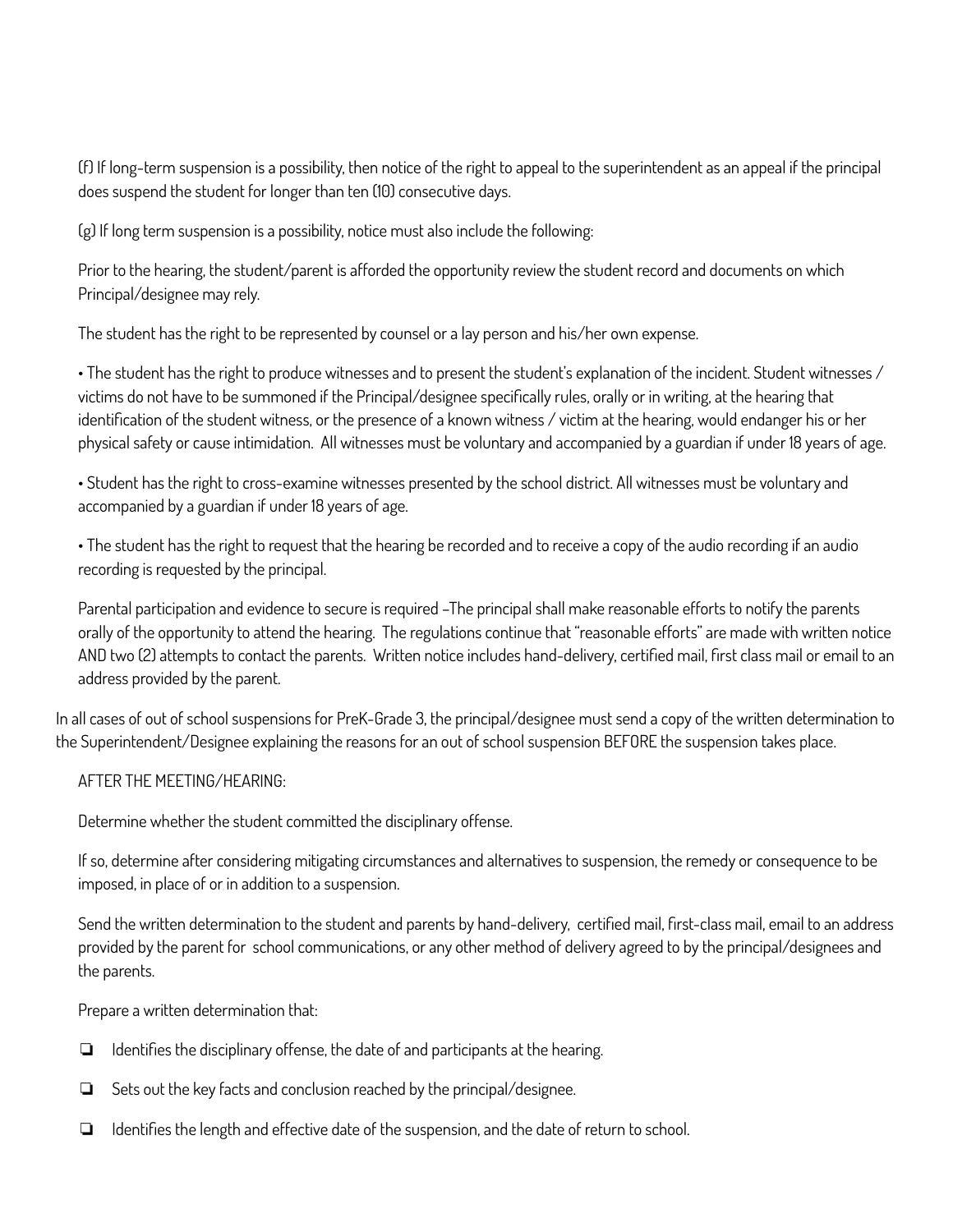❏ In the case of a long term suspension, informs of the right to appeal the principal/designees' decision to the superintendent/designee, which shall be in plain language in English and the primary language of the home and contains the process for appealing the decision

## EMERGENCY SUSPENSIONS

A student may be removed for not more than two (2) school days following the date of the emergency suspension if the student is charged with a disciplinary offense and the continued presence of the student poses a danger to persons or property or material and substantially disrupts the order of the school, and, in the principal's / designees judgment, there is no alternative to alleviate the danger or disruption.

Principal/designee must immediately notify the Superintendent/designee in writing and describe the danger presented by the student.

During the two (2) day emergency suspension, the principal/designee must make reasonable efforts to orally notify the student and parents of the emergency suspension, the reason for the removal, and must also notify them of the process in oral and written form and in the primary language of the home if not English.

The notice must include the type and duration of the suspension and the opportunity to make up work assignments or other school work, as needed, to make academic progress during the period of removal. This notice must be forwarded by hand-delivery, certified mail, first-class mail or email to an address provided by the parents.

Provide the student with an opportunity for a hearing, with the principal, consistent with the hearing for a short/long term suspension.

Provide the parents an opportunity to attend the hearing before the expiration of the two (2) school days, unless an extension of time for hearing is otherwise agreed to by the principal/designees, student, and parent.

Render a decision orally on the same day as the hearing, and in writing no later than the following school day consistent with the decision issued for a short/long term suspension.

## APPEALS TO THE SUPERINTENDENT

Long term suspensions (more than 10 consecutive or cumulative days) may be appealed to the Superintendent/designee upon the filing of a written appeal by the parent or student. The following appeals process must be followed: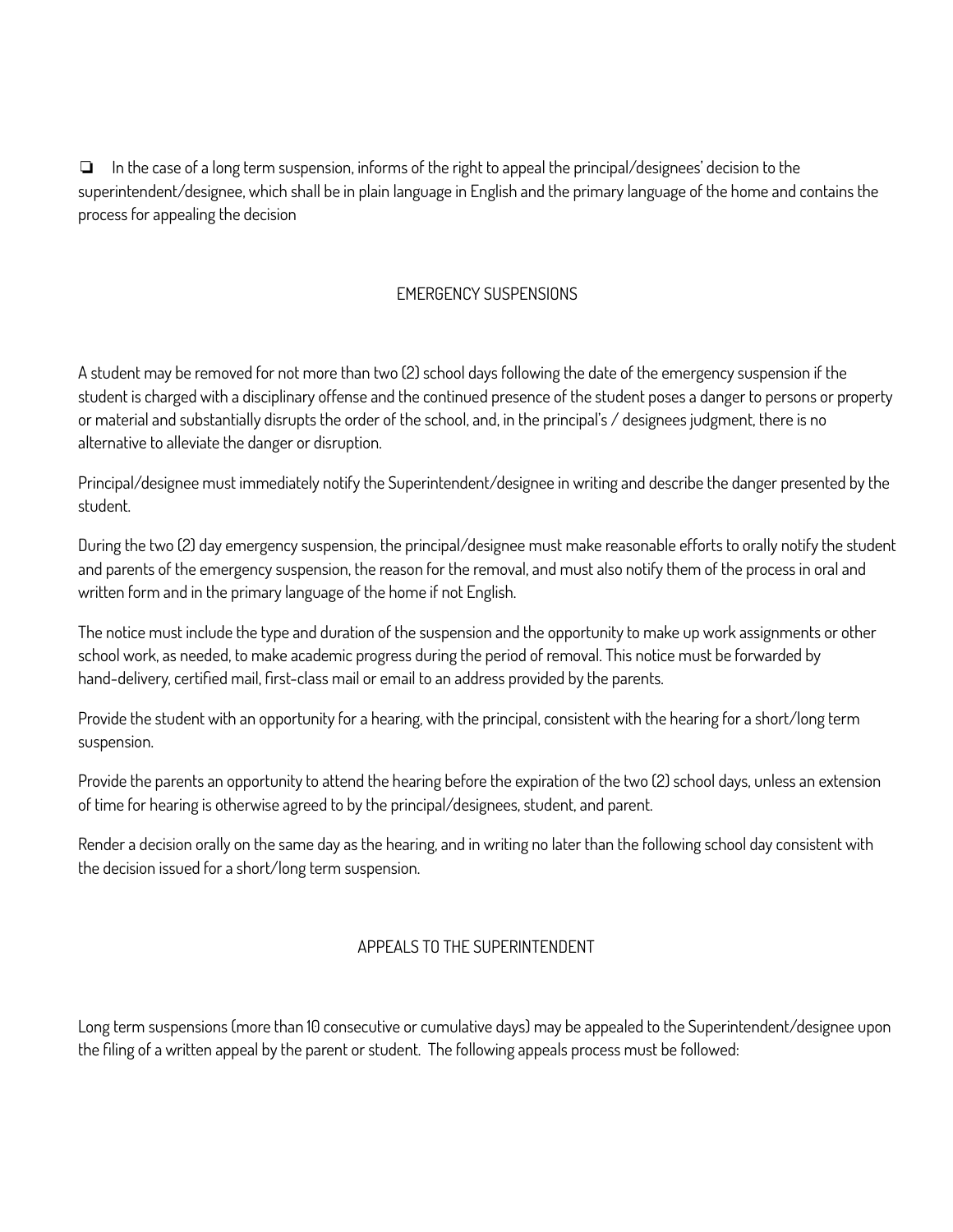❏ Student or parents must file a written notice with the Superintendent/designee within five (5) calendar days of the effective date of the long term suspension subject to an extension of the filing, upon agreement with the Superintendent/designee for up to a total of seven (7) calendar days.

❏ Long term suspension remains in effect unless and until the Superintendent/designee decides to reverse the principal.

❏ The Superintendent/designee must send written notice to the parent of the date, time and location of the hearing and must make a good faith effort to include the parent in the hearing process.

❏ Students shall have all the right afforded the student at the principal / designees hearing for long-term suspension.

❏ Hearing shall be held within three (3) school days of the request subject to an extension of up to seven (7) additional calendar days.

❏ A tape recording of the appeal at the Superintendent/designee level must be made and a copy must be provided to the student and parent upon request.

❏ The Superintendent / designees written decision must be made within five (5) calendar days. If it is determined the offense was committed, the decision must state the consequence, which may be the same or lesser than the principal/designee but shall not be greater than that that imposed by the principal/designee.

❏ The Superintendent's /designee's decision is final.

#### **APPENDIX A**

## STUDENT INTERVENTIONS AND TIERED SYSTEMS OF SUPPORT

All of our schools have adopted a multi-tiered approach to help struggling learners. Guided by student outcome data, a multi-tiered approach is used to make decisions to improve student achievement and behavior by assisting in the creation of well-integrated and seamless system of instruction and intervention.

Orange Elementary, Petersham Center School and R.C. Mahar Regional are implementing the Massachusetts model of tiered systems of support (MTSS). MTSS is a blueprint outlining a single system of supports that is responsive to the academic and non- academic needs of all students. This blueprint provides a framework for school improvement that focuses on system level change across the classroom, school, and district to meet the academic and non-academic needs of all students, including students with disabilities, English language learners, and students who are academically advanced. It guides both the provision of high- quality core educational experiences in a safe and supportive learning environment for all students and academic and/or non-academic targeted interventions/supports for students who experience difficulties and for students who have already demonstrated mastery of the concept and skills being taught.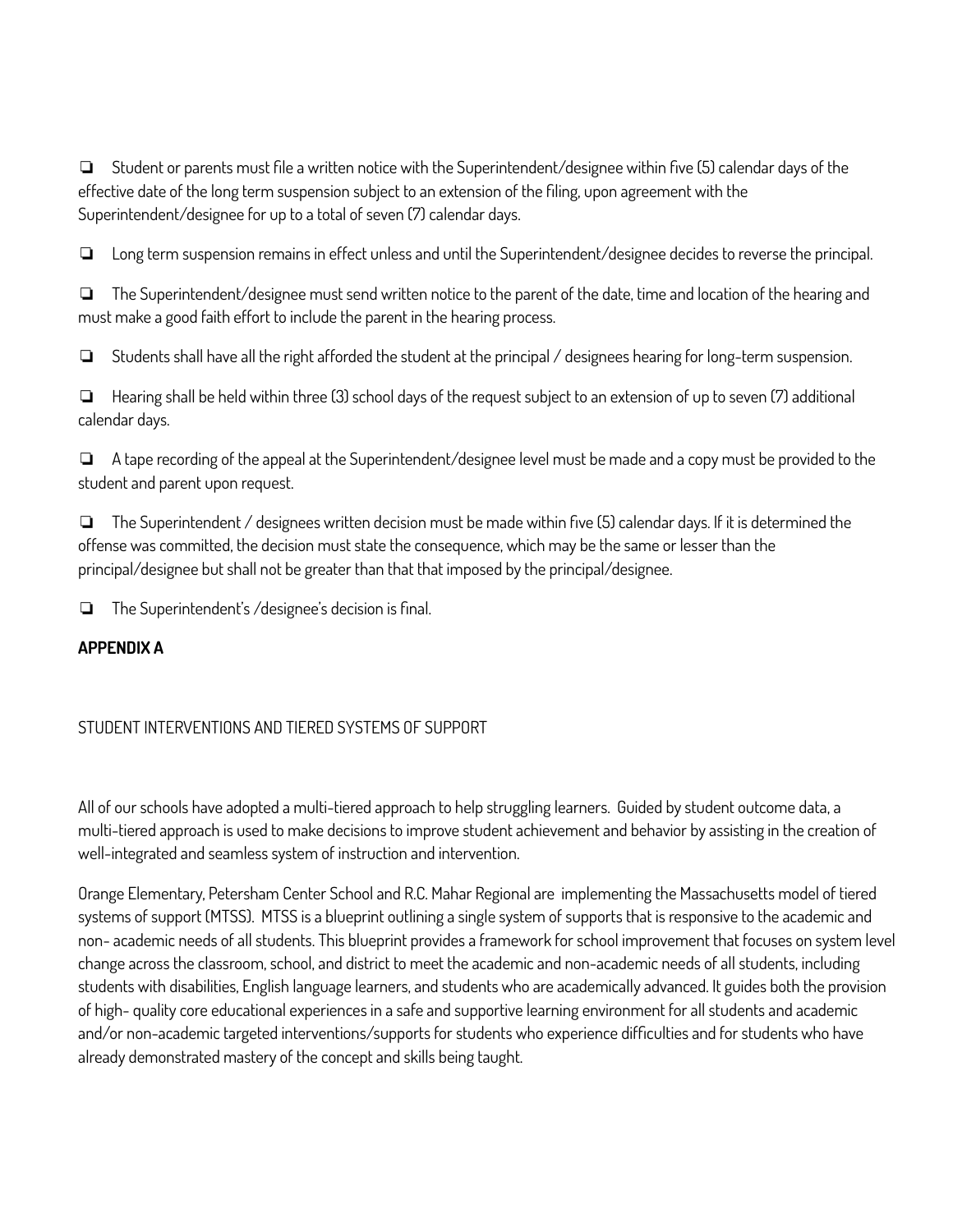#### **DEFINITIONS**

Tier I: Core Instruction/Universal Behavior Supports - All students in Tier I receive high- quality, scientifically-based instruction, differentiated to meet their needs, and are assessed on a periodic basis to identify struggling learners who need additional support.

Tier II: Supplemental and Core - In Tier II, students not making adequate progress in the core curriculum are provided with increasingly intensive instruction matched to their needs on the basis of levels of performance and rates of progress.

Tier III: Intense and Core - At this level, students receive individualized, intensive interventions that target the students' skill deficits for the remediation of existing problems and the prevention of more severe problems.

#### **APPENDIX B**

#### DISCIPLINE RELATED INFORMATION FOR STUDENTS WITH DISABILITIES UNDER IDEA and SECTION 504

The IDEA and M.G.L. c. 71B allow school personnel to move a student with disabilities to an interim alternative educational setting (IAES) for up to 45 school days, if that student is in possession of a dangerous weapon at school or a school function or on school property, is in possession or uses a controlled substance or sells or solicits the sale of a controlled substance while at school or a school function or on school property, or inflicts serious bodily injury on a person, including him/herself. The appropriate interim alternative educational setting shall be determined by the IEP TEAM.

The IDEA and M.G.L. c. 71B also allow school personnel the option of asking a hearing officer or a court to move children with disabilities to an interim alternative educational setting for up to 45 school days, if they are substantially likely to injure themselves or others in their current placement.

When a special needs student has been suspended for more than ten (10) consecutive or cumulative days in a school year, such that a substantial change in placement is occurring or will occur, the IEP TEAM will meet to conduct a manifestation determination. Relevant members of the TEAM meet for the manifestation determination, and they answer two questions, after reviewing relevant documents and the misconduct of the student:

1. Is the misconduct the result of failure to implement the student's IEP?

2. And is the misconduct caused by, or does it have a direct and substantial relationship to the student's disability?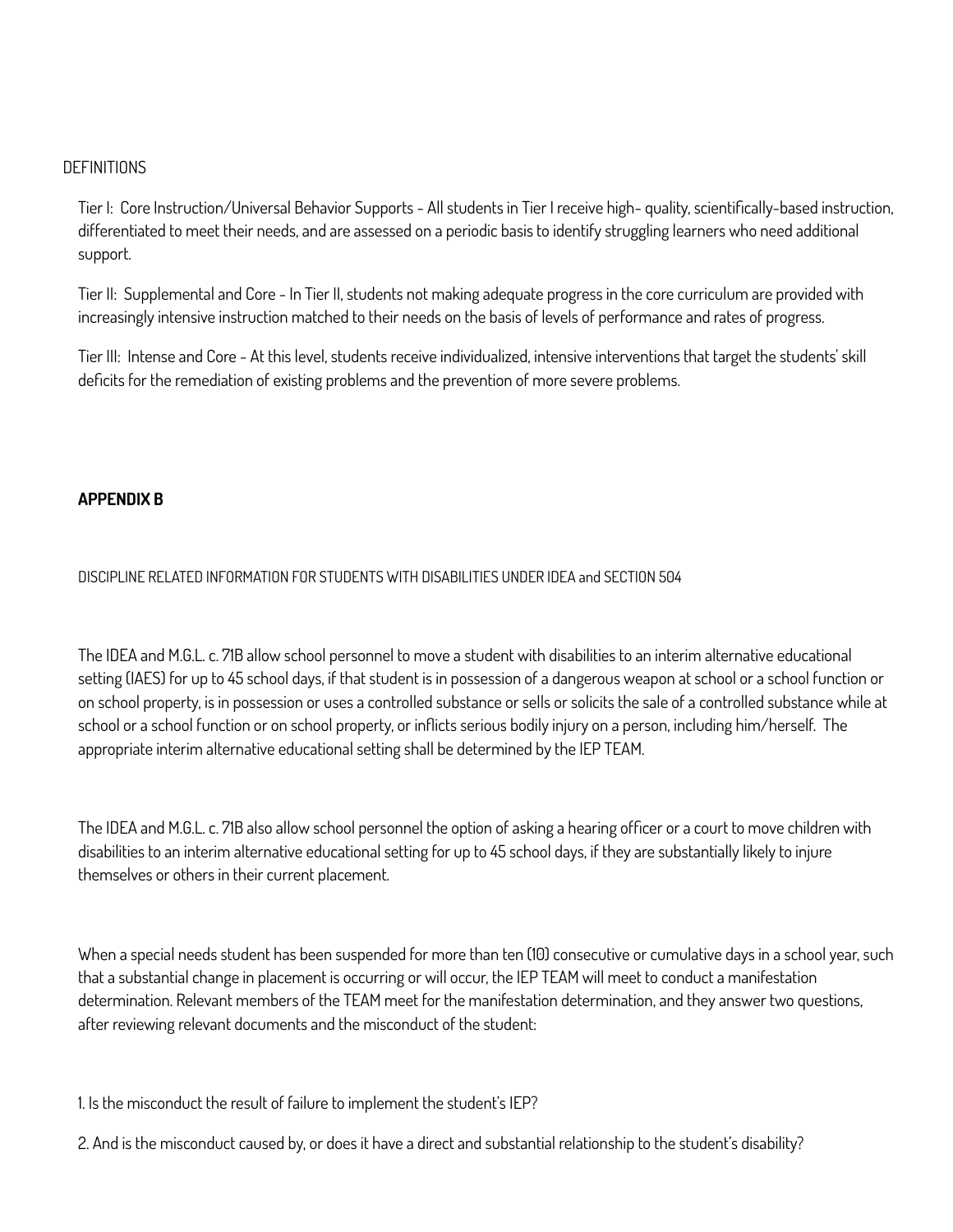A summary of the manifestation determination review will be written and a copy provided to the Parent(s)/guardian(s) as soon as possible after the review, but no later than five (5) school days after the review.

If the TEAM finds that the misconduct was not a manifestation of the student's disability, then the student may be disciplined according to the discipline policy in this handbook. The student will receive educational services during this period of suspension or exclusion. If the TEAM finds that the misconduct was a manifestation of the student's disability, then the school may still be able to implement an IAES (see ## 2 and 3 above). If the IAES is not possible, then the student will remain in his/her current placement, and the TEAM will arrange for a functional behavioral assessment (if one has not been conducted on the student) and the development or modification of a behavior intervention plan. The Principal (or designee) will notify the Special Education/Pupil Services Office of the suspendable offenses of a special needs student and a record will be kept of such notices.

## Students not yet determined to be eligible for special education or 504 services:

The law applies to general education students if the school system had knowledge prior to the misconduct that the student was disabled. Under the law, a school district is presumed to have "had knowledge" that a general education student was disabled if the student's:

❏ Parent(s)/guardian(s) has "expressed concern in writing" to the school district that the student is in need of special education and related services;

❏ Parent/guardian(s) have requested a special education evaluation of the child, or

❏ District staff have "expressed concern" directly to the special education director or other supervisory personnel specific concerns about a pattern of behavior demonstrated by the student. If there was no knowledge, the parent/guardian(s) may request an expedited evaluation. During this period, the student may be suspended or expelled under normal School Committee policy. Students determined to have a disability must receive appropriate educational services.

#### Students identified as having a disability and provided with a Section 504 plan:

Students are expected to meet the expectations for behavior identified in this Code of Conduct. A student on a Section 504 plan may be disciplined like any other non-disabled student. However, if the student is going to be suspended for ten (10) or more consecutive days, expelled or suspended for more than fifteen (15) cumulative days (and there is a change in placement as a result), then a manifestation determination review shall be conducted. The student's 504 team shall convene, and answer two questions, after reviewing relevant documents and the misconduct of the student:

1. Is the misconduct the result of failure to implement the student's 504 plan?

2. Is the misconduct caused by, or does it have a direct and substantial relationship to, the student's disability? A summary of the manifestation determination review will be written and a copy provided to the Parent(s)/guardian(s) as soon as possible after the review, but no later than five (5) school days after the review. If the misconduct is not a manifestation of the student's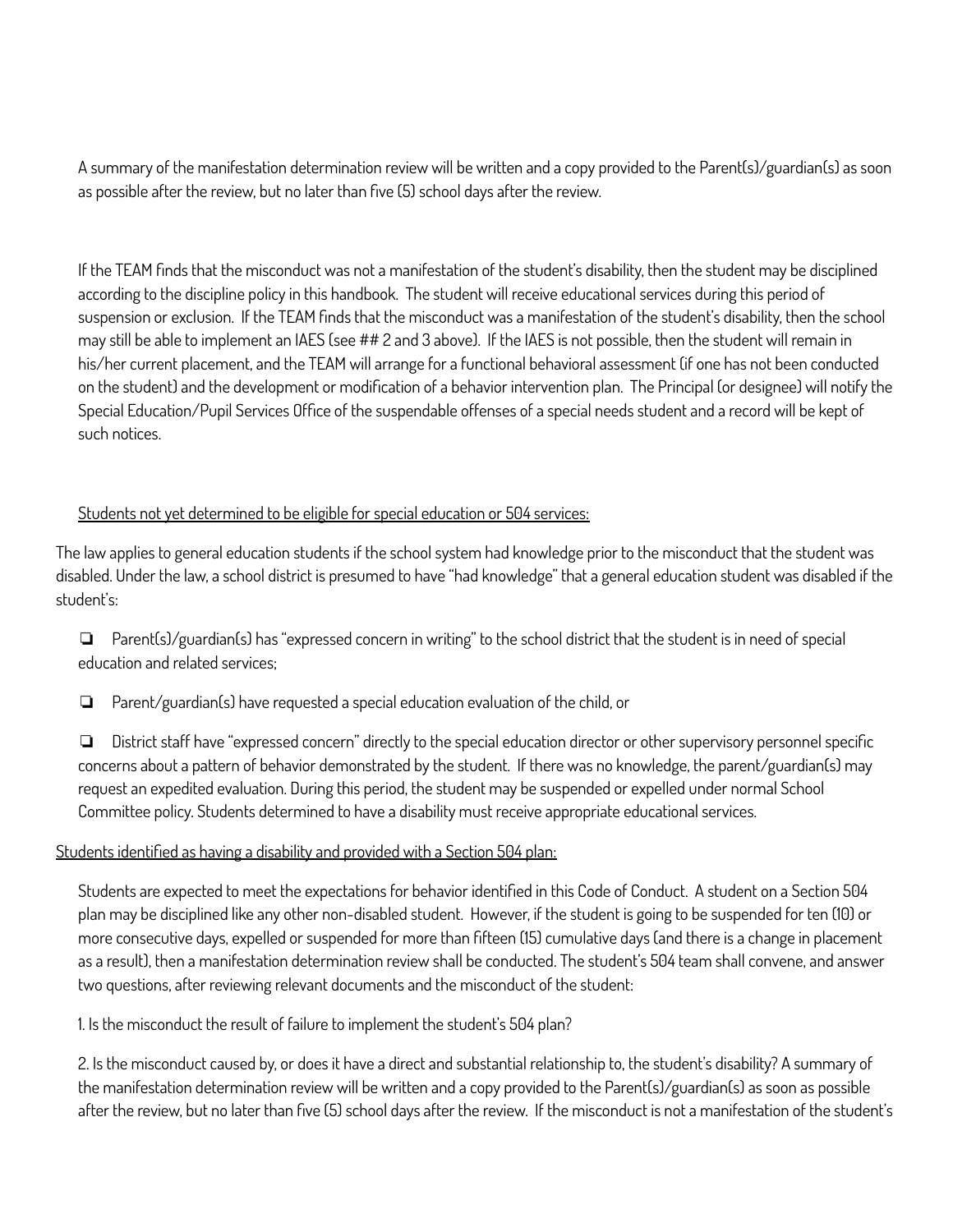disability, then the disciplinary process can proceed. If the misconduct was a manifestation of the student's disability, then the student shall be reevaluated while he/she remains in the current placement.

## **CONDUCT AND EXPECTATIONS FOR ALL SCHOOLS**

**Building a Learning Community**. One of the major goals of our schools, and of each of our teachers, is to encourage social behavior marked by self-control and concern for others. This is so essential to the learning environment. The rules, regulations and procedures listed in this handbook are designed, of course, to ensure the safety of students and staff, but they are also designed to describe a learning community in which our differences are cherished, individual rights are protected, and we commit ourselves to work together towards common goals.

**Parental Concerns**. Parents who have a concern about their child's progress or behavior should first talk with the classroom teacher. A conference time convenient for both the parents and the teacher may be arranged by calling the school office. Should they be dissatisfied after this conversation, parents may turn to the principal and teacher together, and then to the Superintendent.

Parents and visitors to the schools are required to go to the office to register their presence before proceeding to a classroom or other area. This is important for the safety of everyone. Parents must sign in and out and wear a visitor's badge when they are **visiting the school buildings**. Trespassers will be prosecuted.

**Attendance**: Students are required by law to attend school when it is in session. If a student is ill or for some other reason cannot attend, or will arrive late, a parent or guardian **must** call the school with this information, and do so each day that the student will be absent or arrive after the beginning time. If we do not hear from you, we will put our *call back* system in place. Our school nurses will call you to verify that you know that your child is absent. When a student returns to school after an absence, or arrives after the beginning of school, he or she is still **required to bring a note** from the parent or guardian indicating the nature of the absence or the reason for the tardiness.

The Department of Transitional Assistance requires that, under the Welfare Reform Law, in order to receive benefits under the Transitional Aid to Families with Dependent Children Program, children under the age of 14 must meet specific school attendance requirements. The school may release attendance records to D.T.A. under 603 CMR. The school must have written absence notes stating the reason for the absence.

**Truancy**: (State Law - Ch.76) A child will be considered truant if he/she misses 7 or more day sessions within any period of six months.

There is no doubt that one of the keys to academic achievement is good attendance. Consistent participation in school and school-based activities is important for making a successful transition from youth to adulthood. Student tardiness and truancy are challenges that confront many communities like Orange and across the state. Often, these behaviors are the first indicators that a student may be experiencing stress or other difficulties in his or her life.

The following is a summary of some of the Massachusetts General Laws pertaining to attendance:

## **School Attendance**

Please let us know if your child will be absent due to illness or other reasons as soon as possible in the morning. As a school, we want every opportunity for your child to be met with success; we will pay close attention to attendance and have every expectation that all students attend school on a regular and consistent basis. In accordance with Chapter 76, Section 1B, Parent(s)/guardian(s)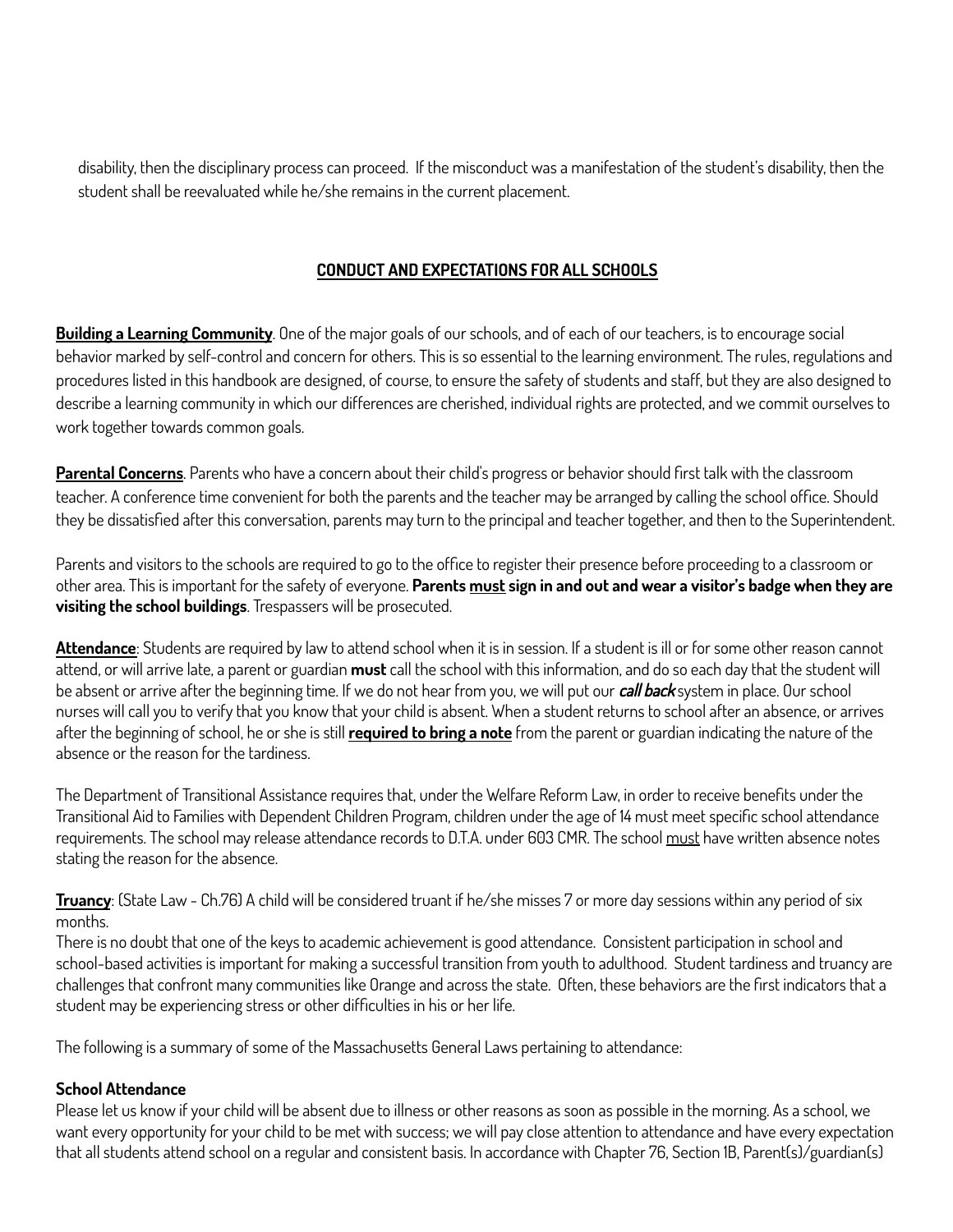will be notified by letter when a student has missed at least five (5) or more school days in a school year. We value your child's education and if a student accumulates 7 cumulative absences within a six month period (See MGL Ch. 76, S. 2), a meeting will be setup with the Principal to develop a plan to get the student to school consistently. Your child's success is important to us and we want them to share in the experiences throughout the whole school day. Please be advised that if the child's attendance at school does not improve, the school will be required to involve the District Attorney's Office through the filing of a CRA. Please contact the school office, in advance, to notify the school of any planned absence. Students are responsible for completing all owed work following an absence.

#### **Notification and Contact Information**

Chapter 76, section 1A of the Massachusetts General Laws states that parents/guardians must be provided each year with the instructions for calling a designated phone number at a designated time to inform the school of the absence of a student and the reason for the absence. In addition, parents/guardians must provide the school with a home, work or other emergency telephone number so that they may be contacted during the school day so the school may call and inquire about said absence.

#### **Who is a Supervisor of Attendance?**

Chapter 76, section 19 of the Massachusetts General Laws states that each school committee must employ a supervisor of attendance. A supervisor of attendance has the power to apprehend and take to school any child who is truant and is required to investigate all cases where a child in the district fails to attend school.

## **What is a CRA?**

A "CRA" (Child Requiring Assistance) replaced a "CHINS" (Child In Need of Services) in 2012. Under the law the school district can petition the courts if a child is: "Habitually Truant": A child between 6 and 18, who, without excuse, willfully fails to attend school for more than 8 days in a quarter. The school applicant must state whether or not the child and the child's family have participated in a truancy prevention program. M.G.L. c. 119, § 39E. Under M.G. L. c. 119, § 39G, dismissal must occur when the child turns 16. The Court's authority pursuant to a CRA petition includes the power to place the child in the custody of the state agency known as the Dept. of Social Services.

## **What is a 51A?**

A 51A is a report of suspected child abuse or neglect that is filed with the Dept. of Social Services. Under Chapter 119, section 51A of the Massachusetts General Laws, a report can be filed on behalf of a child under the age of eighteen for educational neglect if a child is not attending school on a regular basis.

#### **Parental Responsibility**

Parents or guardians are legally responsible for ensuring that a child under their control attends school daily. It is a crime for a responsible parent or guardian not to cause such a child to attend school. If a child fails to attend school for seven day sessions or fourteen half day sessions within any six month period, the supervisor of attendance may file a criminal complaint in court against the responsible parent/guardian.

#### **Inducing Absences**

It is a crime to induce or attempt to induce a minor to miss school, or unlawfully to employ or to harbor a minor who should be in school.

**Attendance at Field Trips and Other Special Events:** Field trips and other special activities and events are integral parts of the whole education of the child. They enhance day-to-day curriculum by offering hands-on experiences that bring to life what students read about in books or hear about from their teachers. Our hope is that all children will always be part of these experiences. There are times, however, when alternate decisions need to be made regarding attendance at these events. If a child's behavior is such that it is deemed unsafe to take him/her on a field trip or to an event, then the principal will notify the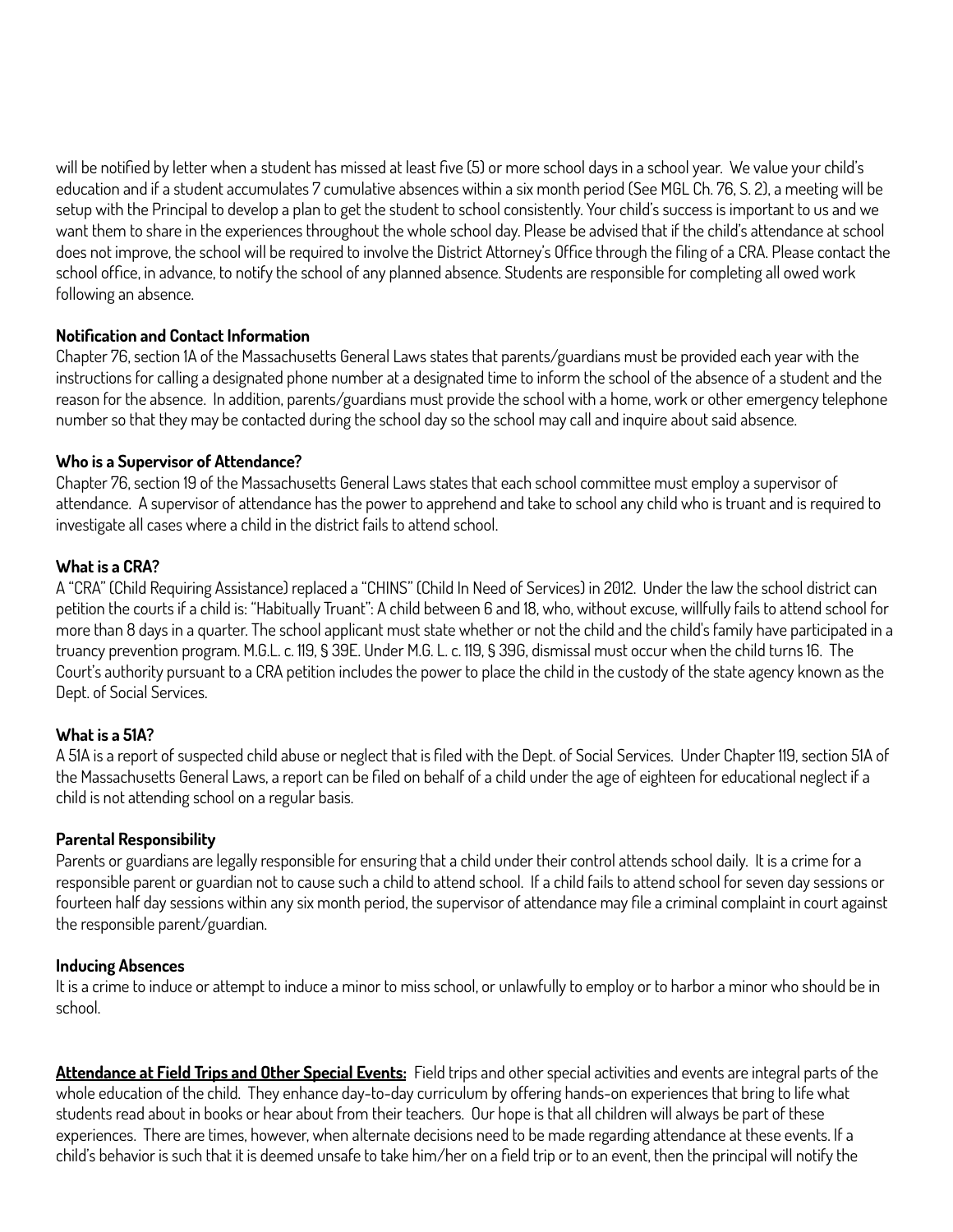parent of this decision as early as possible.

**Dismissal**: If a student's normal dismissal procedure changes, a note is required from the parent/guardian notifying the school of the change. Parents are asked not to request such a change by telephone. Calls for changes to dismissal will NOT be accepted beyond 2:15 p.m.except in the case of an emergency. Such changes can be made via phone directly to the main office. As the end of the school day is a busy time, please plan accordingly and limit these exceptions to emergencies ONLY.

If a family emergency or other special circumstances require that a student be dismissed before the end of the school day, the parent/guardian should notify the school via phone. The parent/guardian should come to the school office to meet the student at the time, which has been stipulated. A student dismissed early will not be allowed to wait outside the building for his/her ride. Students in emergency situations may use the school telephones. Children involved in after school programs **must** be picked up at the ending time of the activity by a person who has been identified as the responsible party to pick up the student.

**Absence Reporting:** If your child will be absent from school, please contact the school office via phone by 8:30 a.m. or as soon as possible.

**Emergency Information**: Parents are responsible for completing the emergency information sent via email on the first day of school. This information is very important to the office as they are used to call parents and caretakers in emergency situations and when a child is sick or needs to be dismissed for some reason. Parents are responsible for updating the school when changes in telephone numbers and addresses are made. No student will be dismissed to unauthorized individuals without parental consent via note (or telephone call in emergencies). These persons, if unknown to the schools, will be asked to produce proper identification.

**Legal Documentation**: If legal documentation exists pertaining to your child, please provide the office with copies of such documentation. This may be in the form of custody papers, restraining orders, adoption papers etc. We know that family situations may change at any given time therefore changing the legal documentation. We **must** be notified with updated information in order to look out for the best interest of all students and families. Our schools comply with all MA. laws regarding custodial access to student information.

**Fire Drills & Emergency Evacuations**: Each school has fire drills. The schools may also be confronted with other emergencies that require the evacuation of the school. If it becomes necessary to evacuate the schools, there are procedures in place for such evacuation. It is mandatory on such occasions that every occupant of the building leave the building in an orderly manner and in silence. Students are to remain with their teacher or other staff member and may not re-enter the building without explicit instruction to do so.

**Student Behavior**: Should a student's behavior become disruptive to the learning process, or appear to be dangerous to him or herself and/or to others, the teacher will be the first to seek a change in such behavior. If change does not occur, the teacher will discuss the matter with the parents and may also seek the assistance of the principal. Examples of unacceptable behavior include throwing objects, fighting, vandalism, vulgar language, mocking others with reference to their religion, color, economic status, gender or physical attributes, disrespect for teachers and staff and disregard for the rules of the classroom, bus, playground or cafeteria. If a student should need to be restrained, it will be in accordance with School Committee Policy and Massachusetts General Laws. See the attached appendix for restraint policies.

**Discipline**: The health and safety of children is one of our primary goals. All of our resources are used, and the assistance of the parents earnestly invited, in order to alter behavior, which is disruptive or dangerous to the student or others. If suspension or relocation to another academic setting seems to be the only alternative, the rights of the student and of the parents will be fully protected in accordance with School Committee policies and the laws of the Commonwealth. The "out of school" suspension of a student is a rare event.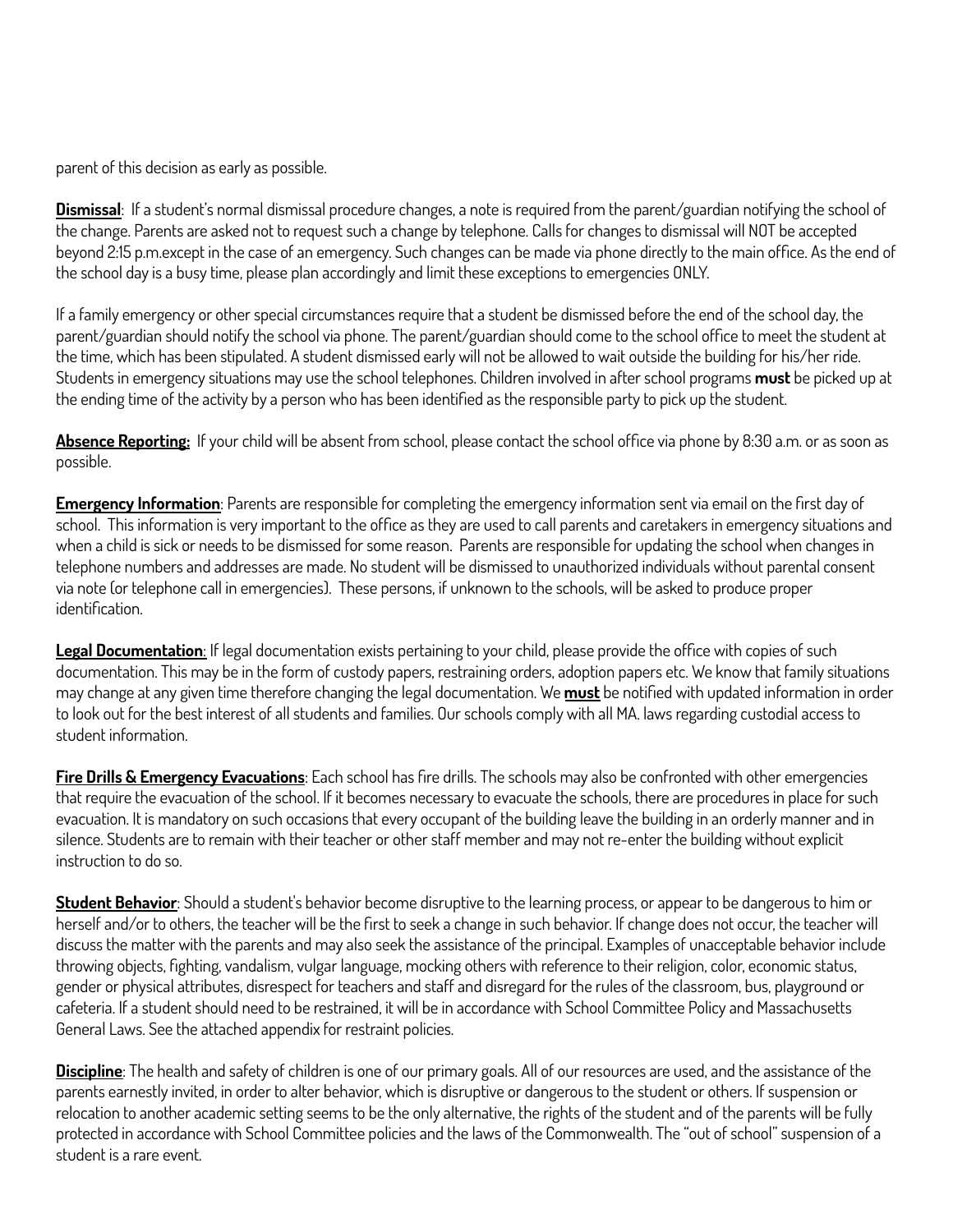Massachusetts General Laws, Chapter 71, section 37G, prohibits the use of corporal punishment and this law is, of course, observed in our schools.

**Inspection and Searches**: The Schools reserve the right to inspect students' lockers, desks and personal possessions, if there is a reasonable suspicion that they may harbor illegal drugs, tobacco products, dangerous weapons, alcohol or any other item which may be detrimental to that student or to others and to take possession of any item which is found. If such a search is indicated, it will be done by at least two persons, one of whom, when possible, should be a school administrator. Inspections of all lockers and desks for the purpose of encouraging tidiness may also be made.

**Bringing Things to School**: Young people sometimes have a desire to bring favorite things to school to show to their friends and the teacher, such as, trading cards, small toys, etc. Since some things may disrupt the learning environment or prove injurious to others, students may bring to school only what is necessary for the school program, unless they have explicit permission from the teacher. On field trips, audio equipment may be allowed with permission from the classroom teacher and bus driver. Special occasion deliveries, for example flowers, balloons, etc., are discouraged at all schools. At Fisher Hill and Dexter Park, all deliveries will be held in the office until the end of the day when it is expected that an adult will pick them up.

**Vandalism**: Vandalism of school property is prohibited, as is the defacing of the building or grounds itself. Stickers are not to be placed on lockers, inside or out.

## **PHYSICAL RESTRAINT OF STUDENTS (from Article II.A.15.f.)**

The Orange Elementary Schools are committed to the regulations set forth by the Commonwealth of Massachusetts, as they apply to the use of physical restraint on students of publicly funded elementary and secondary schools. This policy and regulations apply to all students including regular education students, collaborative students, and students with disabilities.

The two goals that this policy enforces, only after less intrusive methods have been attempted or considered, are:

- ❖ To administer a physical restraint only when needed to protect a student or member of the school community from imminent, serious physical harm; and
- ❖ To prevent or minimize any harm to the student as the result of the use of physical restraint.

It should be noted that nothing in the policy precludes a teacher or other staff member from using reasonable force to protect students, themselves, other persons from assault or imminent, serious physical harm, as noted in MA DOE Regulations 46.05 (1).

Please refer to details in the policy manual on line at www.orange –elem.org.

## **STAFF PHYSICAL CONTACT WITH STUDENTS (from Article II.A.15.g.)**

The purpose of this policy statement is to provide all employees with guidance and direction with respect to physical contact between employees and students. It is in addition to our policy and prohibitions regarding sexual harassment and to any applicable criminal laws. It is an area of educational policy, judgment and law, which is fraught with uncertainties and changing standards. What constitutes appropriate physical contact in one circumstance may be totally inappropriate in another. Its appropriateness will depend on a variety of factors, not the least of which will be the purpose and nature of the contact, the age of the student, the setting, etc. The School Committee expects all its employees to conduct themselves in a manner which is educationally sound and acceptable, both within the professional community and the community at large.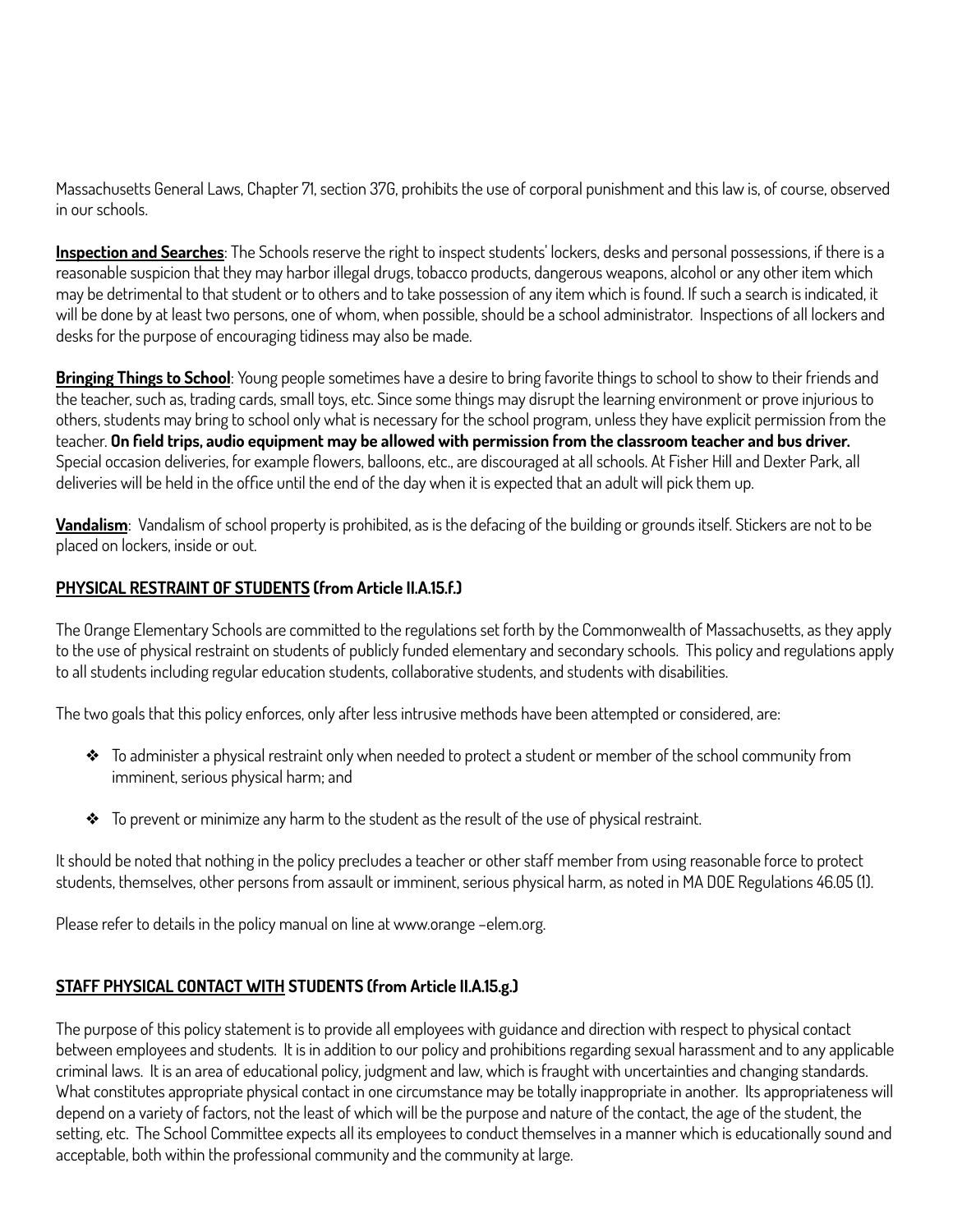#### General Principles

- 1. All physical contact between employees and students should have a valid educational purpose and objective necessary to meeting the student's (not staff member's) needs.
- 2. The use of physical contact or force in order to impose the staff member's will upon a student, except as necessary to protect themselves or others from immediate physical harm from the student, is strictly prohibited.
- 3. Employees who observe physical contact between students and employees, which they deem to be inappropriate, are required to report said observations to the building principal and/or the Superintendent of Schools immediately. If the contact is perceived to be immediately harmful by the observer, prompt intervention to prevent further harm is expected.
- 4. Questions of the appropriateness of physical contact will be determined by the context of the contact on a case-by-case basis. Issues such as intent, contact, location, circumstances, age and sex are all considerations, which may be relevant. Examples: Hugging a first-grade child who is crying may be perfectly appropriate while any touching of eighth-grade students of either sex who is not posing an immediate risk to himself or others of physical harm, may never be appropriate. While holding or comforting a first-grader who has fallen and is crying may be appropriate, placing a hand on a child's head to redirect his attention to the front of the room is not.
- 5. Touching students under clothing, or in the genital areas, or on the buttocks, or breasts is prohibited.
- 6. Instances of inappropriate physical contact initiated, encouraged, practiced and/or tolerated by employees, in even a single instance, may result in disciplinary action, which may include dismissal.

#### **Summary**

Given the complexity of this issue, the School Committee recognized that some employees might deal with it by implementing a practice of never touching any students of any age. While that is a legitimate choice, that is not the School Committee's intent or objective.

#### **THE USE OF ANY VIDEO AND DIGITAL OR TECHNOLOGY THAT CAPTURES AND REPRODUCES IMAGES**

**Philosophy:** The Orange School Committee acknowledges that media documentation can be used for the improvement of teaching and learning, as well as for the maintenance of discipline and security. We also recognize that media documentation can be abused and, therefore, the policies which follow are designed to maximize the benefits and avoid possible misuse.

**Buses**: Cameras may be used to monitor behavior in school buses. The images from bus cameras may be shared with teachers, parents, students and other appropriate authorities at the discretion of the building principal with the concurrence of the Superintendent. The images from bus cameras are not to be made available to the general public.

**School Buildings and Grounds**: Cameras may be used to monitor school buildings and grounds. The images and/or audio from this equipment may be viewed only by the building principal and/or the Superintendent, or by a person appointed by either to view such images and/or audio. At the discretion of the Superintendent, they may be released to appropriate civil authorities.

**Teaching Events**: Media documentation may be done in classrooms or at other teaching events and, in all but the most exceptional circumstances, such documentation shall be at the request of, or with the consent of, the teacher(s) involved. The viewing of such documentation shall be at the discretion of the teacher(s) involved, and/or the building principal and/or the Superintendent.

**Public Events**: Parents and other persons may be granted permission, explicitly or implicitly, to document concerts, lectures, exhibits and other public events sponsored by an individual school or by the school district as a whole. The person in charge of a particular event may, with the concurrence of the building principal and/or the Superintendent, request that documentation not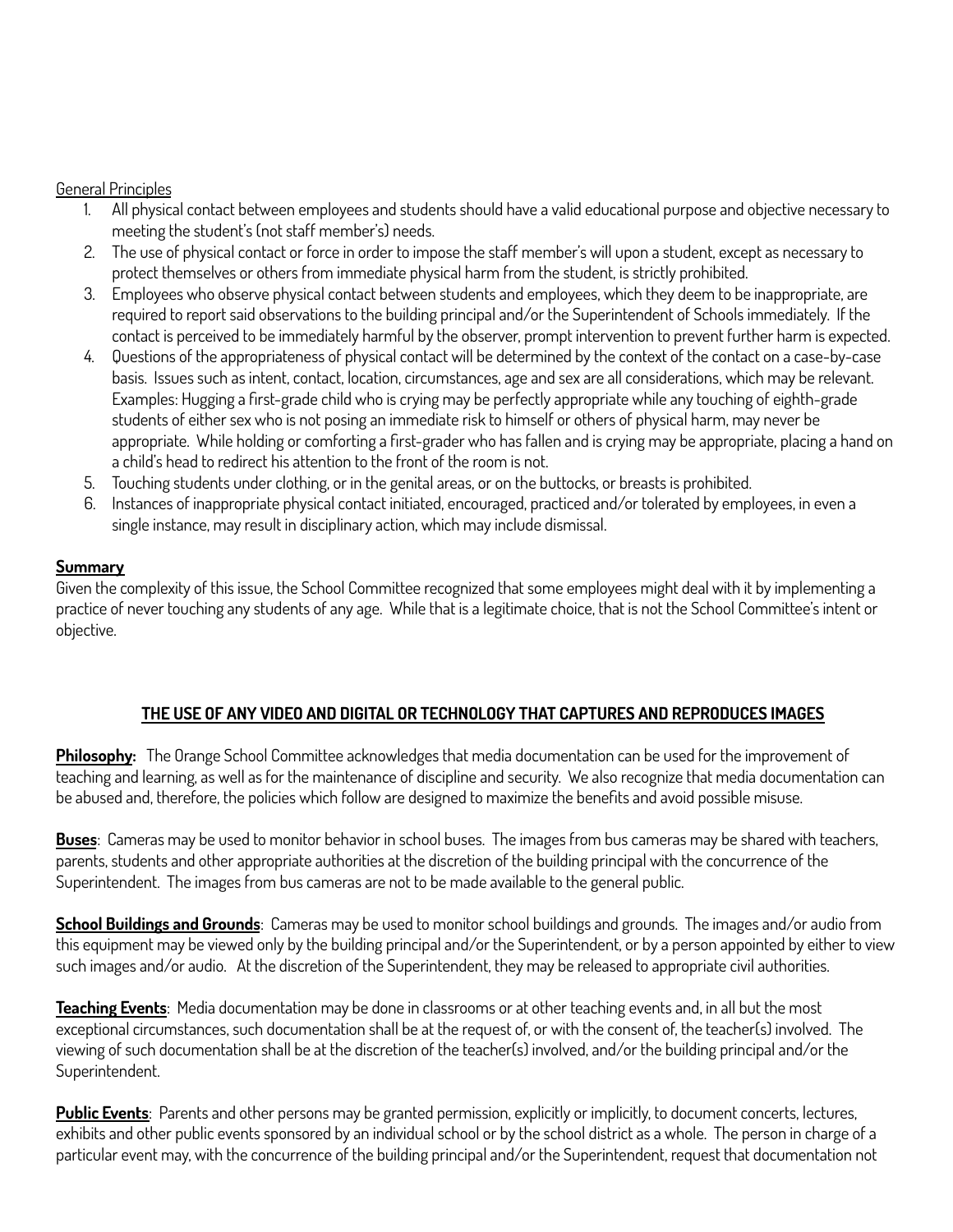occur. Parents and other persons shall have the privilege of media documentation in classrooms only for a specific reason and only with the express consent of the classroom teacher(s) and the building principal.

**Restrictions**: No images and/or audio documentation, whether made at a teaching event or a public school event can be used for commercial purposes without the express consent of the Superintendent.

**Restrooms**: No image and/or audio equipment of any kind shall be installed or operated in any school restroom.

In addition to the general expectations listed above, each school has rules, which are specific to that school. These rules are as follows:

#### **The Dexter Park School Start Time: 8:30 AM End time: 3:00 PM (12:30 dismissal every Weds)**

Students should arrive at the school no earlier than **8:30 A.M.**

All playground rules are to be observed. Violators will be disciplined accordingly. There is to be no rough or physical play that may endanger a student or others.

No objects that may endanger students (rocks, sticks, snowballs) can be thrown that are not normally associated with structured games.

For safety reasons, only one student is allowed on a swing at a time. It is also for safety reasons that no student or group of students is allowed to play in the woods.

There is to be no sliding on the hill during school hours, whether with or without a sled. Students are not allowed on the playground area in the winter months without boots.

During lunch recess, students are expected to remain on the playground and are not to enter the building without permission from supervising adults.

Students, upon dismissal, may not loiter on the playground. Students are to go directly home unless parental permission to stay has been granted with a note or phone call.

**Homework Philosophy :** At the Dexter Park School, we are committed to building a culture of respect and collaboration between adults/students and school/community while creating an inclusive environment where instructional practices are designed with each learner's strengths, passions, and needs in mind. We believe that we, the adults, play critical roles as models for our students and we are working hard to achieve work/life balance, making time for things we enjoy and spending time with those personal relationships that are so important to our well-being. With this in mind, the Dexter Park Innovation School is committed to helping our students have similar expectations for themselves. We believe that after school, students should be engaging with family, doing things they enjoy, or simply relaxing after a day at school. This does not mean we do not give homework but if we do, we choose assignments that enrich our student's education, make deeper connections to the content being covered in class, or that offers students some choice in what they do. It is our belief that this will result in students and staff who are ready each day to do the work necessary in school: to be empathetic, confident and curious learners. You should expect your child to receive no more than 30 minutes of homework per night. If you are finding your child is spending more time than this, please contact your child's teacher. This homework statement is aligned to our school's vision and mission, and is backed by a strong research base that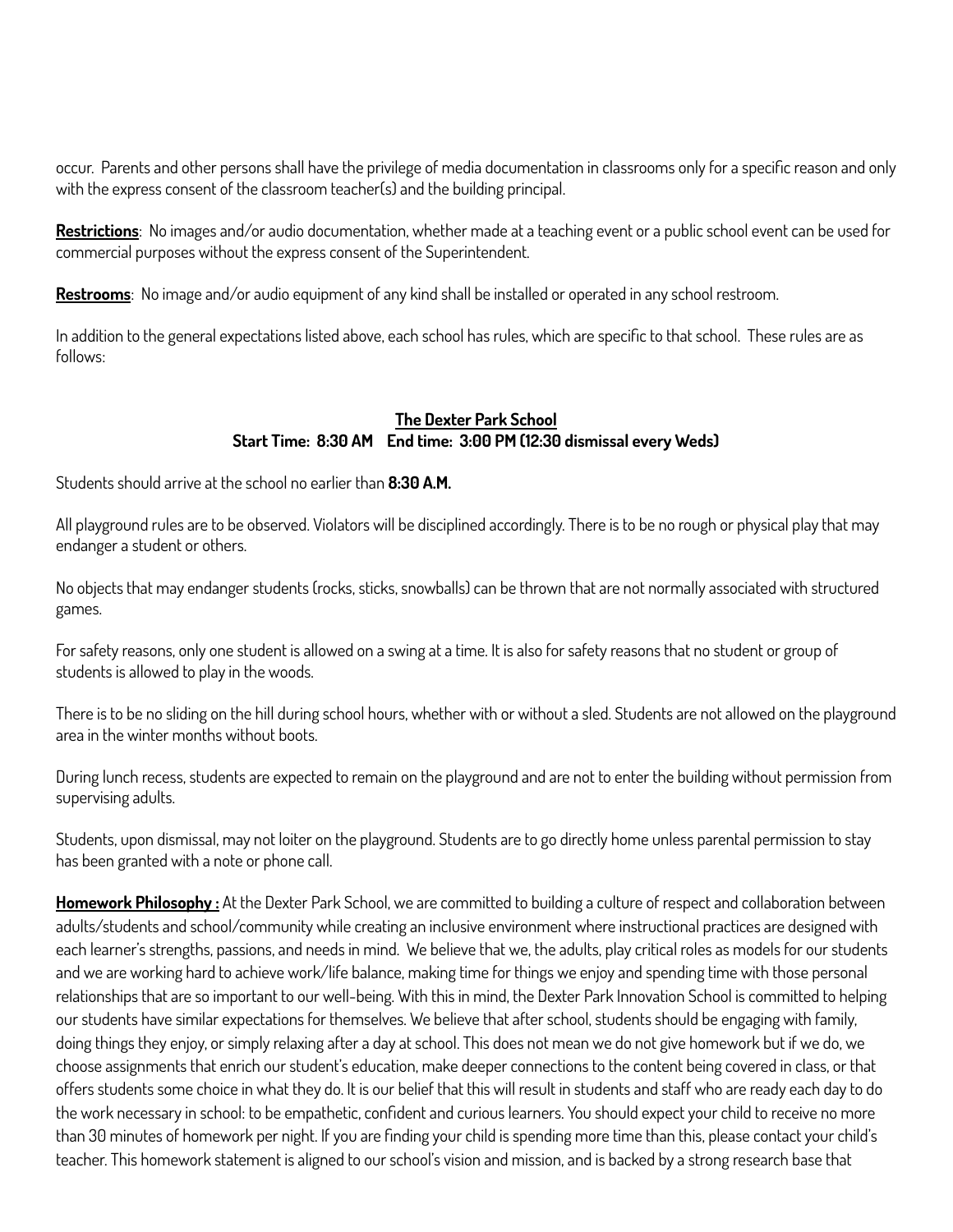shows little correlation between homework and student achievement

[\(http://www.evidencebasedteaching.org.au/hatties-2017-updated-list/](http://www.evidencebasedteaching.org.au/hatties-2017-updated-list/)). If you have any questions or concerns, please reach out to your child's teacher to hear what homework looks like in their classroom.

#### **FISHER HILL SCHOOL Start Time: 8:30 AM End Time: 3:00 PM (12:30 dismissal every Wednesday)**

Students should arrive at the school no earlier than **8:30 A.M**

Safe use of the playground equipment will be explained and the rules for safe use must be followed. No student is allowed to play in the woods, on the berm, the hill or in the tall grass. Winter sliding is permitted as long as the student is wearing snow pants, boots, jacket, and hat. All sliding is done under the supervision of a duty person. For safety reasons, sleds are not permitted. Students are not allowed into the field area during winter months (when it is wet and snowy) without boots.

**Homework Philosophy:** The primary goal of homework at Fisher Hill is to create strong home/school connections. Bridging the relationship between home and school can be accomplished in many ways and homework should be used by the teacher to encourage family involvement, while practicing skills at this early childhood level. Many activities may constitute homework, including household chores, tying your shoes, and reading before bedtime. Responsibilities at home help children to develop language and social skills, responsibility and confidence. Making math a real part of the home environment (pairing socks and counting by twos; dividing a pizza into equal pieces; shopping and counting change) and giving your child a voice in family decisions are important to their learning of math concepts and the social emotional competencies-self-management, self-awareness, relationship building, social awareness,and responsible decision-making. We encourage daily reading with and to your child every day, which will result in quality family time and enhancement of their literacy skills. The key is for students to engage with their parents in learning activities, so families are also encouraged to play cards or board games, for example. It's important to not forget that students also need time after school to play, exercise, engage in other non-academic activities, spend time with family (especially meals), and sleep—which the research shows has an enduring, positive impact on learning.

## **SAFE ROUTES TO SCHOOL**

**Riding the Bus :** Although state law mandates busing only if the student lives two or more miles from the school or from a current bus stop, the Orange Elementary Schools use a one-mile limit. Appropriate behavior on the bus is a major factor in assuring the safety of all the students. A driver who is trying to solve a behavioral problem cannot give full attention to driving. The basic bus rules of conduct are the following:

- Follow the driver's directions while waiting for the bus; keep back from the street
- Do not push or shove when getting on or off the bus
- Stay seated, don't switch seats and keep the aisles free
- Keep hands and arms inside the bus
- Speak quietly so that the driver can hear traffic sounds
- The use or possession of tobacco products, alcohol and illegal drugs is prohibited
- The possession or use of a weapon is prohibited, as is the use of any object as a weapon
- Fighting and/or verbal abuse will not be tolerated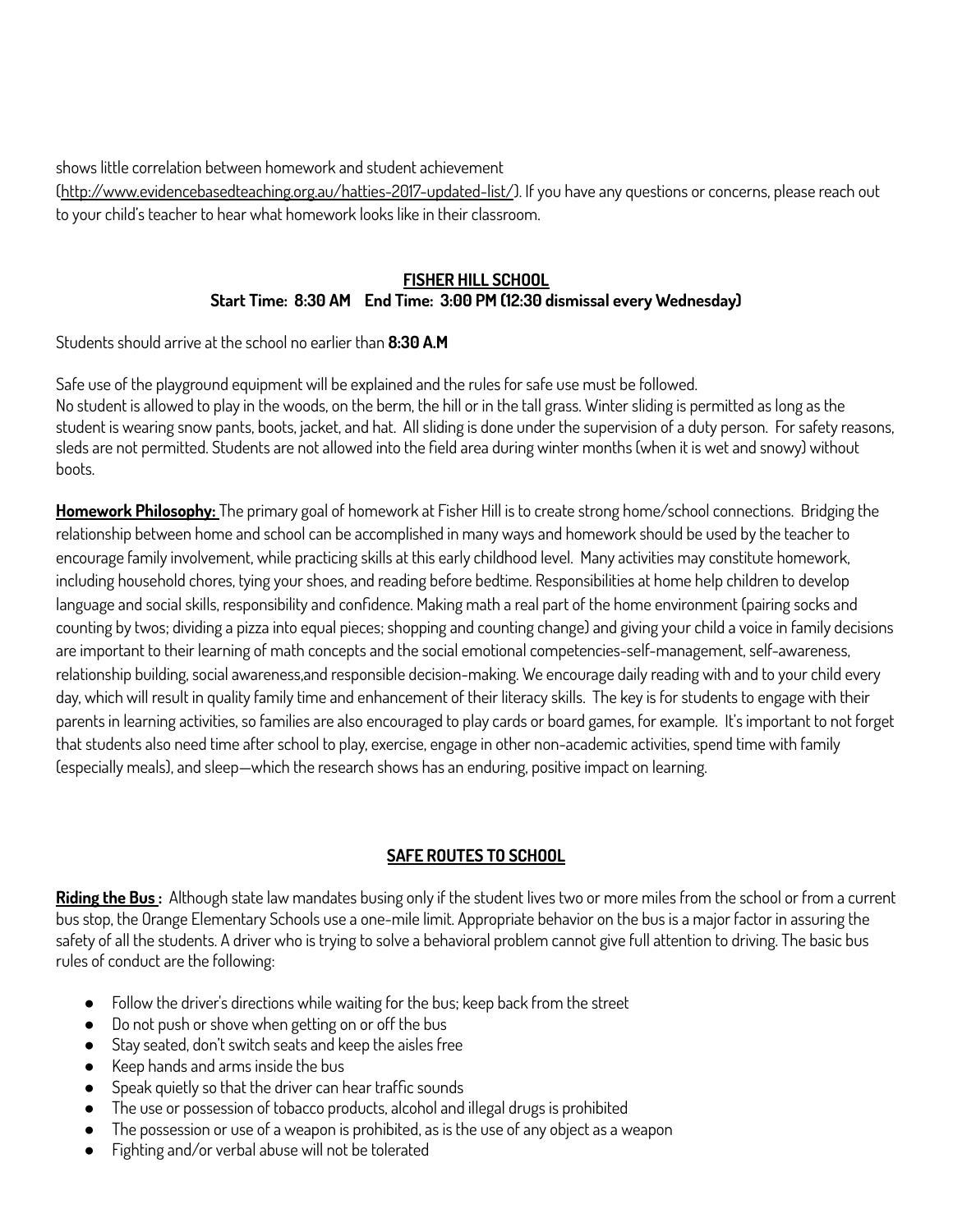- No hanging key chains or toys are allowed on backpacks or clothing
- No loose, long clothing

The driver will report violations of the above rules to the building principal. The principal will determine the appropriate response to a violation. The response will be determined by the nature of the offense(s) and by their frequency. The following are among the principal's options:

- A letter or telephone call to a parent or guardian
- Suspension of the privilege of riding the bus for one or more days
- The parent (s) or guardian may be asked to meet with the principal to discuss the matter

If the student is excluded from riding the bus for one or more days, the parents/guardian become responsible for transporting the student. **A student who does not attend school during a bus suspension is considered truant.**

All busses are equipped with video cameras and tapes are reviewed by the principals on a random basis, or whenever a driver reports a violation of the rules. Parents may be invited to review the tapes, and in some extreme cases the police, but the tapes are not available for general viewing and are not made available to the media. The use of the cameras is to support the safety of our children.

**On Walking and Riding a Bicycle to School:** Students who walk to school or to a bus stop in areas with sidewalks are required to use the sidewalks, and where there are crosswalks, to cross in the marked areas.

Bicycles ridden to Dexter Park are the responsibility of the parents / students and it is recommended that they be locked. Bicycles may not be ridden on school grounds. Students should dismount and walk their bikes to the racks.

Because of age and the steepness of the hill, bicycles and scooters are **not allowed** at Fisher Hill School.

#### **In line skates, skateboards and sneakers with wheels are prohibited at both schools.**

#### A reminder: **State law requires that riders 12 years old and younger wear helmets.** Failure to wear a helmet will result in the loss of the privilege to ride a bike to and from school.

The school is not responsible for the behavior and well-being of students who walk or ride their bikes until they enter the school grounds.

## **SCHOOL CLOTHING**

#### **Student Dress (Mass Law CH. 71, S. 83) Student Right; Personal Dress**

School officials shall not abridge the rights of students as to personal dress and appearance except if such officials determine that such personal dress and appearance violate reasonable standards of health, safety and cleanliness. The school can prohibit a manner of dress which constitutes a disruption or distracting to the educational process.

It is helpful, particularly in the younger grades, if the students' names are written in or attached to all hats, gloves, coats, boots, lunchboxes and backpacks.

#### **NON-DISCRIMINATION POLICY**

The Orange Elementary School Department does not discriminate or exclude a child from any activity, service or resource available in our public schools on the basis of race, color, national origin, gender, gender identity, religion, sexual orientation or handicapping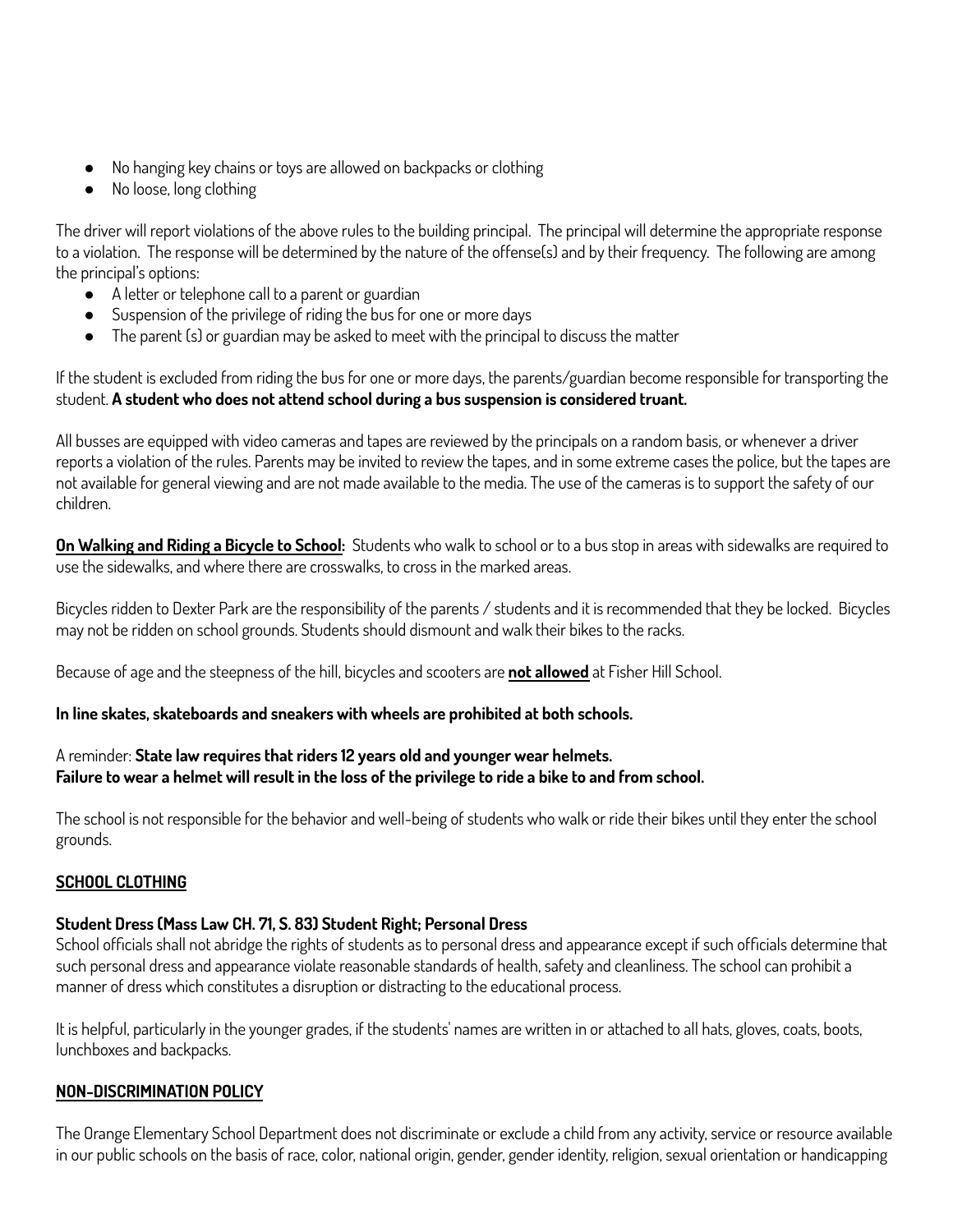condition.

The Superintendent of Schools, Dr. Elizabeth Zielinski, has been designated by the School Committee to handle inquiries regarding the nondiscrimination policies pursuant to Title IX, Title VI and Section 504, and MGL, Ch. 76, Section 5. If you feel that we are in violation, you are encouraged to contact the Superintendent at 544-6763. Further information regarding these policies can be obtained from:

> The Bureau of Equity and Language Services Massachusetts Department of Elementary and Secondary Education 75 Pleasant Street Malden, MA 02148

#### **ANTI-HARASSMENT: STATEMENT AND PROCEDURES**

**General Statement-**The Orange Elementary Public School district is committed to protecting the rights of all individuals within the school district to work and learn in an environment that is free of harassment.

Harassment on the basis of race, color, ancestry, religion, national origin, age, gender, gender identity,, sexual orientation, or disability in any form will not be tolerated. Such harassment includes unsolicited remarks, gestures, physical contact and the display or circulation of written materials or pictures which are derogatory to either gender, or are derogatory to racial, ethnic or religious groups, or are derogatory to an individual's age, gender, gender identity, sexual orientation, or disability.

**Definitions of Harassment-** Harassment means conduct of <sup>a</sup> verbal or physical nature that is designed to embarrass distress, agitate, disturb or trouble students that:

- Is so severe, persistent or pervasive that it affects a student's ability to participate in or benefit from an educational program or activity, or an employee's ability to undertake his/her job responsibilities, or creates an intimidating, hostile, threatening or abusive educational or work environment; or,
- Interferes with a student's academic performance or learning opportunities; or interferes with an employee's work, continued employment or advancement opportunities.

Harassment of any kind, including bullying and teasing, will not be tolerated.

## **Orange Elementary Schools Bullying, Cyberbullying and Retaliation Plan Definitions**

Bullying, cyberbullying and retaliation are prohibited. The Department of Elementary and Secondary Education, in accordance with M.G.L. c. 71, §370 and Chapter 92 of the Acts of 2010, defines these terms as:

**''Bullying''**, the repeated use by one or more students or by a member of a school staff including, but not limited to, an educator, administrator, school nurse, cafeteria worker, custodian, bus driver, athletic coach, advisor to an extracurricular activity or paraprofessional of a written, verbal or electronic expression or a physical act or gesture or any combination thereof, directed at a victim that: (i) causes physical or emotional harm to the victim or damage to the victim's property; (ii) places the victim in reasonable fear of harm to himself or of damage to his property; (iii) creates a hostile environment at school for the victim; (iv) infringes on the rights of the victim at school; or (v) materially and substantially disrupts the education process or the orderly operation of a school. For the purposes of this section, bullying shall include cyber-bullying.

**"Cyber-Bullying,"** bullying through the use of technology or any electronic communication, which shall include, but shall not be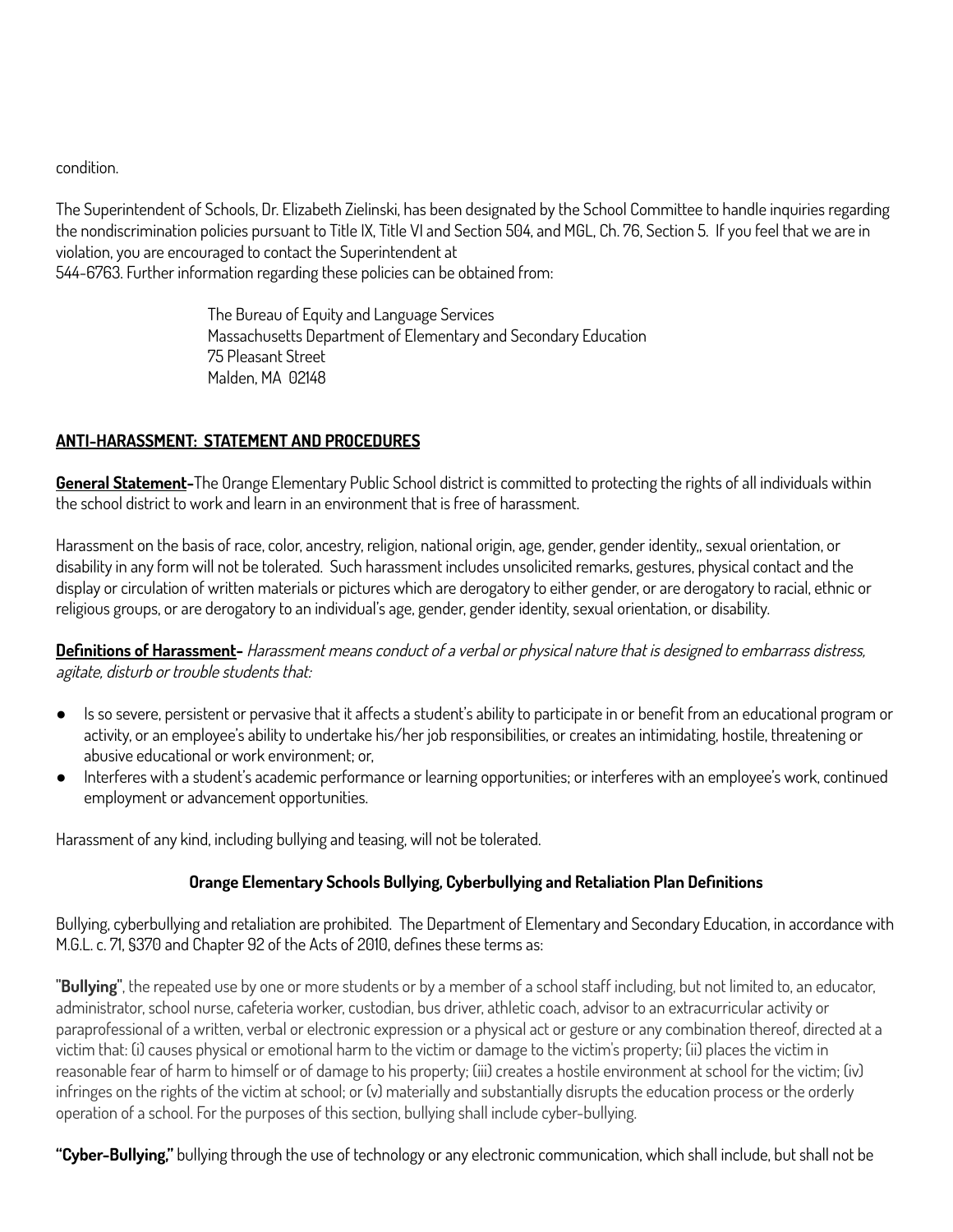limited to, any transfer of signs, signals, writing, images, sounds, data or intelligence of any nature transmitted in whole or in part by a wire, radio electromagnetic, photo electronic or photo optical system, including, but not limited to, electronic mail, internet communications, instant messages or facsimile communications. Cyberbullying shall also include (i) the creation of a web page or blog in which the creator assumes the identity of another person or (ii) the knowing impersonation of another person as the author of posted content or messages, if the creation or impersonation creates any of the conditions enumerated in clauses (i) to (v), inclusive, of the definition of bullying. Cyber-bullying shall also include the distribution by electronic means of a communication to more than one person or the posting of material on an electronic medium that may be accessed by one or more persons, if the distribution or posting creates any of the conditions enumerated in clauses ((i) to (v), inclusive, of the definition of bullying.

**"Retaliation"** is any action taken against a person who reports bullying, provides information during an investigation of bullying or witnesses or has reliable information about bullying.

**Sexual Harassment**- The General Laws of Massachusetts, Chapter 151C, define the term sexual harassment as follows: "Any sexual advances, requests for sexual favors and other verbal or physical conduct of a sexual nature when: 1) submission to or rejection of such advances, requests or conduct is made either explicitly or implicitly a term or condition of the provision of benefits, privileges or placement services or as a basis of evaluation of academic achievement: or 2) such advances, requests or conduct have the purpose or effect of unreasonably interfering with an individual's education by creating an intimidating, hostile, humiliating or sexually offensive educational environment."

This definition is understood to include, but not be limited to, unwanted sexual attention in the form of verbal comments, touching, off-color humor, or sexually explicit photographs, drawings or graffiti.

Sexual harassment, or the existence of a sexually hostile environment, is to be determined from the viewpoint of a reasonable person in the alleged victim's situation.

In both Federal law (Title IX, Education Amendments of 1972) and State law (Chapter 76, section 5, a.k.a. Chapter 622) sexual harassment is included as an act of sex discrimination and made subject to civil penalties. This policy statement of the Orange Elementary Schools is intended to be in compliance with these Federal and State laws.

Sexual harassment can occur adult to student, student to adult, adult-to-adult, student-to-student, male to female, female to male, female-to-female and/or male-to-male. Sexual harassment can be based on gender or sexual orientation.

#### Examples:

- Telling sexual jokes or stories
- Making sexual comments about a person's clothing, anatomy, or appearance
- Repeatedly asking out a person who is not interested
- Telling lies, spreading rumors, or gossiping about any person's sexual life
- Whistling, catcalls, making kissing sounds, smacking lips
- Name-calling, teasing, or other derogatory or dehumanizing remarks involving sex, gender or sexual orientation
- Following a person or blocking a person's path
- Drawing or displaying sexually explicit or suggestive posters, cartoons, pictures, calendars, designs on clothing, or other similar materials
- Staring or leering with sexual overtones, making sexual gestures with hands or body movements
- Giving unwanted gifts of a personal or suggestive nature
- Unwanted touching of people, their hair, or their clothing
- Unwanted hugging, kissing, pinching, patting, or stroking
- Assault, attempted rape, or rape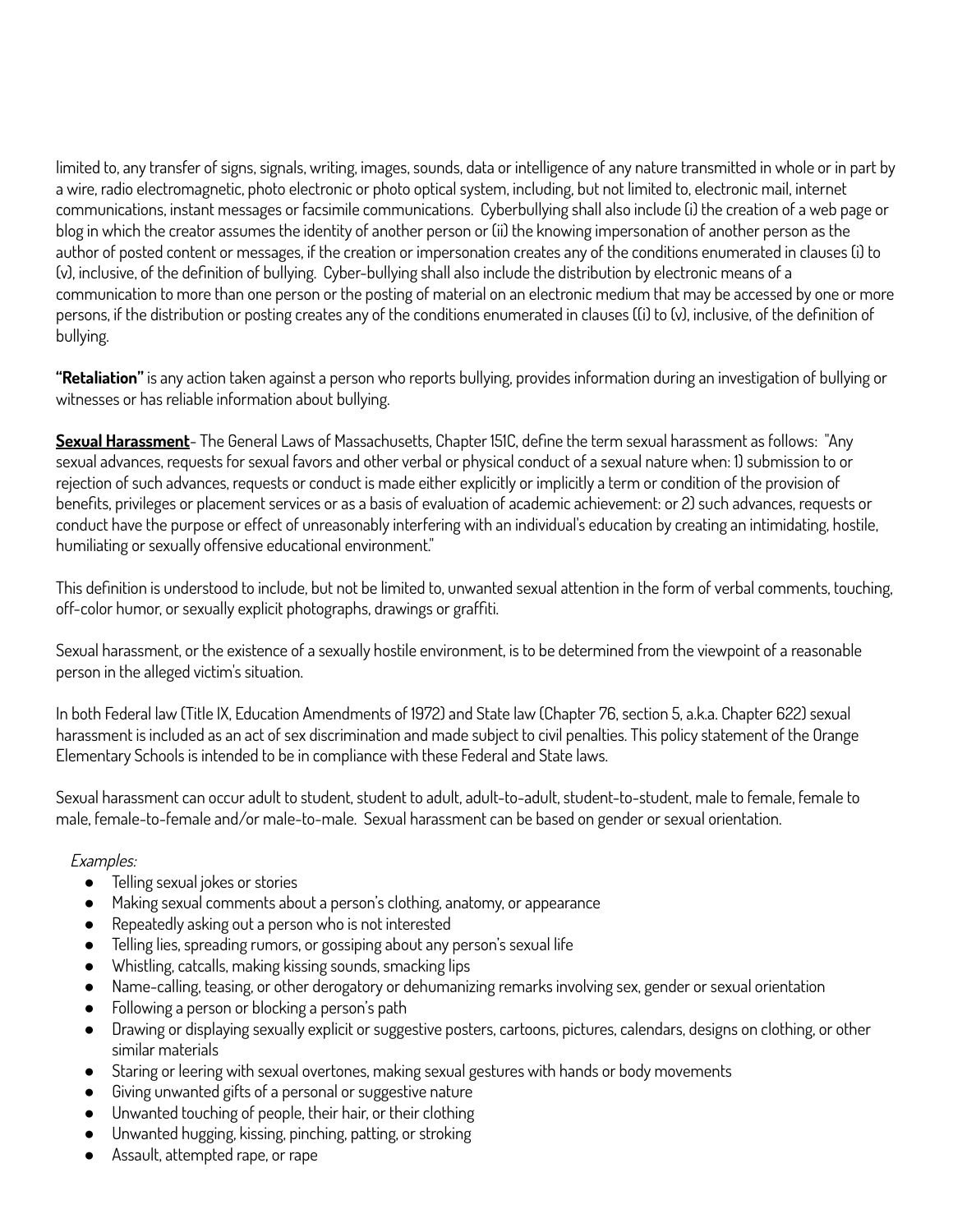**Responses to Claim of Sexual Harassment-**STUDENTS who allege harassment by OTHER STUDENTS are encouraged to immediately indicate to the harasser that his or her behavior is unwanted and unacceptable. If the student, because of fear of reprisal or for any other reason, is unable to address the alleged harasser, or if the behavior does not cease, then the student is encouraged to report the incident or incidents to any staff member. The staff member may assist the student in resolving the problem and/or, if necessary, may assist the student in sharing the incident with a principal, counselor or another staff member of the student's choice.

The primary goal in responding to claims is to secure an altered behavior on the part of the person or persons who have harassed another. The staff member to whom a student goes will assist the student to articulate what has happened and, in person or by letter, to inform the harasser that the attention is unwanted and unacceptable. The staff member will determine that the harasser understands the complaint and that there is good intent to cease the unacceptable behavior.

Confidentiality for all parties involved is of high importance and information gathered shall be shared only when it is necessary to the successful resolution of the situation. Copies of the substance of an oral communication between harassed and harasser, or the letter, if that form be used, together with a resume of the incident and its resolution may, when warranted, be sent to the building principal, the superintendent and to the parents or guardian of the students involved.

A student who, having been counseled, continues to behave in violation of this policy, will be subject to disciplinary procedures.

Any STUDENT who feels that he or she has been sexually harassed by a TEACHER OR STAFF MEMBER is encouraged to immediately share his or her concern with a teacher, counselor, or principal. If first shared with a teacher or counselor, that person will assist the student in sharing the incident with the principal who will, in turn, inform the superintendent. The superintendent and/or principal will conduct an investigation and, if warranted, will chair a discussion of the incident which includes the person to whom the report was first made, the alleged harasser, the parents or guardian of the student who alleges harassment and, if appropriate and if the parents or guardian consent, the student who has made the claim.

If the complaint is satisfactorily resolved in this meeting, a brief record of the complaint and its resolution shall be provided in writing to the student and his or her parents or guardian and to the person against whom the complaint was made, the building principal and the superintendent.

If the matter is not satisfactorily resolved in this meeting, the person against whom the claim is made will be provided a hearing.

In conclusion, school records are personal and the Federal Freedom of Information Act of 1974 must be complied with, as well as the State Law.

Please refer to details in the policy manual on line at www.orange-elem.org.

**Harassment Based on Race, Color, National Origin, Religion or Disability** - Harassment on the basis of race, color, national origin, ethnicity, religion, gender, gender identity and transgender, sexual orientation or disability is unwelcome verbal, written, or physical conduct relating to the characteristics of a person's race, color, national origin, religion, or disability that:

- Unreasonably interferes with an individual's educational or work performance; or
- Creates an intimidating, hostile, or offensive educational or work environment.

Examples of harassment based on race or color:

- Using nicknames that emphasize racial stereotypes
- Graffiti containing racially offensive language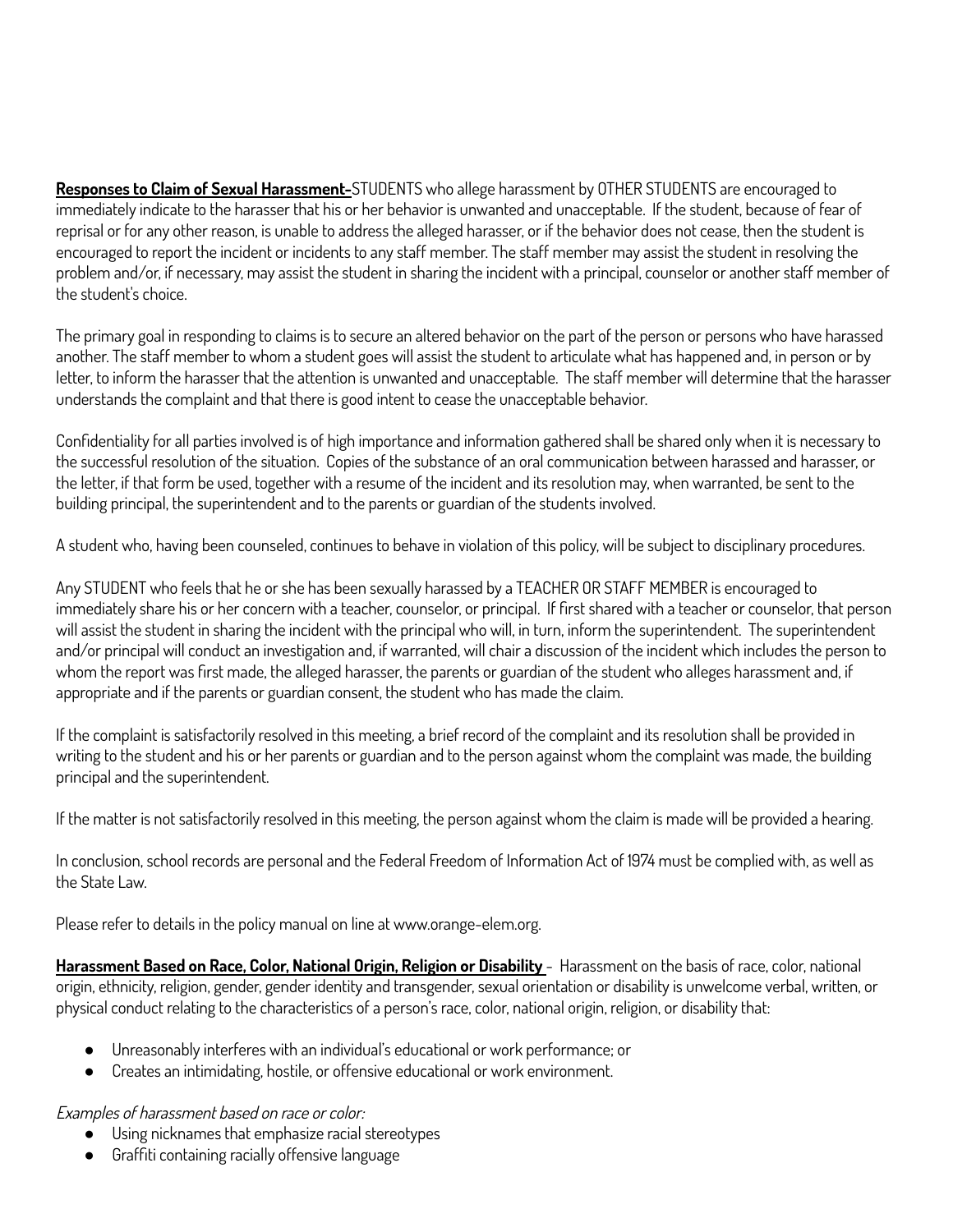- Name-calling, teasing, or other derogatory or dehumanizing remarks involving race or color
- Racial slurs, negative stereotypes, and hostile acts which are based upon another's race or color
- Written or graphic material containing racial comments or stereotypes which is posted or circulated and which is aimed at degrading members of specific racial or ethnic groups
- Physical acts of aggression or assault upon another because of, or related to, race or color

## Examples of harassment based on national origin or religion:

- Comments on a manner of speaking or proficiency with the English language
- Negative comments regarding surnames, customs, and/or language
- Graffiti containing offensive language which is derogatory to others because of their national origin, ethnicity, or religion
- Threatening or intimidating conduct directed at another because of the other's national origin, ethnicity, or religion
- Jokes or rumors based upon an individual's national origin, ethnicity, or religion
- Written or graphic material containing comments or stereotypes which is posted or circulated and which is aimed at degrading individuals or member of specific ethnic or religious groups
- Physical acts of aggression or assault upon another because of, or related to, national origin, ethnicity, or religion

Disability harassment includes harassment based on a person's disabling mental and/or physical condition and includes any unwelcome verbal, written, or physical conduct directed at the characteristics of a person's disabling condition.

## Examples of harassment based on disability:

- Imitating manner of speech or movement
- Interfering with necessary equipment
- Bullying
- Name-calling, teasing, or other derogatory or dehumanizing remarks involving physical and/or mental disability
- Threatening or intimidating conduct directed at another because of the other's physical and/or mental disability
- Jokes or rumors based on an individual's physical and/or mental disability
- Physical acts of aggression or assault upon another because of, or related to, an individual's physical and/or mental disability
- Other kinds of aggressive conduct such as theft or damage to property which is motivated by an individual's physical and/or mental disability

The above reference descriptions of inappropriate conduct represent examples, and are not intended to serve as an all-inclusive list.

## If you are unsure as to whether you have been a victim of any form of harassment, or it you have knowledge of an incident of harassment, you must contact your school principal, or Director of Pupil Services, or other appropriate school staff member with any questions that you may have.

Because what may be acceptable behavior to one individual may not be acceptable to others, all employees and other members of the school community should aspire to the highest standards of respectful, appropriate and professional behavior. For example, ethnic or racial jokes and remarks or sexually oriented gestures or pictures are often offensive to others, and thus should not occur within the Orange Public Schools. The members of the school community include the School Committee, School Councils, Administration, faculty, staff, students, parents, volunteers and authorized visitors, contractors or vendors while they are engaged in school-related activities.

**Responsibilities and Procedures (harassment)-**Individuals that believe they have been harassed should bring the matter to the attention of an administrator so that appropriate action may be taken at once. (The District will promptly and reasonably investigate allegations of harassment. The Principal of each building will be responsible in handling all complaints by students alleging harassment.)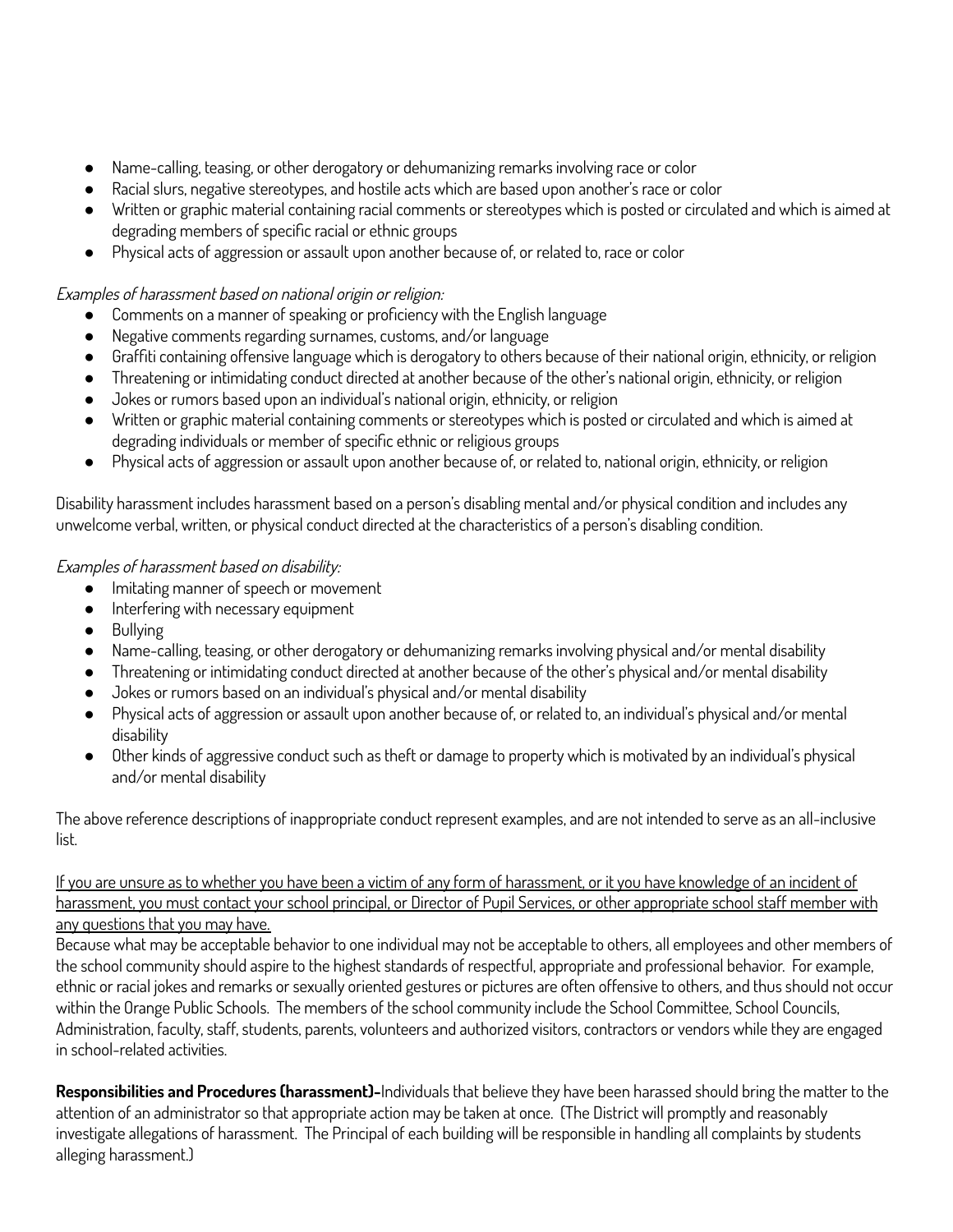### **PROCEDURES FOR REPORTING AND INVESTIGATING COMPLAINTS**

**Reporting Complaints-**Any member of the school community who believes that s/he has been the victim of harassment (as defined above) by an administrator, teacher, pupil, visitor, or other personnel of the Orange Public Schools, or who has knowledge of any of the above, must report the alleged acts as soon as possible. A member of the school staff may be named the "aggressor" or "perpetrator" in a bullying report.

A harassment complaint may be made to the principal or his/her designee. If the complaint involves a staff member, the complainant should file their report with either the building principal or the superintendent of schools.

Upon receiving a complaint, whoever receives it, will immediately notify the building principal, who will oversee an investigation and who will serve as the complaint hearing officer. The building principal or designee will address the concern in a timely manner. Within ten (10) working days, the principal will forward all formal complaints to the superintendent of schools.

**Investigation-** The principal, or designee, will consider every report of harassment seriously and will investigate all reports in a timely manner. The Director of Pupil Services will assist the school hearing officer, as needed, in the investigative procedures and identification and delivery of all necessary services to concerned individuals.

The investigation may consist of personal interviews with the complainant, the alleged harasser, and any other individuals who may have knowledge of the alleged incidents(s) or circumstances giving rise to the complaint. In determining whether alleged conduct constitutes a violation of this policy, the principal or designee should consider the surrounding circumstances, any relevant documents, the nature of the behavior, past incidents or past or continuing patterns of behavior, and the relationships between the parties involved. Whether a particular action or incident constitutes a violation of this procedure requires a determination based on all the facts and surrounding circumstances. Special care will be taken to make sure that the person(s) accused of harassment has full and fair opportunity to explain his/her side of the story.

In the event that students are involved in allegations as victim, perpetrator, or witnesses, the principal will notify the parents and/or guardians of the allegations in a timely manner using appropriate discretion in the notification.

Whenever possible, the principal will complete the investigation and report within ten (10) school days after the complaint has been filed indicating whether the allegations have been substantiated as factual or not. There will be no reprisal against the person filing the complaint whether or not the complaint is sustained. If the allegations are sustained, the principal, or in a case against an employee, the Superintendent (or designee) must take immediate corrective and/or disciplinary action to resolve the situation. Such action may include, but is not limited to, requiring an apology, direction to stop the offensive behavior, counseling or education, warning, suspension, exclusion, transfer, expulsion, or discharge.

Anyone who is disciplined under this procedure will have the right to appeal to the superintendent of schools within ten (10) working days of receipt of the concluding report.

Alleged abuse by a parent, guardian, school staff, or other caretaker will be reported to the Department of Social Services according to school policy and procedure. If allegations warrant, the local law enforcement agency will be notified.

**Confidentiality-**The Orange Elementary Public Schools recognize that both the complainant and the alleged harasser have strong interests in maintaining the confidentiality of the allegations and related information. The privacy of the complainant, the individual(s) against whom the complaint is filed, and all witnesses will be respected as much as possible, consistent with legal obligations to investigate.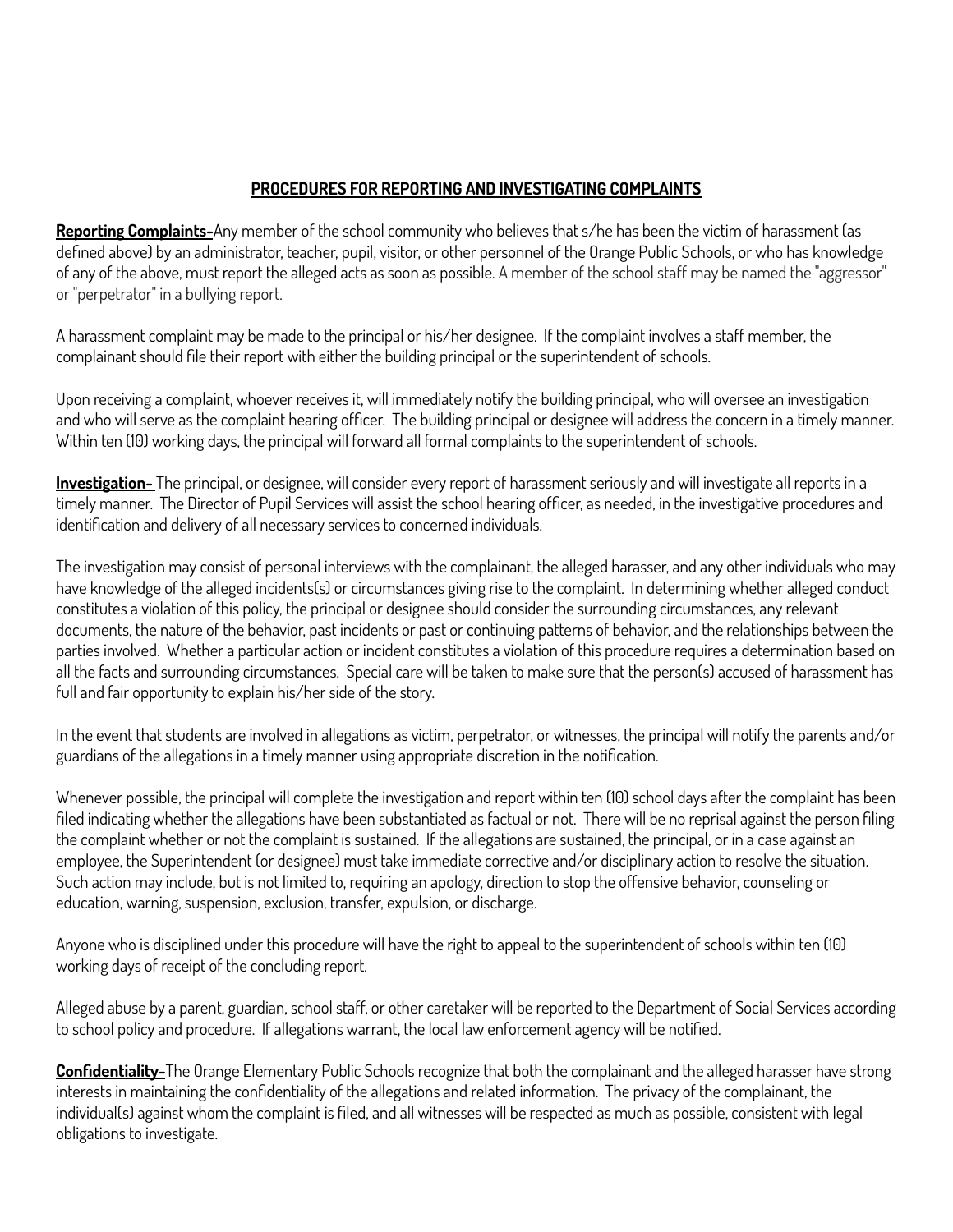**Provision against retaliation-**Retaliation against a complainant or witnesses will not be tolerated. The Orange Elementary Public Schools will discipline or take appropriate action against any student, teacher, administrator or other school community member who retaliates against:

- Any person who reports alleged harassment
- Any person who testifies, assists, or participates in an investigation of harassment
- Any person who testifies, assists, or participates in a proceeding or hearing related to an allegation of harassment

Retaliation includes, but is not limited to, any form of intimidation, reprisal or harassment.

**Dissemination of procedure -**This procedure will be included in all handbooks (faculty and student) and will be made available in all main offices. Faculty members, parents and students will be informed of this procedure annually. Faculty members will be trained in the identification and prevention of all of the type of harassment discussed in this document.

Please refer to details in the policy manual on line at www.orange-elem.org

#### **THE USE OF THE INTERNET**

**Philosophy** - It is the intention of the Orange School Committee to provide all students with the opportunity to understand and to use computers and to access the educational resources available through the computer Internet. The Committee recognizes that some materials available on the internet are clearly not appropriate for elementary school children and that additional material may be considered inappropriate by some parents and/or guardians. The policies, which follow, are designed to facilitate the best use of computers and of the internet, to avoid that use which is inappropriate or illegal, and to invite the support of parents and guardians in

achieving these goals.

All access to the internet must be in support of the educational objectives of the Orange Elementary Schools.

Teachers and staff members will assist students to use the Internet in ways that are appropriate to our educational mission. However, the Committee disclaims that it is possible to prevent inappropriate use by every student at all times.

Uses considered inappropriate include, but are not limited to, the following:

- The use of inappropriate language, e.g. vulgarities
- Illegal activities, including the violation of copyright protections
- Claiming the work of others as one's own
- Revealing one's personal address or phone, or that of another person
- Sharing one's personal account with another, or leaving it open and unattended
- Using an account which belongs to another
- The unauthorized infiltration of another computer system
- The sending of materials or messages likely to be offensive to the recipient(s).

Students using the Internet must agree to share with a teacher, principal or other staff member messages or materials that they have received which they consider inappropriate or which make them uncomfortable.

While all students will be introduced to the internet, only those with the consent of a parent or guardian will be granted the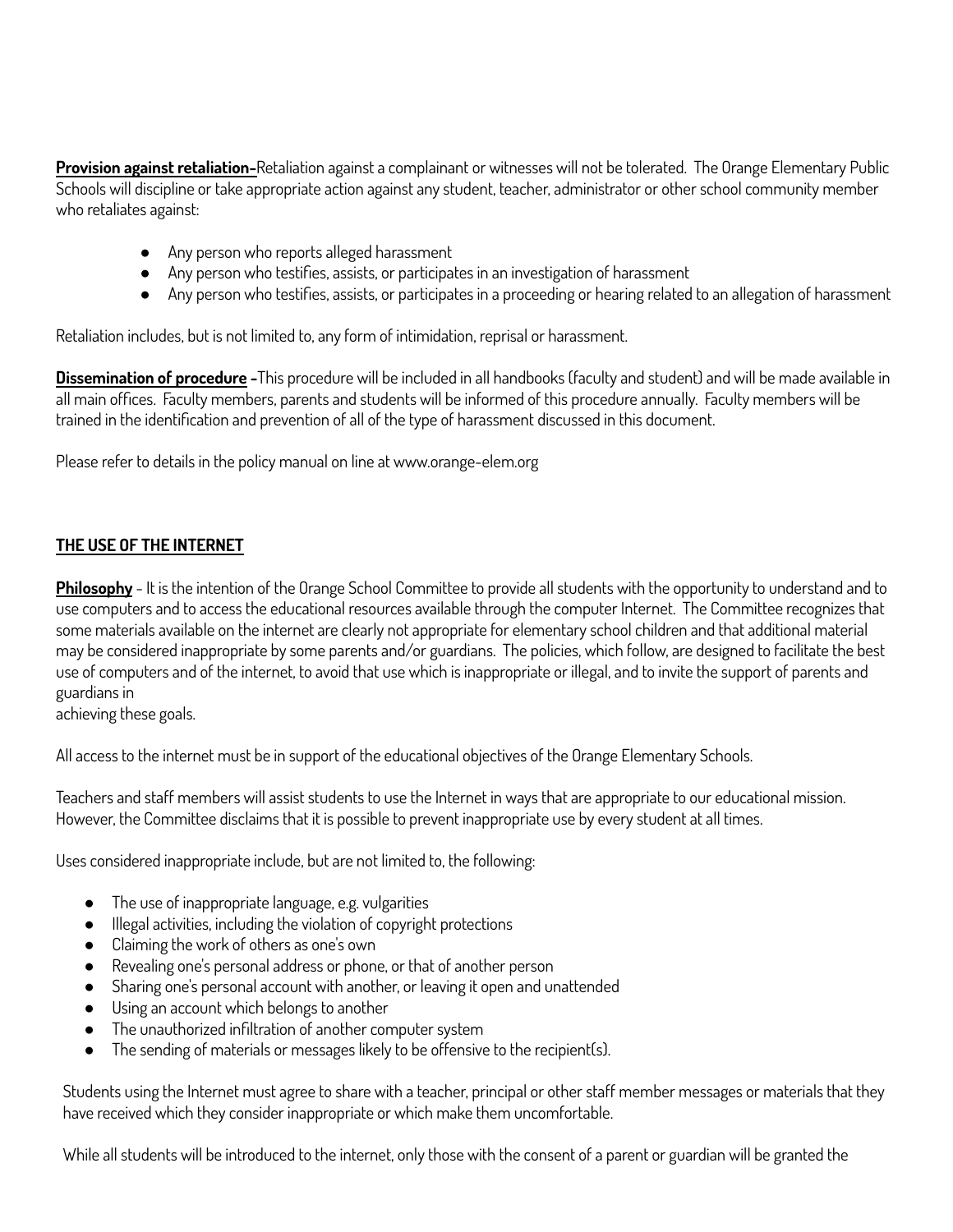privilege of individual access. The form for providing this consent is on the last page of this book and needs to be signed by both parent(s) and child.

Please refer to the details in the Technology Responsible Use Guidelines or Policy Manual on line at www.orange-elem.org

## **CONTROLLED SUBSTANCES, DANGEROUS WEAPONS, ASSAULT, ALCOHOL, TOBACCO**

The Orange Elementary Schools prohibit the use of any alcoholic or tobacco products, drugs or dangerous weapons within the school buildings, on the school grounds, on school busses at any off-campus athletic, educational or social event sponsored by the schools. Massachusetts' law prohibits smoking in or on any school property. This includes the parking lots in all schools.

The possession of dangerous weapons, or the use of any item as a weapon, is prohibited on school grounds and school busses, and in school buildings and this prohibition applies to both students and staff and includes off-campus athletic or educational events. All types of toy weapons are also prohibited on school property.

Any physical assault upon any staff member, professional or support staff or other children is prohibited.

The possession, consumption and/or distribution of an alcoholic beverage on the school grounds or school busses or in school buildings is prohibited and this prohibition applies to both students and staff and applies also to off-campus athletic or educational events.

Violation of any of these prohibitions by a student will result in an immediate conference between the principal and the parent(s) or guardian who will determine together the appropriate response, which may include one or more of the following:

- Suspension from school
- In-school counseling
- Outside drug or alcohol counseling / treatment
- Notification of the police

The Educational Reform Act of 1993 contains provisions, which may apply, and, as required, the provisions are printed here.

(a) Any student who is found on school premises or at school-sponsored or school-related events, Including athletic games, in possession of a dangerous weapon, including, but not limited to, a gun or a knife; or a controlled substance as defined in chapter 94 C including, but not limited to, marijuana, cocaine, and heroin, may be subject to expulsion from the school or school district by the principal.

(b) Any student who assaults a principal, assistant principal, teacher, teacher's aide or other educational staff on school premises or at school-sponsored or school-related events, including athletic games, may be subject to expulsion from the school or school district by the principal.

(c) Any student who is charged with a violation of either paragraph (a) or (b) shall be notified in writing of an opportunity for a hearing provided, however, that the student may have representation, along with the opportunity to present evidence and witnesses at said hearing before the principal.

After said hearing, a principal may, at his/her discretion, decide to suspend rather than expel a student who has been determined by the principal to have violated either paragraph (a) or (b) provided, however, that any principal who decides that said student should be suspended shall state in writing to the school committee his reasons for choosing the suspension instead of the expulsion as the most appropriate remedy. In this statement, the principal shall represent that, in his/her opinion, the continued presence of this student in the school will not pose a threat to the safety, security and welfare of the other students and staff In the school.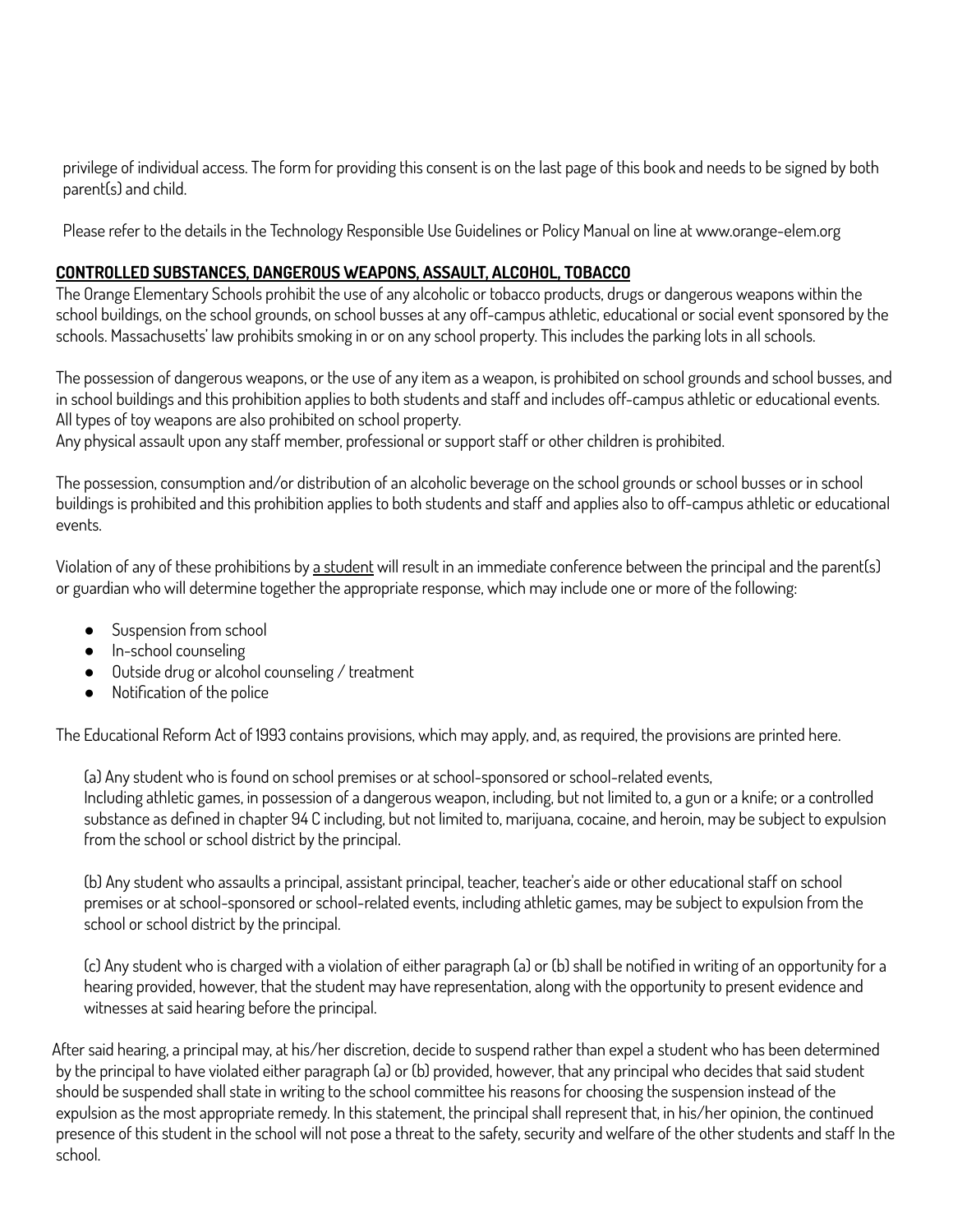(d) Any student who has been expelled from a school district pursuant to these provisions shall have the right to appeal to the superintendent. The expelled student shall have ten days from the date of the expulsion in which to notify the superintendent of his appeal. The student has the right to counsel at hearing before the superintendent. The subject matter of the appeal shall not be limited solely to a faction determination of whether the student has violated any provisions of this section.

(e)When a student is expelled under the provisions of this section and applies for admission to another school for acceptance, the superintendent of the sending school shall notify the superintendent of the receiving school of the reasons for the pupil's expulsion.

## **BEHAVIOR SCHOOL RESPONSE INTERACTION WITH POLICE**

- 1. **Behavior**: Student voluntarily confides a drug or alcohol problem to a teacher.
	- **School Response**: Teacher will consult the school nurse or counselor and the principal for assistance in deciding action on referral.
	- **Interaction with police**: None.
- 2. **Behavior**: School official has reasonable cause to suspect that student is under the influence of alcohol or drugs but none is found.
	- **School Response**: Principal will notify parents and remove the student from class until a parent conference is held. A treatment program representative and the school nurse will be involved.
	- **Interaction with Police**: Informal notification at the principal's discretion. The Youth Officer will decide on the level of police involvement.
- 3. **Behavior**: Student is found to be or admits to being under the influence of drug/alcohol but none is found.
	- **School Response**: In accordance with the Code of Conduct I Student Handbook, the principal will make immediate notification to the police, the Superintendent of Schools and the parent and hold a conference with the parent, student and appropriate others before the student returns to school. The student will be required to attend outside drug/alcohol counseling or treatment as determined by school personnel and parents. Suspension from school and privileges as stated in the student handbook could result.
	- **Interaction with Police**: Formal notification by the school. Youth Officer and/or School Attendance Officer may also decide whether a CHINS or a Care and Protection Order should be initiated or other court action should be taken.
- 4. **Behavior**: Student found to be in possession of alcohol/drugs.
	- **School Response**: Same as above with the exception that a suspension from school will be imposed and contraband turned over to police.
	- **Interaction with Police**: Formal notification by the school. Criminal action may be taken. Only under extreme circumstances are arrests made at school.
- 5. **Behavior**: Student found to be selling/distributing drugs/alcohol.
	- **School Response**: In addition to the parent and police notification. The student will be suspended as provided in the manual and, if convicted in court, the student will be recommended to the School Committee for complete expulsion from the school system.

#### **DISCIPLINING STUDENT WITH SPECIAL NEEDS (Mass. Law)**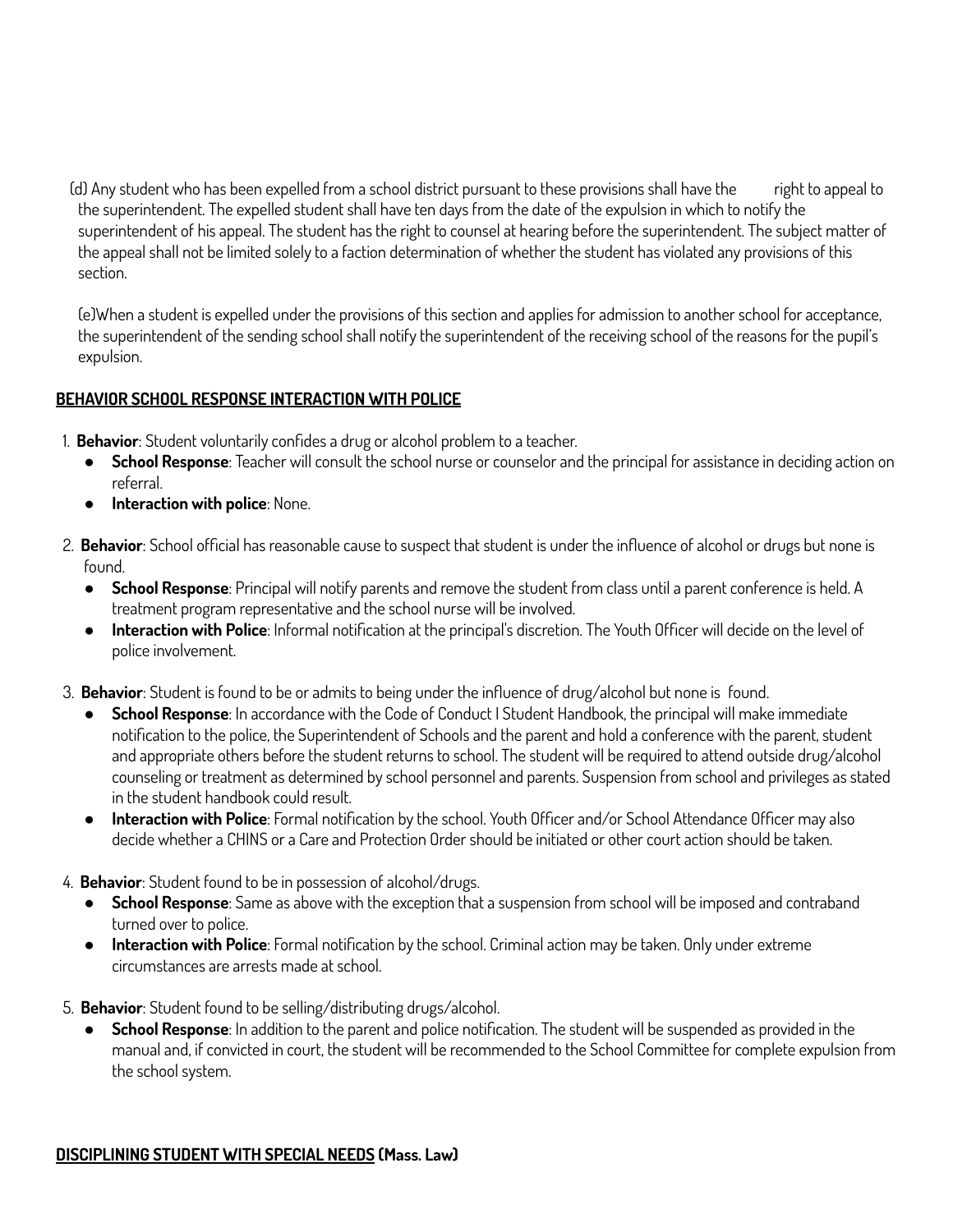Generally, students with special needs are expected to adhere to the same discipline regulations as nonspecial needs students. At the same time, legislation has been enacted to provide procedural safeguards to students with disabilities.

School personnel can remove (suspend) a child with a disability for short periods of time as long as the removal does not constitute a change in placement. A change of placement occurs if the removal is for more than 10 consecutive school days or the child is subjected to a series of removals that constitute a pattern because they cumulate to more than 10 school days in a school year, and because such factors such as length of each removal, the total amount of time the child is removed, and the proximity of the removals to one another.

School personnel may order, to the extent removal would be applied to children without disabilities, the removal of a child with a disability from the child's current placement for not more than 10 consecutive school days for any violation of school rules, and an additional removals of not more than 10 consecutive school days in that same school year for separate incidents of misconduct (as long as those removals do not constitute a change of placement).

When a suspension constitutes a change in placement of a student with disabilities, District personnel, the Parent, and other relevant members of the Team, as determined by the parent and the District, will convene a behavior manifestation determination meeting within 10 days of the decision to suspend to review all relevant information in the student's file, including the IEP, teacher observations and any relevant information from the parents, to determine whether the behavior was caused by or had a direct and substantial relationship to the disability or was the direction result of the Districts failure to implement the IEP.

If District personnel, the parent and other relevant members of the Team determine that the behavior is NOT a manifestation of the disability, then the suspension or expulsion may go forward consistent with policies applied to any student without disabilities, except, after a child with a disability has been removed for more than 10 school days in the same school year, the District must provide services to enable the student, although in another setting, to continue to participate in the general education curriculum and to progress toward IEP goals. In addition, the LEA must conduct, as appropriate, a functional behavioral assessment and implement a behavioral intervention plan for the child. If the child already has a behavioral intervention plan, the IEP team shall meet to review the plan and its implementation and modify as necessary.

School personnel may order a change of a placement of a child with a disability to an appropriate interim alternative educational setting for not more than 45 days if the child carries a weapon to school or a school function or possesses or uses illegal drugs or sells or solicits the sale of a controlled substance while at school or a school function. A hearing officer may order a change to an interim setting for not more than 45 days if the LEA demonstrates that maintaining the current placement is likely to result in injury to the child or others. If an action is contemplated regarding a 45 day removal, or other action that constitutes a change of placement, the parents must be notified and provided procedural safeguards' notice not later than the date on which the decision to take action is made.

Immediately, if possible, but in no case later than 10 school days after the date on which the decision to take that action is made, a review must be conducted of the relationship between the child's disability and the behavior subject to the disciplinary action (manifestation determination).

If the child's parent disagrees with the manifestation determination, the parent may request a hearing to appeal. The State or local educational agency shall arrange for an expedited hearing before a hearing officer. If a parent requests a hearing or an appeal to challenge an interim alternative educational setting or the manifestation determination, the child must remain in the interim alternative educational setting pending the decision of the hearing officer or until the expiration of the time period provided (45 days), whichever occurs first, unless the parent and local educational agency agree otherwise.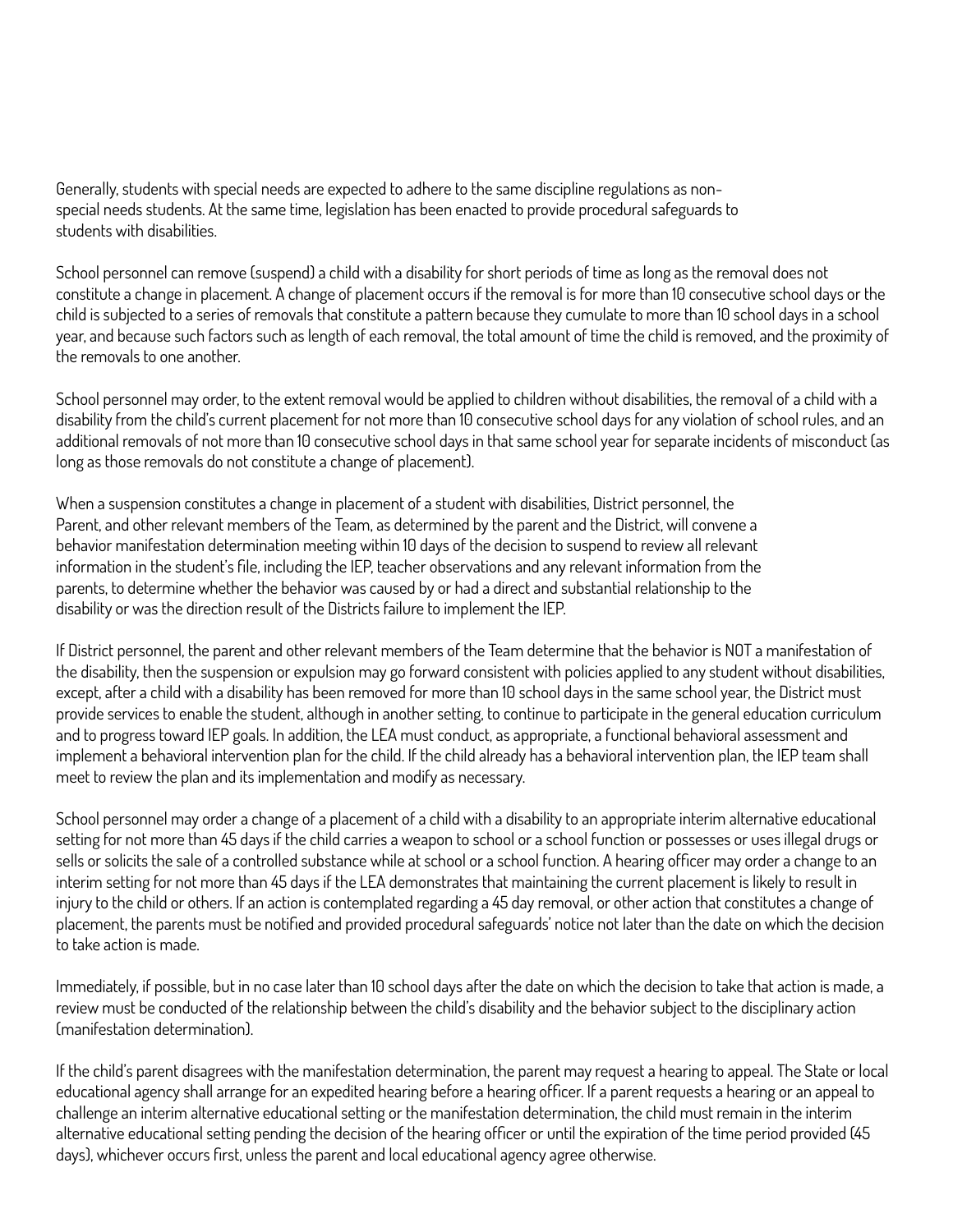If District personnel, the parent and other relevant members of the Team determine that the behavior IS a manifestation of the disability, the Team completes a functional behavioral assessment and a behavioral intervention plan if it has not already done so. If a behavioral intervention plan is already in place, the IEP Team reviews and modifies it as necessary to address the behavior. The student returns to the original placement, except when the student has been placed in an interim alternative educational setting, (if the behavior involved illegal drugs, weapons, or the infliction of serious bodily injury on another person while in school or at a school function) unless the parents and District agree otherwise or a hearing officer orders a new placement.

Chapter 766, Individuals with Disabilities Education Act (1997 Amendments), and case law such as Honig v. Doe, affect disciplining students with special needs. The Massachusetts Department of Education and Legislature have also made recent changes to Special Education laws and regulations (effective September 2000).

The section above is only an attempt to highlight applicable laws and regulations and is not meant to replace the actual documents.

The reader should refer to the actual documents for the full text. (Federal Register Vol. 64, No. 48, March 1999 S. 300.519 - S. 300.529).

For a discipline flow chart, see: [http://www.doe.mass.edu/sped/IDEA2004/spr](http://www.doe.mass.edu/sped/IDEA2004/spr_meetings/disc_chart.doc)**\_**meetings/disc\_chart.doc

## **STUDENTS NOT YET DETERMINED TO BE ELIGIBLE FOR SPECIAL EDUCATION**

## Student Discipline under IDEA

If the district does not have prior knowledge that a student is a student with a disability prior to taking disciplinary measures against the student, the student may be subject to the same disciplinary measures as are applied to children without disabilities who engage in comparable behavior.

Student may assert IDEA protection if the District has "prior knowledge" that the student had a disability before the behavior incident.

Prior knowledge is defined by the District as follows:

- A parent has expressed concern in writing to school personnel that the student is in need of special education and related services (not 504).
- A parent has requested an evaluation in writing.
- The behavior or performance of the student demonstrates need for special education.
- The teacher or other school personnel have expressed concern about the student's behavior or performance to the special education director or to other school personnel involved in the special education referral process.

The District does not assert IDEA protection if any of the circumstances listed below has occurred: District exception to prior knowledge:

- If the District has proposed an evaluation on a student and the parent has not consented to the Evaluation.
- The parent has previously refused special education services for the student.
- An evaluation has occurred that resulted in a determination of ineligibility.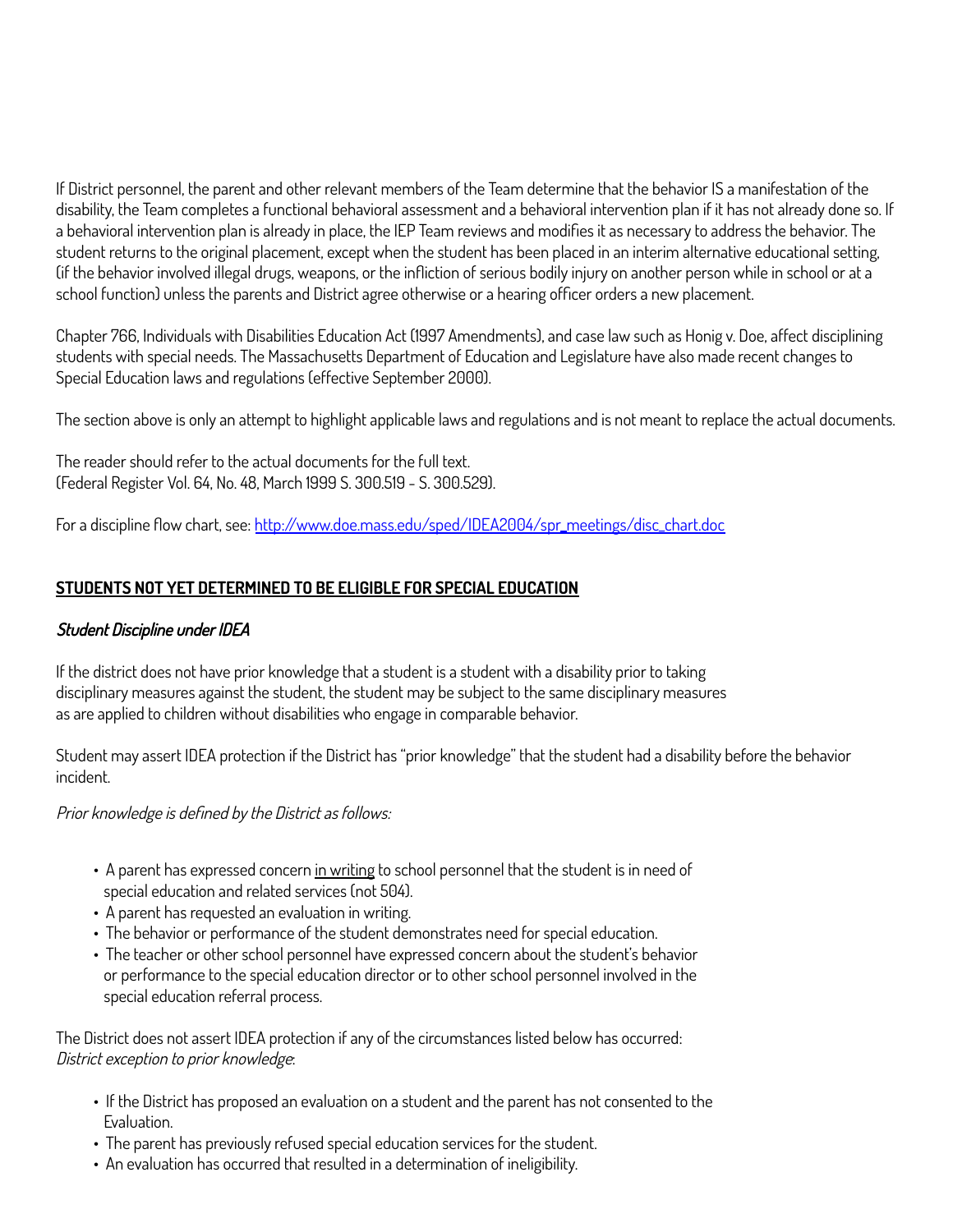#### No Prior Knowledge:

If the District had no knowledge that a child had a disability prior to taking disciplinary measures, the District can change the placement to the extent it changes the placement of non-disabled children. However, if an evaluation is requested while the student is being disciplined, the Orange Elementary School District will place the child in an educational placement pending the results of an expedited evaluation.

#### **THE SCHOOL YEAR**

The school year lasts 180 days and includes more than the required 900 hours of instruction.

|                    |       | DAILY SCHEDULE |                  |
|--------------------|-------|----------------|------------------|
| <b>SCHOOL</b>      | GRADE | AM START       | <b>DISMISSAL</b> |
| <b>Fisher Hill</b> | PK-2  | 8:30           | 3:00             |
| Dexter Park        | $3-6$ | 8.30           | 3:00             |

\_\_\_\_\_\_\_\_\_\_\_\_\_\_\_\_\_\_\_\_\_\_\_\_\_\_\_\_\_\_\_\_\_\_\_\_\_\_\_\_\_\_\_\_\_\_\_\_\_\_\_\_\_\_\_\_\_\_\_\_\_\_\_\_\_\_\_\_\_\_\_\_\_

\*Please note that students will be dismissed at 12:30 each Wednesday for teacher collaboration and professional development\*

## **ENTRANCE AGE**

Massachusetts's law requires children to begin school during the calendar year in which they become six years of age.

#### **ADMISSION REQUIREMENTS**

**Kindergarten-** A child entering Kindergarten must reside in Orange and be five years of age on or before August 31 of that academic year. Appeals may be made to the Superintendent.

**First Grade-** Students entering first grade or transferring to the first grade in Orange from other schools, public or private must reside in Orange or be accepted for School Choice and be six years of age on or before August 31 of that academic year. Children accepted for school choice will follow the same age and date requirements.

**Records Required for Kindergarten Entrance-**An **official birth certificate** must be shown when the child is registered in the spring (usually in April) prior to the September the child will enter kindergarten. No child can be registered without a birth certificate.

At this registration parents will be provided with an official state school physical form for their child to be completed by their family physician sometime before entrance to school. The doctor will fill out the form as he/she completes the physical examination.

Parents must also provide information that the child has received immunization against diphtheria, tetanus, pertussis (whooping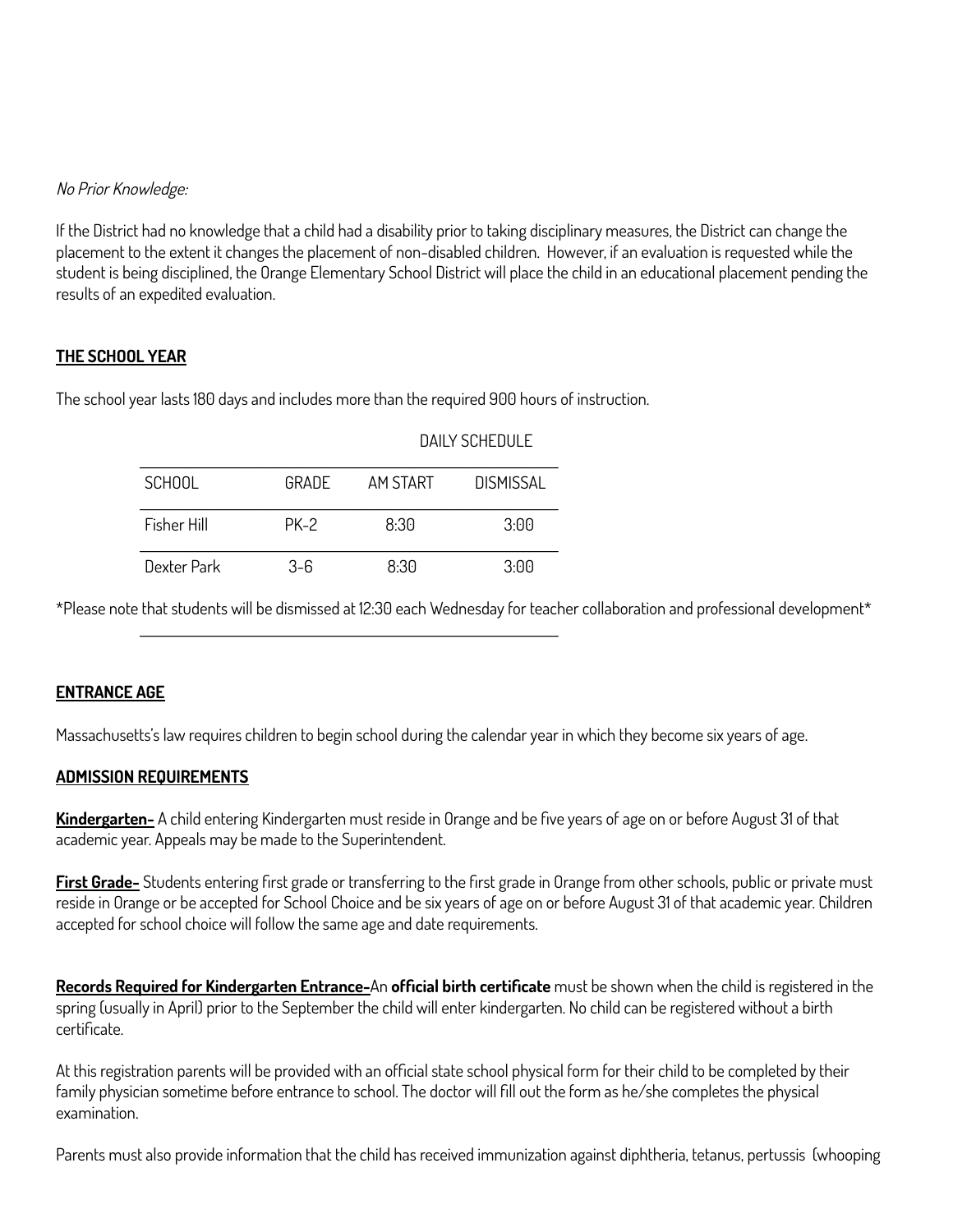cough), polio, measles, mumps and rubella. Proof of a lead paint test is also required, and a tuberculin test is recommended.

The only exceptions that are allowed are: 1) a written statement from the parent that such immunization is against their religious beliefs or 2) a physician's statement to the effect that a particular immunization is not in the best interests of a particular child or 3) that the necessary immunization is currently in progress.

## **INCLEMENT WEATHER AND SCHOOL DISMISSAL**

In case of inclement weather, children may enter the building upon arrival at a reasonable time.

A decision to not open school for severe weather conditions is usually made before 5:45 A.M. so that we can notify the bus contractors, personnel and the public. Such a decision takes into consideration the road conditions in all parts of the town. Sometimes it is possible to delay the opening of school if it appears that conditions will rapidly improve. On rare occasions, it is necessary to close school early due to rapidly worsening weather conditions or other emergencies that may arise. It is advisable that parents develop an alternate childcare schedule in the event of an early dismissal.

In order to get such information to you, we notify a number of radio and T.V. stations, including WJDF (97.3) and WHAI (98.3). It is also on, Channels 5 (WCVB) and 7 (WHDH) from Boston and Channels 3 (WCBS), 22 (WWLP), (NECN) and 40 (WGGB) from Springfield. These stations will announce school closings several times. In addition the Fire Department issues 4-4-4 blasts on the fire signal at 6:30 AM. PLEASE DO NOT CALL THE SCHOOLS, FIRE STATIONS, OR THE RADIO STATIONS.

The automated calling system, available to all student households, is utilized for notification as well as the superintendent's Facebook page - Superintendent of Schools for Orange, Petersham and R.C. Mahar Regional and Twitter @suptthomas.

On days school is canceled due to inclement weather, all activities (and the use of buildings) are canceled.

## **FOOD SERVICES DEPARTMENT:** School Breakfast and School Lunch

The diet of school children needs to be planned with special care because they are growing and active. As such, it is important that we provide them with the most nutrient rich foods possible while they are in school. We follow the National School Lunch Program and the USDA guidelines to ensure that your children receive the best available meals possible during the school day. Most items have been reformulated to meet the nutritional requirements and limitations of the NSLP while being appealing to our youngsters. It doesn't matter if they don't eat it! This includes lowering salt and sugar and adding whole grains. Students in the Orange Elementary Schools are expected to eat breakfast at home or at school each day and lunch at school each day, including early release days.

The Orange Elementary School District currently qualifies to participate in the Community Eligibility Provision. Because of this, complete School Meals (a fruit + 1 item at breakfast and a vegetable + 2 of the five food groups at lunch) are available to all children **FREE** of charge. Breakfast meals in this district are served in your child's classroom during their morning meetings each day. Once a child takes a complete breakfast meal, they may decide they don't want a particular item. That item is then placed into a "share bin" and made available to the remaining students who might like more food or wish to take something for a snack later in the day. Please don't be alarmed if you find food items in your child's backpack. It's a good idea to check each day. If your child has an allergy and wishes to participate in the breakfast program, please let us know so we can provide an appropriate meal for them.

Children who opt to bring a lunch from home may purchase an 8 oz. milk for \$ .40 per day. Juice , Water, and LACTAID are also available for purchase. Juice is \$.50. Water and Lactaid are \$1.00. Any other beverages you would like your child to have must be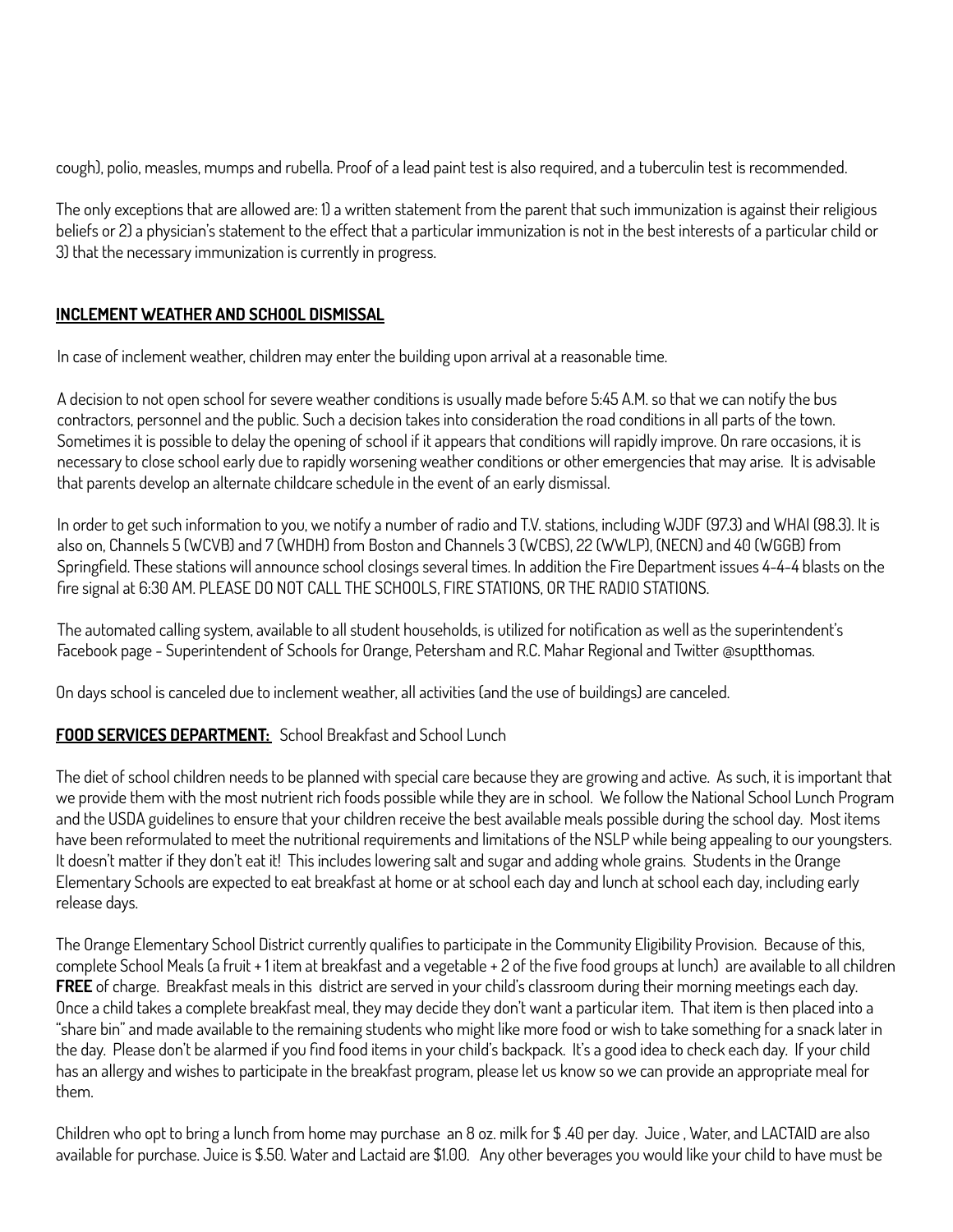sent from home. Please be mindful of what you pack for your child's lunches. Soda, candy and non nutritional items are not allowed. We will happily refrigerate any milk type items for you and insure that your child receives it at meal time.

It is the responsibility of the parent or guardian to put money in your children's accounts for items outside the scope of a reimbursable meal or send them to school with cash to use to purchase them. This includes all ala carte items and snacks.. **No charging is allowed for snack or individual meal items.** You may put restrictions on your child's account by calling the Food Service office at 978-544-1127. For example, if you would like to restrict your child from purchasing a low fat ice cream to 1 day per week, let us know and we will flag the account on your behalf. You choose the limits.

Snacks are what we call "A-List" items in the industry. They go through rigorous testing to obtain this rating and must meet all criteria under te USDA guidelines. Did you know that our cereals, cookies, crackers, etc… are all specially formulated for schools? Limits on fat, sugar and calories as well as the requirement of whole grains set the stage for what we serve in all of our programs. A typical snack shelf might have low fat ice cream, 100% fruit ice cups, whole grain Cheez its, brown Rice Krispie Treats, Sunchips and WG Keebler cookies. "A-list" items may be purchased daily. A full List of "A-List" items is available on the John Stalker Institutes website.

Your child will come to the cafeteria and take their meal. They enter a specific identification number assigned to them into the Nutrikids Point of Sale (POS) system. This opens their personal account. Please encourage your child(ren) not to share this number to avoid someone else using their account funds. All transactions are recorded at the point of the sale. Full day Preschool and Kindergarten student meals are entered on their behalf by the cashier as those children come through the lunch line. Should you wish a printed report of activity on your child's account at any time during the school year, please send an email to [jdillenback@rcmahar.org](mailto:jdillenback@rcmahar.org) or t[ammywoodard@orange-elem.org](mailto:tammywoodard@orange-elem.org), or give a call 978-544-1127 and we will assist you. You can send a check (made out to the **TOWN OF ORANGE**) or cash to school to be deposited in your child's account. If checks are returned to the school for insufficient funds, we will no longer accept a check from you. If you prefer, you may make deposits and view the account electronically by setting up a parent account on [www.myschoolbucks.com](http://www.myschoolbucks.com). There is a small fee for using that service.

If your child has an **allergy** or intolerance to a food item, we **MUST have a signed doctor's note** that states the medical condition, the bodies reaction to the allergic substance and the specific food substitute for each item in question. Further, the substitute MUST be the nutritional equivalent to the item being substituted per the USDA. For example… if a child is allergic to broccoli, the substitute might be spinach as they are both a dark green vegetable. A carrot might be substituted with a sweet potato as they too are a specific food type and both are red vegetables. **Milk can be substituted with Lactaid only. The NSLP and the USDA have** strict requirements regarding nutrition. Federal dollars may not be spent on products that do not meet this criteria.

As always, feel free to reach out to us for any reason! We are here for you! Nourishing body and mind, one child at a time. Jacki Dillenback, Director of Food Services

#### **SCHOOL PROGRAMS**

In accordance with the guidelines issued by the Board of Education of the Commonwealth of Massachusetts requiring more personal interaction at all levels of education and a more individualized approach to the learning process, the Orange Elementary Schools have implemented a program of continuous progress, which allows a student to proceed at his/her own rate. The students go through each program at their own progress rate with no time limit established for the completion of any level.

Retention is decided on an individual basis. Students may work in different levels of an academic subject while staying in their current grade. For example, a student in the second grade may be working in second grade levels in math, science, and social studies but still be in a first grade reading level if that is best suited for him/her. In return, she/he may work ahead of his/her year.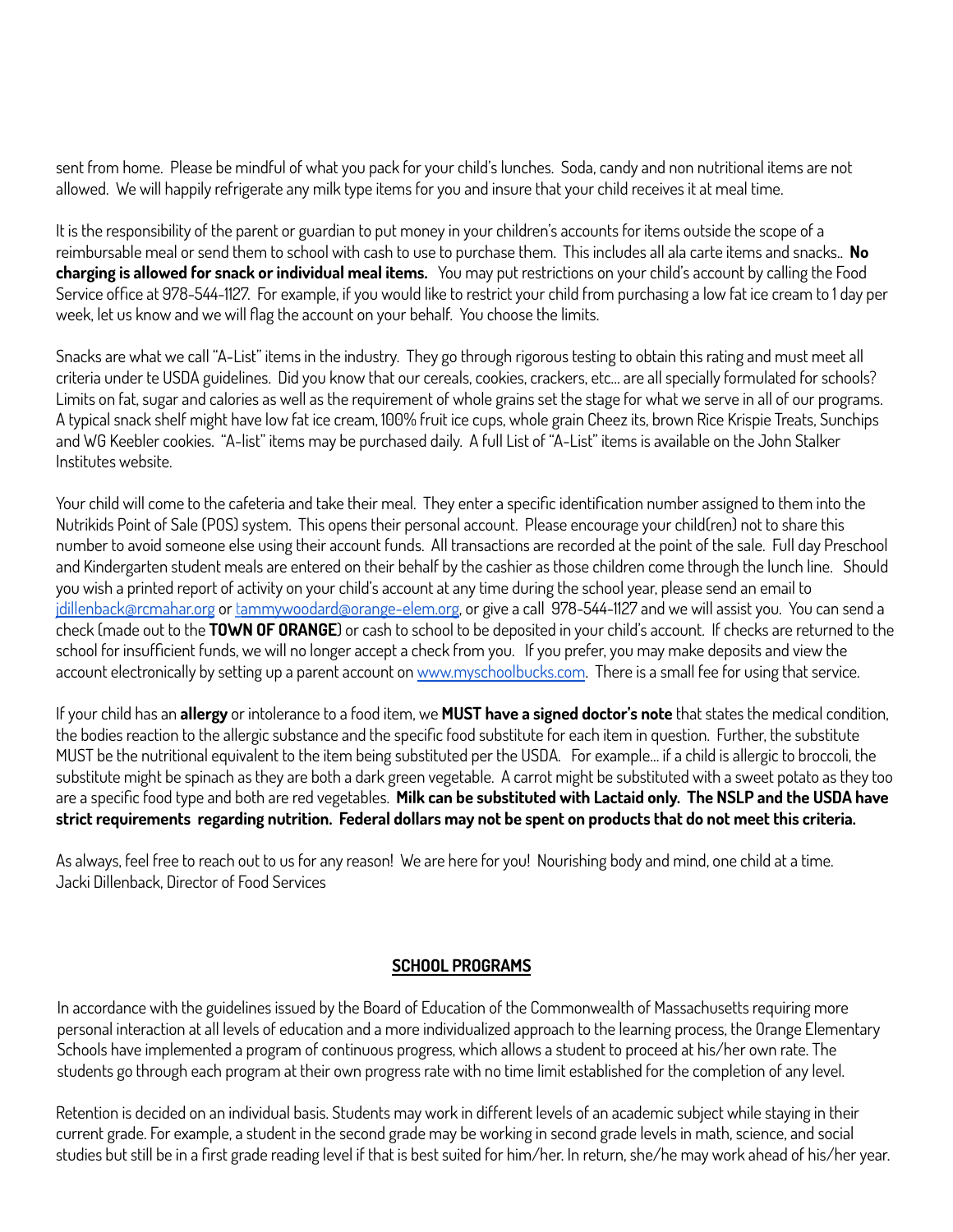## The Orange Elementary Schools will no longer be accepting requests by parents for their child's next year's placement.

The teachers and administration take into consideration the needs of each student and will make all placements.

The Orange Elementary Schools follow the revised 2011 Massachusetts Curriculum Frameworks. State standards are embedded in all curricular areas. The Orange Elementary Schools teach an integrated curriculum using a research-based approach. Emphasis is placed on the process of learning. The following activities are encouraged:

- Inquiry and exploration, hands-on experience, critical thinking skills
- Using trade books (popular literature and content-based readers)
- Process writing, learning to use resources, cooperative learning, phonics instruction, project learning.

Standard programs that are available in our schools to help meet educational goals include:

- Fundations Phonics Program (K-3)
- Zearn Mathematics (K-6)
- Zaner-Bloser, Inc., Penmanship
- Wonders Literacy Program for Reading and Writing
- Responsive Classroom
- Promoting Alternative Thinking Strategies (PATHS) (K-2)
- Positive Behavior Intervention Systems (PBIS) (K-2)

School property that is lost or destroyed needs to be paid for. We would appreciate your help in seeing that library books are taken care of and returned on time. The School Committee has adopted a materials selection policy, which outlines procedures for selecting library materials. If you have any concerns or questions regarding library materials, please talk to the principal.

#### **REPORTING SYSTEM**

The reporting system is a standards-based report card and is aligned to the Massachusetts Curriculum Frameworks and set-up to correspond with this system of learning. Academic skills are still separated from work/study skills, and a new social skills section has been added. Report cards are sent home twice a year-January & June. There will be parent-teacher conferences in November and April. The parent-teacher conferences are extremely valuable as they provide an opportunity to discuss all facets of the child's progress. The written progress report will give the child a rating according to his/her capacity within the level at which he/she is working. At Fisher Hill and The Dexter Park Innovation Schools, instead of A, B, C, D, the student will be graded on his/her progress (Meeting grade level expectations, Progressing toward grade level expectations with some support, and Working towards grade level expectations with direct support).

## **ASSESSMENT**

At designated times during the school year or as needed, students may be formally assessed depending on their grade level and needs. The following standardized assessments may be used for assessing students:

- **MCAS (Massachusetts Comprehensive Assessment System) --(3-6)**
- **Wonders (reading program) Unit Assessments K-6**
- **● Benchmark Assessment System (K-2)**
- **STAR Math (1-6)**
- **● STAR Early Literacy (K-2)**
- **● STAR Reading (2-6)**
- **Ages & Stages (Pre-K)**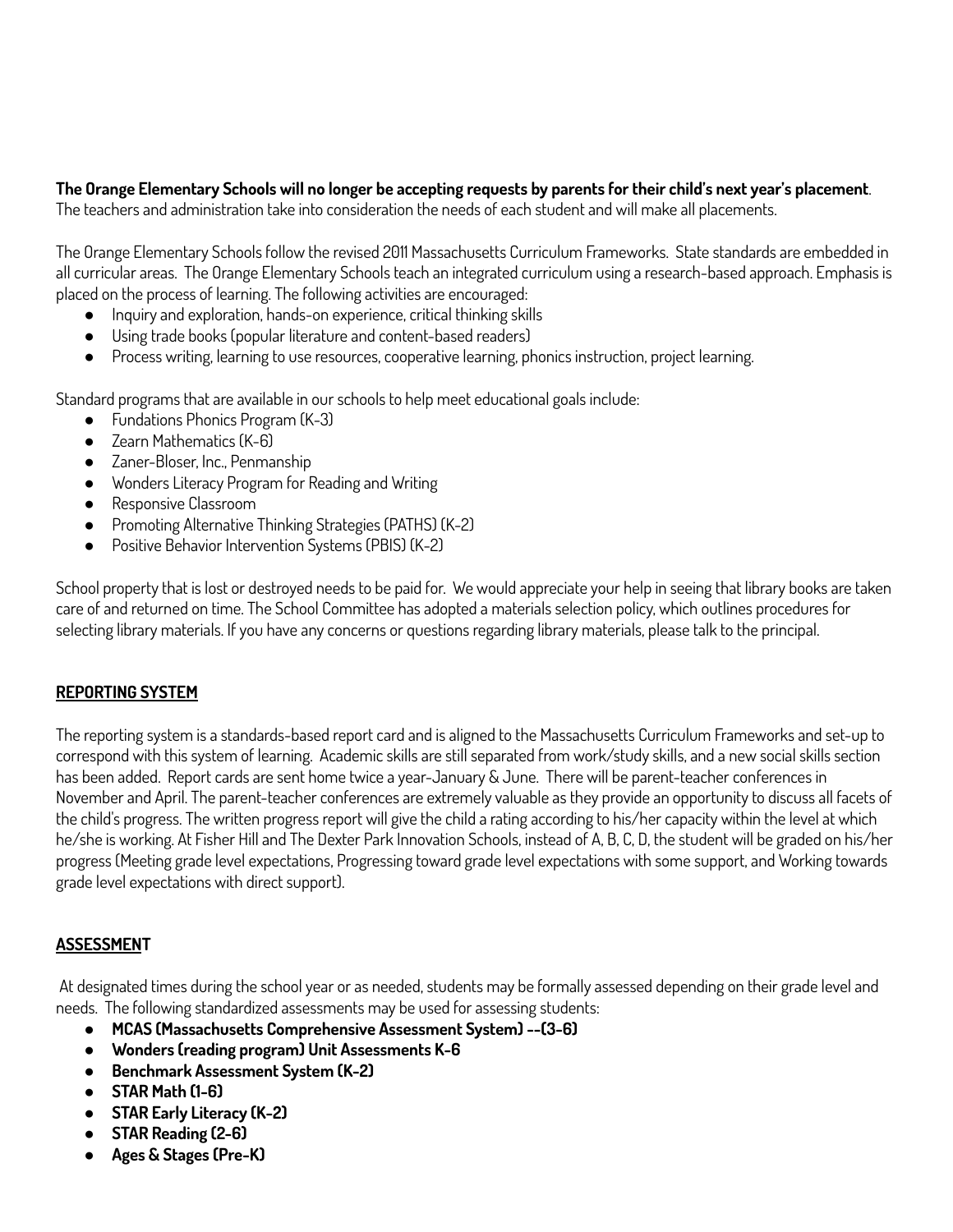- **● My IGDI-Early Literacy & Numeracy (Pre-K)**
- **● Lucy Calkins Writing Rubrics (K-6)**
- **● AdVantage Math Recovery (K-2/3)**
- **● Zearn (mathematics program) Unit Assessments K-6**
- **● DIBELS (K-3)**
- **● DIBELS Maze (2-3)**

## **TITLE I**

Title I of the Elementary and Secondary Education Act (E.S.E.A.) is the largest federal aid to our education program. It was the first and most important federal program assigned to the U.S. Office of Education to recognize that educationally deprived school children may need extra help, or what educators commonly call compensatory education.

Notification to Parents of Teacher Qualifications – Compliance with P. L. 107 – 110, Section 1111 (h)(6)(A). The following page in this handbook is notification to all parents of your right to know the professional qualifications of the classroom teachers who instruct your children.

The Every Student Succeeds Act (ESSA) requires that parents have access to school report cards developed by the department of Education on an annual basis. The information is a general breakdown of district information relating primarily to staff and recent MCAS testing data. This report card is available on the district website [www.orange-elem.org](http://www.orange-elem.org).

Both the Fisher Hill Elementary School and the Dexter Park Innovation School current offer school-wide Title I programs. A school-wide program allows Title I funds to be utilized for provide supplemental support to any student in the Orange Elementary Schools. Orange Elementary qualifies to run as a Title I school-wide program based on their percentage of economically disadvantaged students.

## **NOTIFICATION TO PARENTS OF TEACHER QUALIFICATIONS (Compliance with P.L. 107-110, Section 111 1(h)(6)(A)**

The Federal Every Student Succeeds Act requires school districts that receive federal Title I funding to notify parents of their right to know the professional qualifications of the classroom teachers who instruct their child.

As a recipient of these funds, Orange Elementary Public Schools will provide you with this information in a timely manner if you request it. Specifically, you have the right to request the following information about each of your child's classroom teachers:

- Whether the teacher meets the state qualifications and licensing criteria for the grades and subjects he/she teaches.
- Whether the teacher is teaching under emergency or provisional status because of special circumstances.
- The teacher's college major, whether the teacher has any advanced degrees, and the field of discipline of the certification or degree.
- Whether paraprofessionals provide services to your child and, if so, their qualifications.

Orange Elementary Public Schools are committed to providing quality instruction for all students and does so by employing the most qualified individuals to teach and support each student in the classroom. If you would like to receive any of the information listed above regarding your child's teacher, please contact your child's principal.

## **READING SUPPORT**

All schools provide students with extra reading support when needed. This may be in the form of in-class small group support or, at times, pull out-support. School personnel will notify parents if their child will be receiving any special reading services.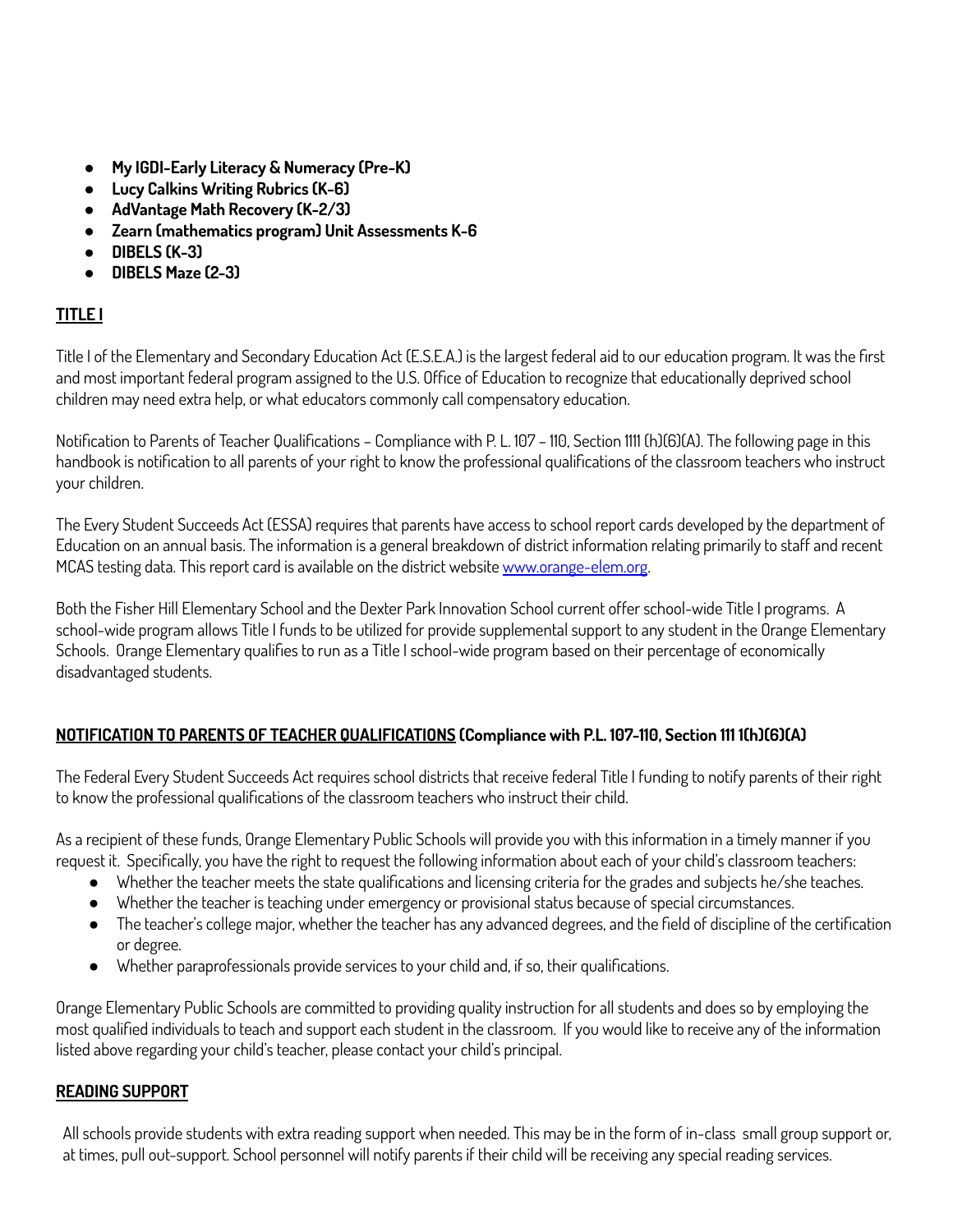### **ELL SERVICES**

The Orange Elementary Schools offers English Language Learner (ELL) services to any qualifying student in grades Pre K through Grade Six. Upon enrollment in the Orange Elementary Schools, families complete a home language survey accoring to Federal law. If the language survey indicates that students have a native language other than English, then students are screened using the State approved language screener. Should the screening indicate the need for ELL services, then such services will be provided in accordance with State guidelines by a licensed ELL teacher. In addition, all ELL students will received their general education and, if applicable, special education services in a sheltered English immersion (SEI) setting. All core academic teachers who provide educational services to ELL students are required by DESE to be SEI endorsed.

Students enrolled in the ELL program are required by State law to participate in ACCESS testing annually in grade Kindergarten through Grade 12. While families may choose to opt their child(ren) out of ELL programing, students are still mandated to participate in annual ACCESS testing. In addition to annual ACCESS results, families will also received periodic progress monitoring of their child(ren)'s progress in gaining English proficiency, such progress monitoring is distributed with students' report cards.

All ELL students are required to participate in MCAS testing, except for the English Language Arts (ELA) MCAS for the first year they are enrolled in Massachusetts schools.

#### **SPECIAL NEEDS DEPARTMENT**

Children in need of special education services are provided these services under the state law. The Director of Pupil Personnel is charged with overall responsibility of this complex program.

Special Education services do not "label" youngsters who are participants. These children now are receiving much the same services as before but are identified only as receiving those services on the basis of how much of their school day is spent with 1:1 tutorial assistance, small group work or in a separate program. Inclusion settings with typical and identified students are available at each grade level.

"Child in need of special education" is a child who has been determined to need special education in accordance with the provisions of 321.0, or has been referred to a program described in 502.7 (home or hospital program). Such determination or referral shall be based upon a finding that a child, because of temporary or more permanent adjustment difficulties or attributes arising from intellectual, sensory, emotional or physical factors, cerebral dysfunctions, perceptual factors, or other specific learning impairments, or any combination thereof, is unable to progress effectively in a regular education program and requires special education. Pursuant to M.G.L. c7lB, 1, no child shall be determined to be a school age child with special needs solely because the child's behavior violates the school's disciplinary code. Children of ages three and four shall qualify as children in need of special education if, because of temporary or more permanent adjustment difficulties or attributes arising from intellectual, sensory, emotional or physical factors, cerebral dysfunctions, perceptual factors, or other specific learning impairments, or any combination thereof, they would be unable to progress effectively in a developmentally appropriate education program and would require special education.

If you have a child who you feel is in need of special education services, but is not receiving them, you are asked to contact either the Director of Pupil Services (544-2542 x 265) or the principal of the building.

A pre-referral team will then begin to discuss potential modifications to the child's educational program. If, after a time, a student is still experiencing difficulty, a referral for an evaluation may be made, with you as the parent becoming a part of the evaluation team.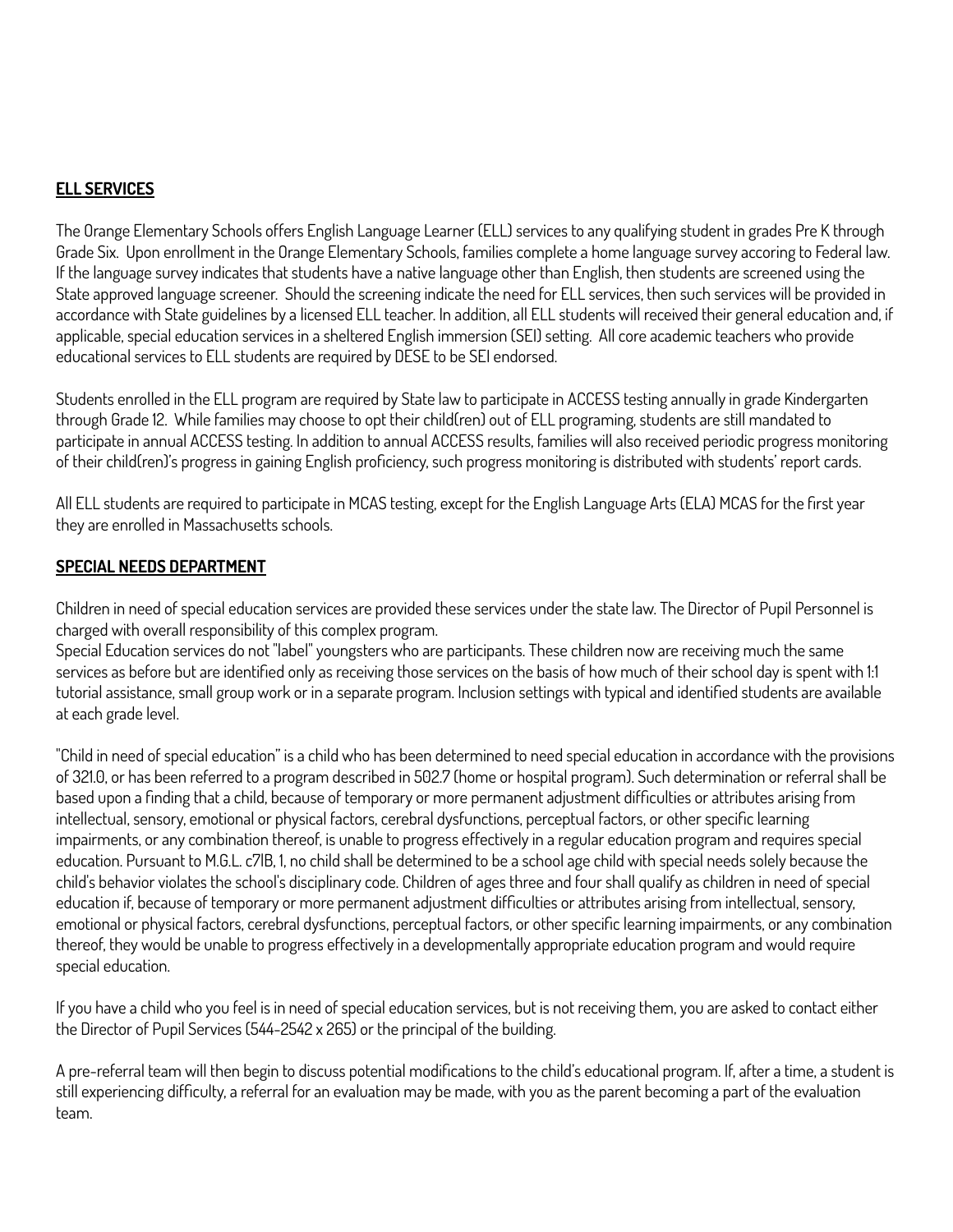#### **SECTION 504**

Section 504 is a federal statute that prohibits discrimination based on a disability. A person may be considered disabled under the definition of Section 504 if the individual:

- Has a mental illness or physical impairment that substantially limits one or more of such person's major life activities;
- Has a record of such an impairment; or
- Is regarded as having such impairment.

If a student experiences educational difficulties, a School Based Student Support Team meets to discuss the concerns and suggest intervention strategies to help correct the difficulties. If the strategies are unsuccessful, the team can make a referral for evaluation.

## **EARLY CHILDHOOD**

Orange Elementary Schools is offering two programs designed to foster the language and social development among 3 to 5 year old children. The programs provide in-school services such as physical therapy, occupational therapy, speech and language therapy and preschool evaluations for children in need of early intervention and integration into the school based setting.

The number of children serviced varies from year to year depending on funds available. If you are interested in these programs you need to contact Fisher Hill School at 987-544-0018.

#### **HEALTH SERVICES:**

#### **MassHealth MUNICIPAL MEDICAID PROGRAM**

The Orange Elementary Schools have entered into an agreement with the Division of Medical Assistance, the agency that administers the MassHealth program in Massachusetts, to help coordinate health care services for students enrolled in MassHealth. This allows us to work directly with each child's doctor, and other medical providers, to meet the child's health care needs.

If your child is a MassHealth member, the Division Of Medical Assistance will give us his/her MassHealth card number and the name of his/her doctor or health care maintenance organization. The school nurse will then contact the child's doctor to tell him/her the name of the school the child attends and the contact person and telephone number at the school so the doctor may contact the school if coordination of health services is needed. Under Massachusetts Law (MGS c112s12G), your child's doctor, as a MassHealth care provider, may contact the school to share medical information about the delivery of health care services to your child.

Any information the Orange Elementary Schools receive from your child's doctor or other health care provider will be kept in a health file separate from his/her regular student record. It will only be accessible to you, as the child's parent or guardian, and school personnel directly involved in the delivery of health care services to your child.

In order for the Orange Elementary Schools to effectively communicate with health care providers, parents will be asked to sign a permission slip. It will allow the school nurse to discuss with the doctor necessary and important medical information, such as the results of health screenings for vision and hearing, the need for certain immunizations, or other health care concerns that may arise. If we have concerns about your child's health, or we believe your child needs further health care services from his / her doctor or health care maintenance organization, we will contact you before we contact or make a referral to your child's doctor, except in cases of emergency.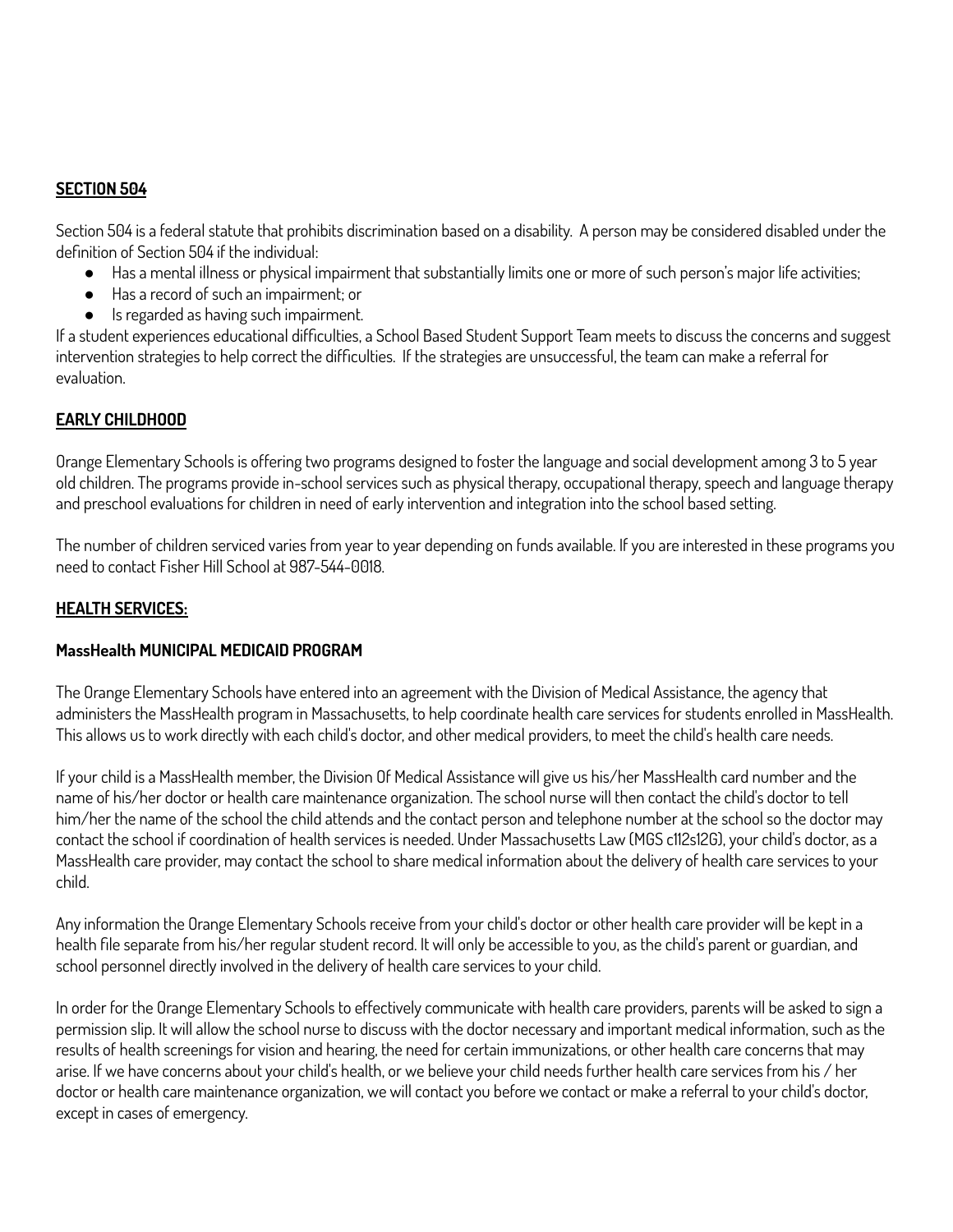### **SCHOOL PHYSICIAN**

Parents usually have the family physician give their kindergarten student the required physical examination before entering school. Physical examinations are required before entering the second grade and fifth grade. The School Physician is annually retained by the School Committee as a consultant for handling situations which require expert medical opinion. A good example of this recently was the adoption of an attendance policy for students who are diagnosed as AIDS patients.

#### **SCHOOL NURSE**

The school nurse is familiar to the students because it is usually this person they see for minor injury on the playground or in school. Besides rendering such services, the school nurse is a very important resource for both parents and school personnel. The school nurse is also very much involved with public relations because of the many sensitive areas that might be involved. For example, the school nurse advises parents when their child(ren) must be excluded for head lice (pediculosis). This is not a pleasant situation. The school nurse is also the person who makes home visits when they are necessary.

The nurse is responsible for all vision and hearing testing, weighing and measuring with follow-up regarding defects or abnormalities needing correction. A special screening is provided for all students in Grade 5 and 6 for the early identification of scoliosis (a spine curvature situation that is often correctable if treated early). We also provide a fluoride rinse program for those students who have received their parent's permission.

The school nurse also keeps the health records up to date so that they provide meaningful data to personnel interested in the student.

Medication: Must be prescribed by a physician and dispensed by the school nurse.

#### **YOUR CHILD'S HEALTH**

Students who become ill in school will be cared for until the parent or parent substitute can be notified. In case of accident "First Aid" will be given. "First Aid is the immediate and temporary care given before the services of a physician can be secured." Although the school will provide proper care of children in case of accident or sickness, the responsibility for the treatment of the child by a physician rests with the parents. The school's obligation extends to placing the sick or injured in the care of the parent or parent substitute who will be asked to furnish the transportation of the sick or injured child.

The emergency information provided by the home will be the primary source of information for the action taken. It is very important that the student's parent or guardian fill out an Emergency Information form **completely** for each child in the family and keep it up to date regarding changes in address, phone number, etc. Please include **cell phone and pager numbers**.

#### **REMINDER**

All children aged 0-18 are eligible for free or reduced-cost health coverage. MassHealth is available to those who meet the income guidelines, and for those who don't, the Children's Medical Security Plan is available. Information about these plans is available from Healthy Connections at 249-5634. It is important to obtain health coverage before an accident or illness occurs.

#### **COMMON COLD**

The first three days of a cold are the most infectious period. To prevent the spread of germs, the child should be kept at home until his explosive cough, sneezing and watery nasal discharge have begun to wane.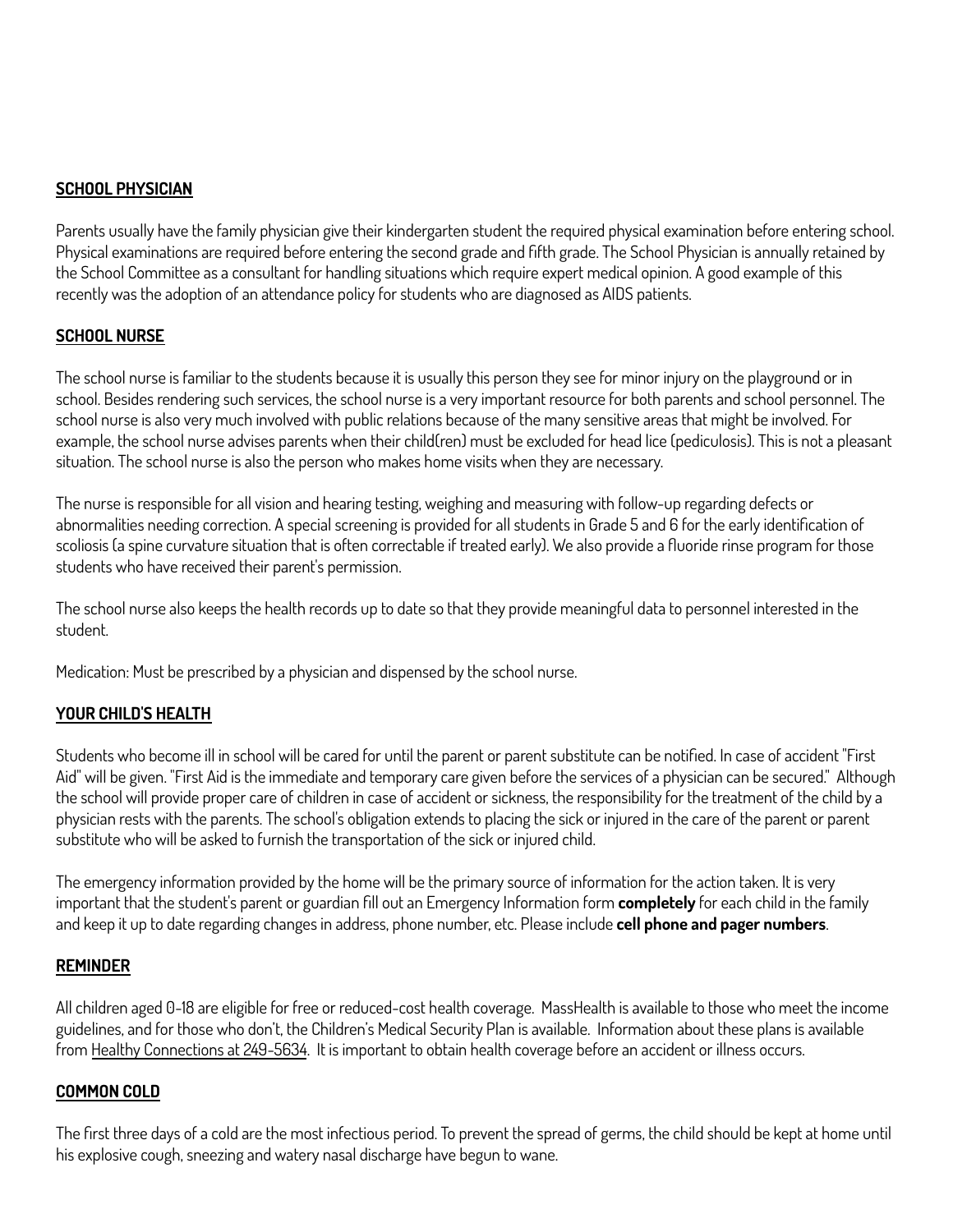## **SOILING AND WETTING**

Occasionally, children do have soiling and wetting accidents. For preschool procedures concerning this issue, please refer to the Early Childhood Handbook. In grades K-6, if your child soils or wets, and is unable to clean and change themself, it is expected that you will come and pick him/her up, clean and change him/her and return him/her back to school provided it is before 1:30 in the afternoon. After 1:30, they may remain at home.

**IMMUNIZATION** (see Admission Requirements pg. 23)

#### **COMMUNICABLE DISEASES**

Minimum Quarantine for the Following Diseases:

Chicken Pox - One week from the appearance of eruptions and until all lesions are dried.

Scarlet Fever - May return to school 24 hours after start of antibiotic, provided therapy will continue for at least 10 days. When returning to school after having one of the above diseases, it would be advisable to have the school nurse check the child.

#### **HEAD LICE** (Pediculosis)

Each year we feel it necessary to remind parents of the problem the schools have with Head Lice (Pediculosis). Any child's hair, no matter how many times it is washed, can pick up this common pest from someone else's person or clothing. Unfortunately, the schools are often a place where an infestation can occur because of the large number of children together in one place.

If you find evidence of head lice, please notify the school immediately so that we can have the school nurse check the child's classmates to see if pediculosis has spread. The treatment for head lice is:

- 1. Check all other members of family for signs.
- 2. Shampoo hair vigorously for 5 to 15 minutes (depending on amount of hair) with either Kwell Shampoo (RX)\*, A-22 Rinse, Pyrinate Liquid Rinse, Cuprex Rinse.
- 3. Rinse hair thoroughly.
- 4. Dry with towel.
- 5. Comb with a fine steel comb to get any remaining nits.
- 6. Next morning check carefully. If no sign of nits, the child may go to school.
- 7. Also Be Sure To:
	- Wash all clothing and place in the dryer on a hot setting.
	- Iron clothes with a hot iron.
	- Disinfect any toilet articles such as comb.
	- Air out hats, pillow, etc., and brush thoroughly.
	- Place all stuffed toys in a securely tied plastic bag for 2 weeks.
	- Clean upholstered furniture with appropriate disinfectant

Should you require further information, we recommend you contact your family physician.

\*RX preparations listed above are not available at your pharmacy without a prescription; ask your family doctor for a prescription.

Based on the latest recommendations from the Center for Disease Control and Prevention (CDC) and The American Academy of Pediatrics (AAP), students diagnosed with head lice will not be restricted from attending school. If nits or live lice are discovered at school, the nurse will notify parents/guardians of findings and discuss an appropriate treatment plan.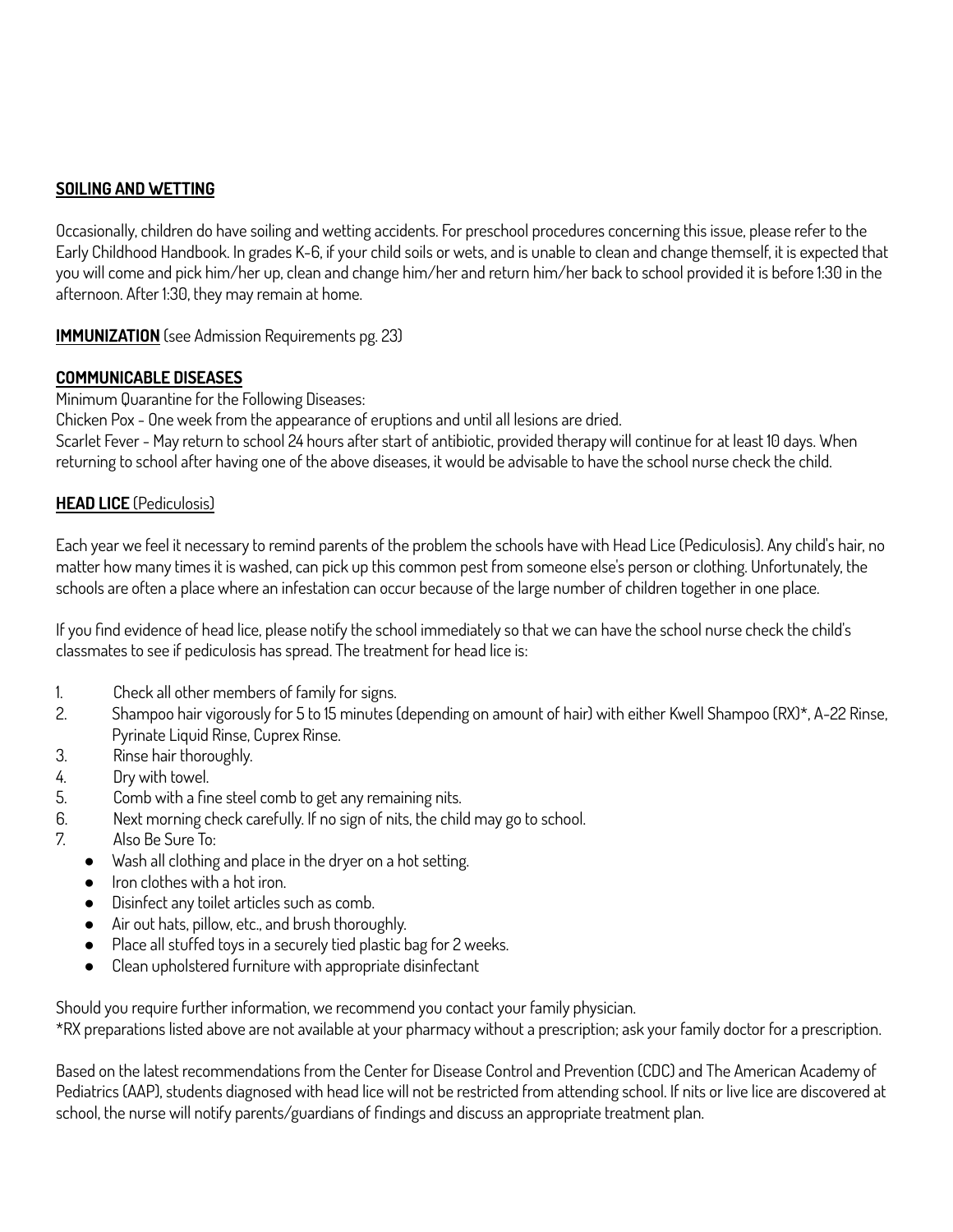#### **AIDS/ACQUIRED IMMUNE DEFICIENCY SYNDROME**

- A. All children diagnosed as having AlDS, or with clinical evidence of infection with AlDS associated virus (HTLV III) and receiving medical attention, are able to attend regular classes.
	- 1. If a child has cutaneous (skin) eruptions or weeping lesions that cannot be covered, he/she should not be in school.
	- 2. If the child exhibits inappropriate behavior, which increases the likelihood of transmission (I.E.: biting or frequent incontinence), he/she should not be in school.
	- 3. Children diagnosed with AIDS, or with clinical evidence of infection with the AIDS associated virus (HTLV III), who are too ill to attend school, should have an appropriate alternative education plan.
	- 4. Siblings of children diagnosed as having AIDS, or with clinical evidence of infection with the AIDS associated virus (HTLV III), are able to attend school without any further restrictions.
- B. The child's personal physician is the primary manager of the child diagnosed as having AIDS, or with clinical evidence of infection with the AIDS associated virus (HTLV III). Management includes acting as the "gate keeper" for the child's attendance at school in accordance with the policy outlined above.
	- 1. The child's personal physician, after consultation with the family, is responsible for reporting cases of AIDS to the Massachusetts Department of Public Health's Division of Communicable Disease. The school superintendent will be notified and will provide assistance in identifying those educational or health care agents with an absolute need to know.
	- 2. Only persons with an absolute need to know should have medical knowledge of a particular student. In individual situations, the superintendent might notify one or more of the following: Principal, School Nurse, Teacher, and Counselor
	- 3. Notification should be by a process that would maximally assist patient confidentiality. Ideally, this process should be direct person-to-person contact.
	- 4. If school authorities believe that a child diagnosed as having AIDS or with clinical evidence of infection with the AIDS associated virus (HTLV III) has evidence of conditions described in #1, then the school authorities can dismiss the child from the class and request authorization from the child's personal physician so that class attendance is within compliance with the school policy.
	- 5. If school authorities and the child's personal physician are in conflict, then the case should be referred to the Department of Public Health for review by an appointed physician who would determine the permissibility of attendance.
- C. Since the child diagnosed as having AIDS or with clinical evidence of infection with the AIDS associated virus (HTLV III) has a somewhat greater risk of encountering infections in the school setting, the child should be excluded from school if there is an outbreak of a threatening communicable disease such as chicken pox or measles until he/she is properly treated by a physician (possibly with hyperimmune gamma globulin) and/or the outbreak has no longer become a threat to the child.